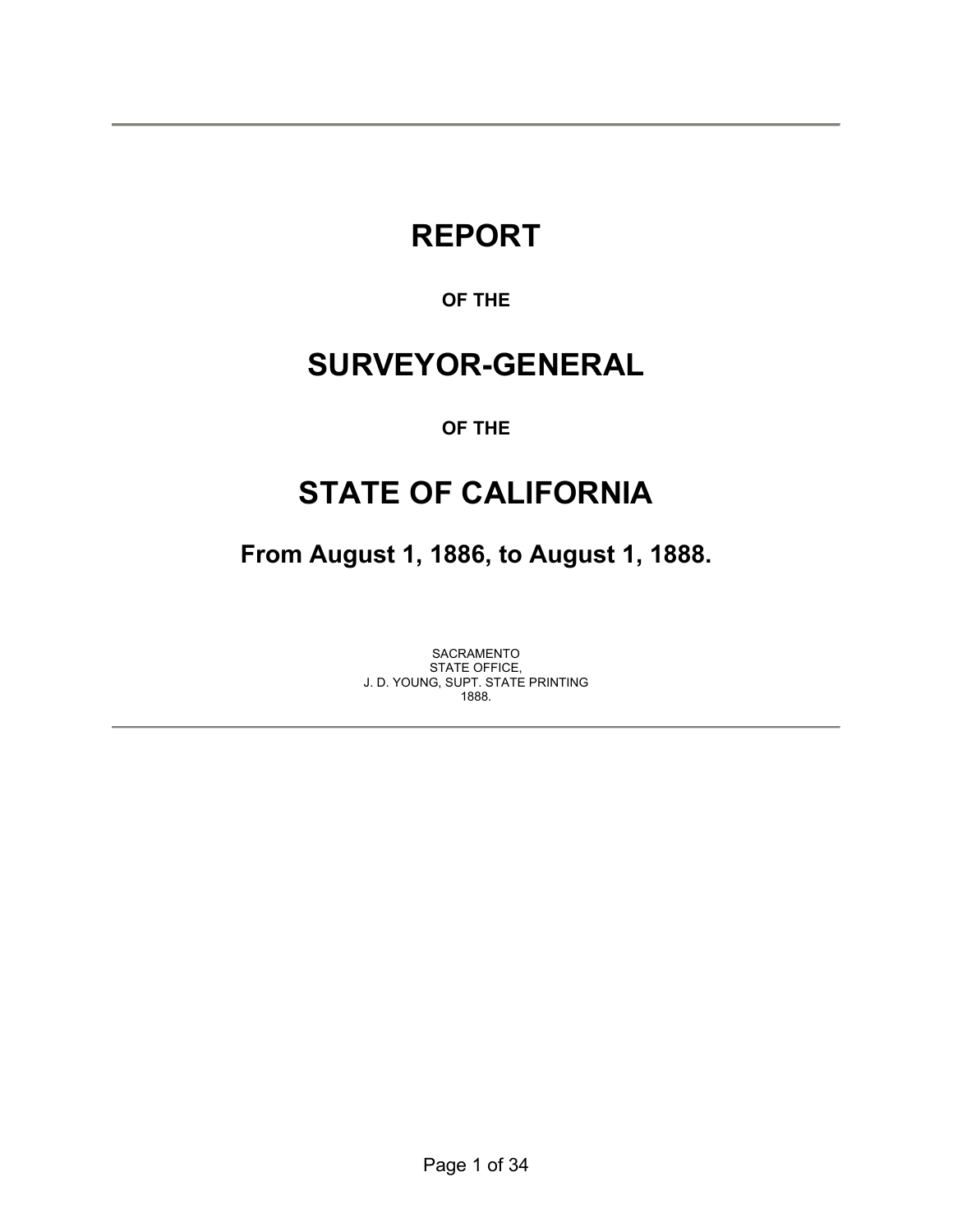# **REPORT.**

 $\frac{1}{2}$ 

STATE OF CALIFORNIA, OFFICE OF SURVEYOR-GENERAL, SACRAMENTO, August 1, 1888.

*To his Excellency,* R. W. Waterman, *Governor of California:*

DEAR SIR: In accordance with the requirements of the law relating to the duties of the Surveyor-General, I have the honor to submit the following report of the transactions of this office from August 1, 1886, to August 1, 1888.

> THEO. REICHERT, Surveyor-General, and ex officio Register of State Land Office.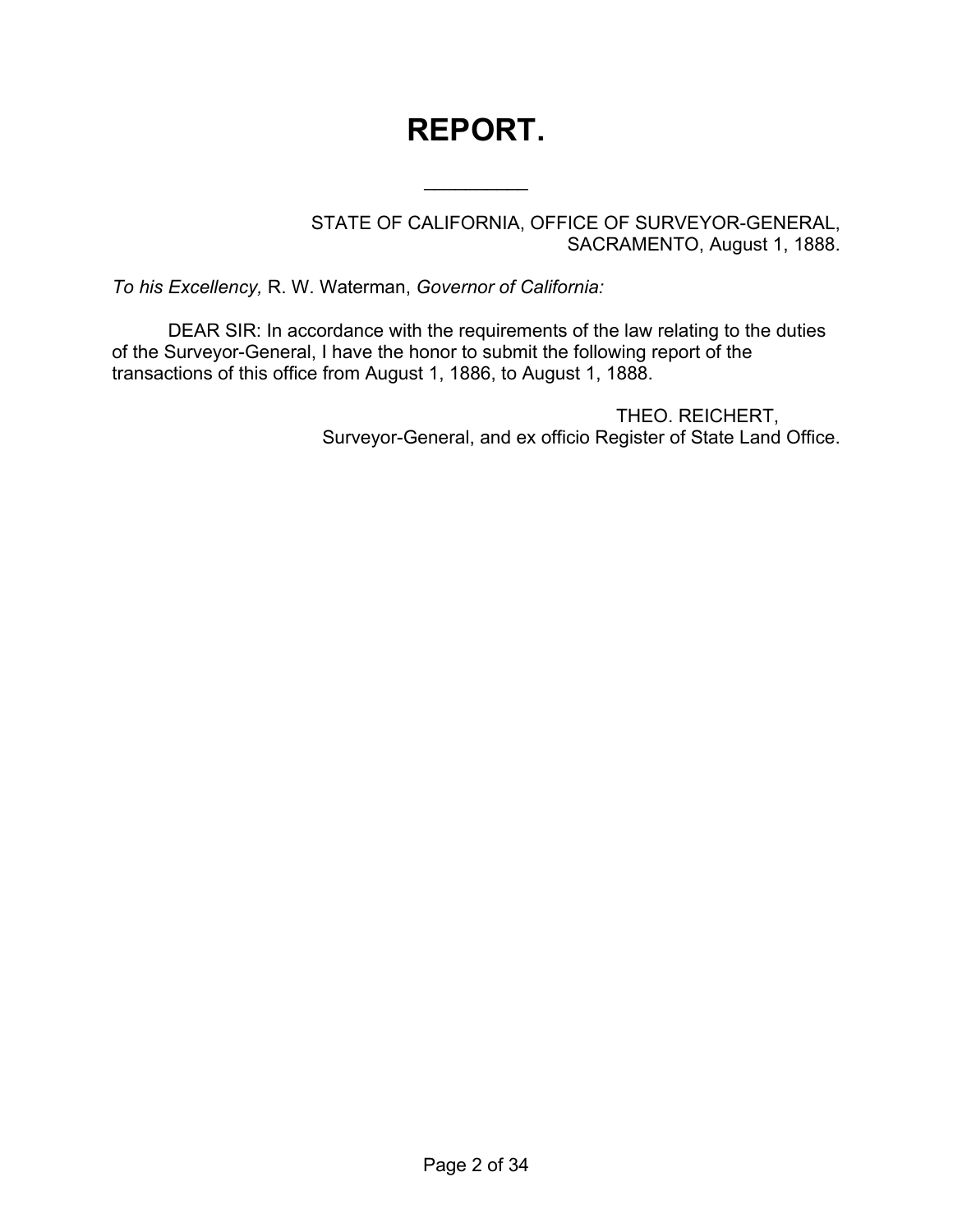#### AREA OF THE STATE OF CALIFORNIA.

 The following statement, the latest procurable, furnished by the United States Surveyor-General for California in 1882, shows that the estimated area of the State of California is 100,500,000 acres, apportioned as follows:

| Subdivision. | Area – Acres. |
|--------------|---------------|
|              | 61.887.392    |
|              | 26.211.501    |
|              | 8.383.375     |
|              | 341.650       |
|              | 318.631       |
|              | 1,531,700     |
|              | 1.635.227     |
|              | 85.524        |
|              | 100.000       |
|              | 5.000         |
|              | 100.500.000   |

#### GENERAL OFFICE BUSINESS.

Applications to purchase School lands have been received and filed, as follows:

| Districts.                     | From<br>Aug.1, 1880, to<br>Aug. 1, 1882. | From<br>Aug.1, 1882, to<br>Aug. 1, 1884. | From<br>Aug.1, 1884, to<br>Aug. 1, 1886. | From<br>Aug.1, 1886, to<br>Aug. 1, 1888. |
|--------------------------------|------------------------------------------|------------------------------------------|------------------------------------------|------------------------------------------|
|                                | Acres.                                   | Acres.                                   | Acres.                                   | Acres.                                   |
| In the Los Angeles District    | 18,346.24                                | 64,059.36                                | 118,575.92                               | 983,510.31                               |
| In the Visalia District        | 9,900.00                                 | 16,200.00                                | 122,992.58                               | 285,325.28                               |
| In the Stockton District       | 14,023.17                                | 13,500.37                                | 29,024.04                                | 127,466.11                               |
| In the San Francisco District. | 40,137.15                                | 84,906.64                                | 118,575.92                               | 403,400.52                               |
| In the Sacramento District     | 4,563.88                                 | 17,968.98                                | 29,228.56                                | 77,936.92                                |
| In the Bodie District, now     |                                          |                                          |                                          |                                          |
| Independence                   | 6,398.18                                 | 9,119.92                                 | 11,569.90                                | 370,299.31                               |
| In the Marysville District     | 11,843.54                                | 13,614.29                                | 12,885.42                                | 58,301.22                                |
| In the Susanville District     | 15,676.83                                | 9.027.84                                 | 36.794.43                                | 457.540.52                               |
| In the Shasta District         | 3,763.30                                 | 33,303.36                                | 38,354.05                                | 331,102.83                               |
| In the Humboldt District       | 4,736.29                                 | 30,398.50                                | 36,203.36                                | 68,480.02                                |
| For swamp and overflowed       |                                          |                                          |                                          |                                          |
|                                | 28,138.80                                | 196,677.58                               | 153,361.79                               | 148,543.54                               |
| Totals                         | 157,527.38                               | 488,766.84                               | 707,565.97                               | 3,312,406.58                             |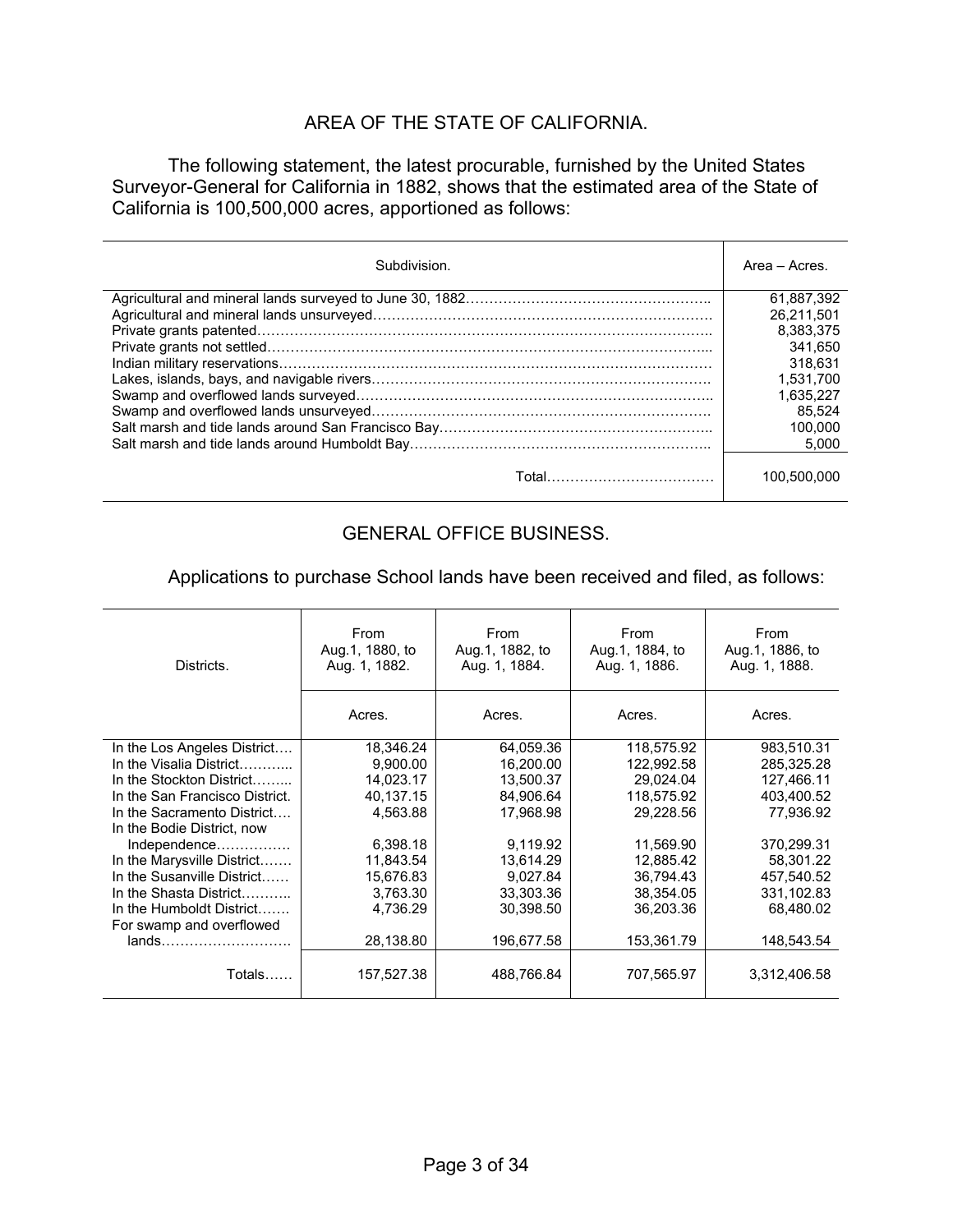#### Approvals of applications have been made as follows:

|                                                        | From<br>Aug.1, 1880, to<br>Aug. 1, 1882. | From<br>Aug.1, 1882, to<br>Aug. 1, 1884. | From<br>Aug.1, 1884, to<br>Aug. 1, 1886. | From<br>Aug.1, 1886, to<br>Aug. 1, 1888. |
|--------------------------------------------------------|------------------------------------------|------------------------------------------|------------------------------------------|------------------------------------------|
|                                                        | Acres.                                   | Acres.                                   | Acres.                                   | Acres.                                   |
| For school lands, covering<br>For swamp and overflowed | 75,503.36                                | 210,865.53                               | 350,881.11                               | 781,395.17                               |
| and tide lands, covering                               | 21,406.39                                | 71,423.73                                | 154,375.37                               | 34,186.43                                |
| Totals                                                 | 96,549.75                                | 282,289.26                               | 505,256.48                               | 815,581.60                               |

#### LANDS LISTED TO THE STATE.

From August 1, 1886, to August 1, 1888, the following amounts of land have been listed to the State of California by the United States:

| Lands Listed. | Acres    |
|---------------|----------|
|               | 3,053.19 |
|               | 4.780.55 |
|               | 2.703.96 |
|               |          |

#### CONTESTED CASES.

 From the office of Surveyor-General two hundred and one orders of reference to the Superior Courts were issued from August 1, 1886, to August 1, 1888.

#### CERTIFICATES OF PURCHASE ISSUED.

From August 1, 1880, to August 1, 1882:

| Grant. | Number of<br>certificates. | Acres.    |
|--------|----------------------------|-----------|
|        | 256                        | 51.645.17 |
|        |                            | 2,800.00  |
|        | 41                         | 10,812.59 |
|        | 304                        | 65.257.76 |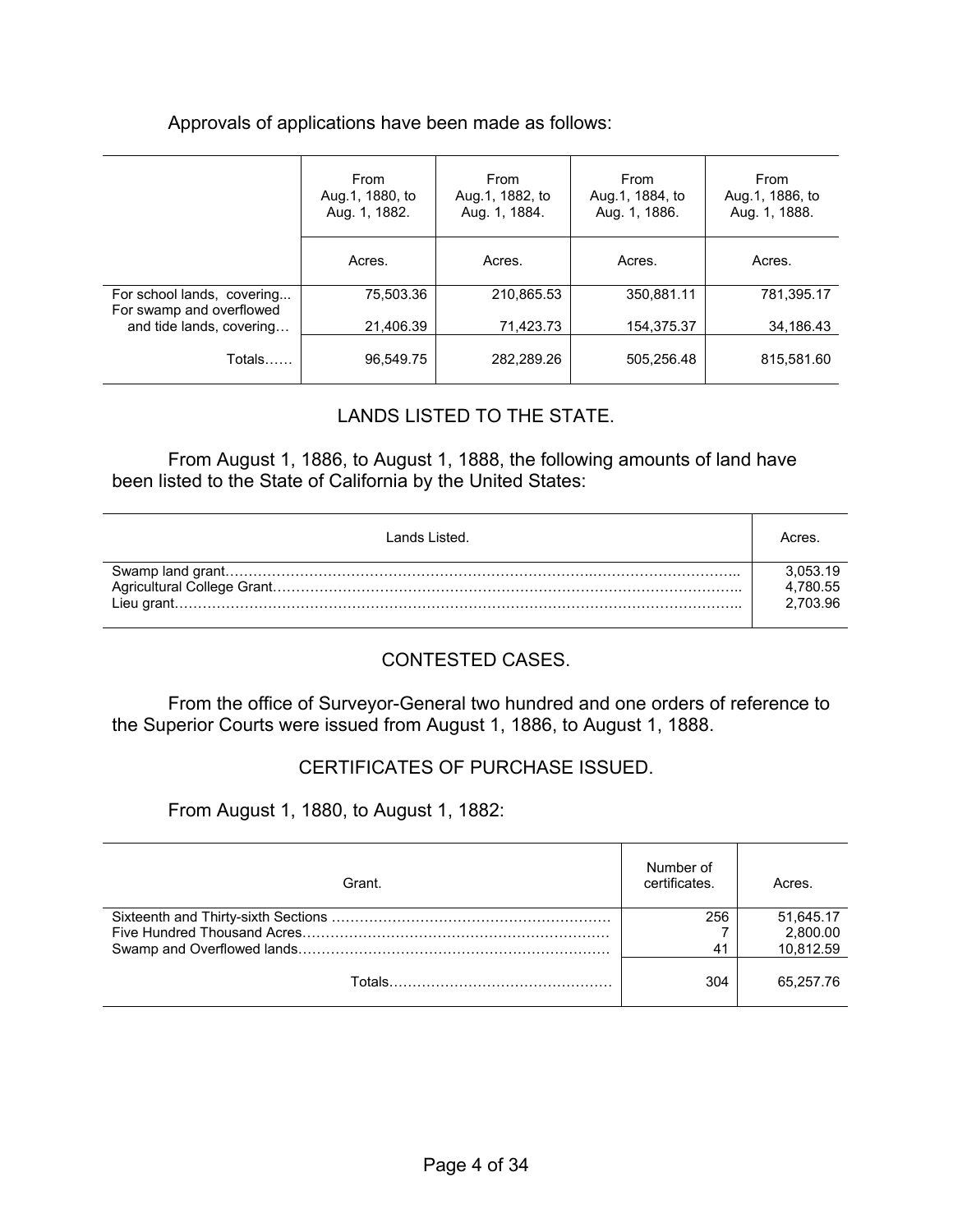#### From August 1, 1882, to August 1, 1884:

| Grant. | Number of<br>certificates. | Acres.     |
|--------|----------------------------|------------|
|        | 881                        | 179.295.36 |
|        | 22                         | 6.646.42   |
|        | 131                        | 56,458.05  |
|        | 1.034                      | 242.399.83 |

### From August 1, 1884, to August 1, 1886:

| Grant. | Number of<br>certificates. | Acres.     |
|--------|----------------------------|------------|
|        | 1.246                      | 274,530.91 |
|        |                            | 360.00     |
|        | 328                        | 129,893.69 |
|        | 14                         | 4.217.78   |
|        | 1.590                      | 409.002.38 |

## From August 1, 1886, to August 1, 1888:

| Grant. | Number of<br>certificates. | Acres.                              |
|--------|----------------------------|-------------------------------------|
|        | 1.373<br>131<br>18         | 487,523.44<br>37,987.91<br>2,411.11 |
| Totals | 1.522                      | 527.922.46                          |

#### PATENTS ISSUED.

## From August 1, 1880, to August 1, 1882:

| Grant. | Number of<br>Patents. | Acres.     |
|--------|-----------------------|------------|
|        | 31                    | 114,447.29 |
|        | 55                    | 16.804.57  |
|        |                       | 160.00     |
|        | 178                   | 72,689.12  |
|        |                       | 546.63     |
|        | 548                   | 204.647.61 |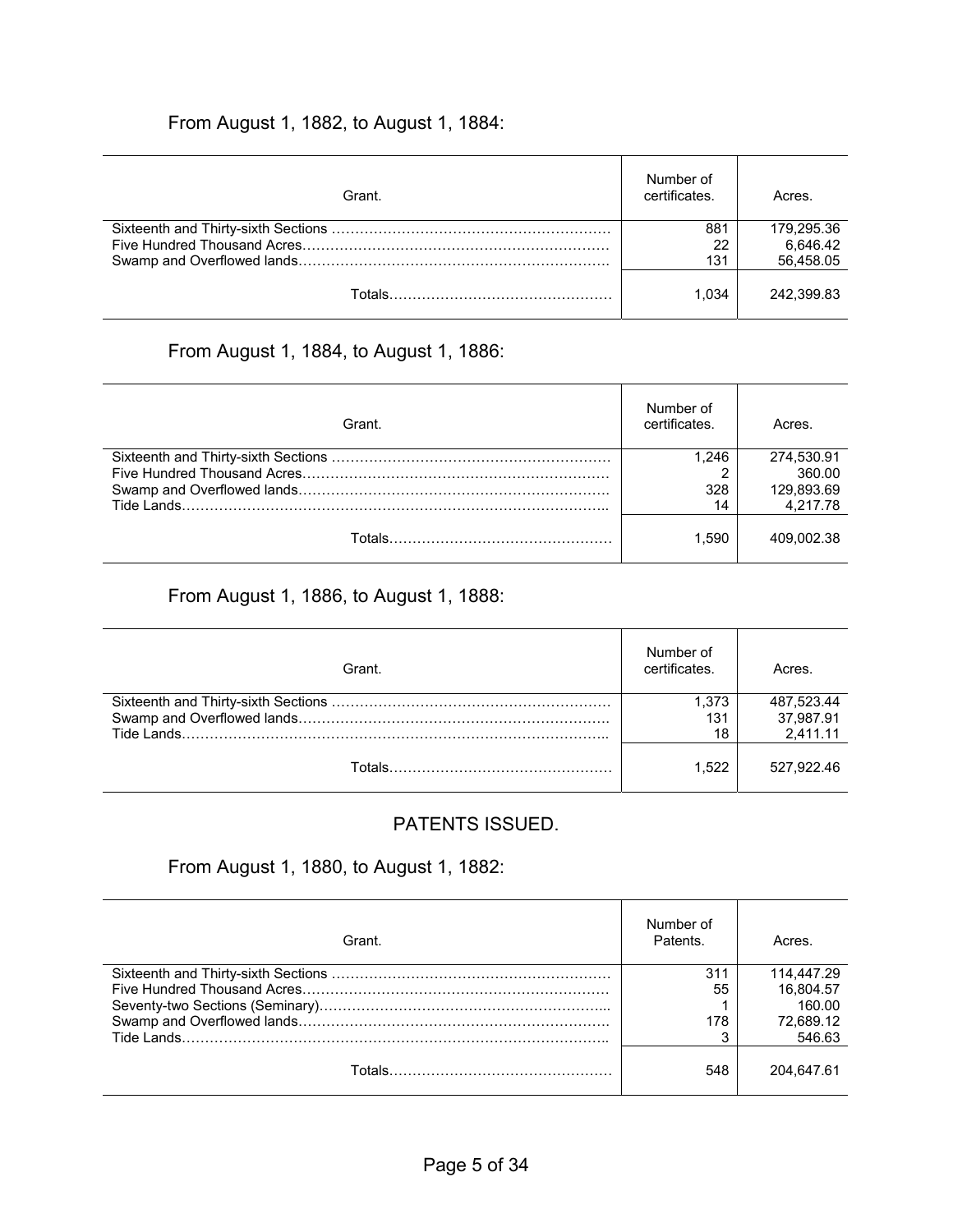#### From August 1, 1882, to August 1, 1884:

| Grant. | Number of<br>Patents. | Acres.     |
|--------|-----------------------|------------|
|        | 790                   | 219.852.22 |
|        | 82                    | 35.790.11  |
|        | 161                   | 82.124.58  |
|        | 11                    | 1,769.58   |
|        | 1.044                 | 339.536.49 |

## From August 1, 1884, to August 1, 1886:

| Grant. | Number of<br>Patents. | Acres.     |
|--------|-----------------------|------------|
|        | 506                   | 117,567.00 |
|        | 35                    | 9.544.51   |
|        | 175                   | 78.028.78  |
|        |                       | 968.12     |
|        | 720                   | 206.108.41 |

#### From August 1, 1886, to August 1, 1888:

| Grant. | Number of<br>Patents. | Acres.     |
|--------|-----------------------|------------|
|        | 701                   | 220.825.87 |
|        | 35                    | 9.319.89   |
|        |                       | 320.00     |
|        |                       | 160.00     |
|        | 270                   | 95,934.96  |
|        | 12                    | 626.84     |
|        | 1.020                 | 327.187.56 |

 Since August 1, 1886, the date of the last report from this office, Swamp Land Districts have been organized and reported to this office, as follows:

| Number of<br>District. | Countv. | Date of Filing.                     |
|------------------------|---------|-------------------------------------|
| 490                    |         | August 6, 1886.<br>August 19, 1886. |
|                        |         |                                     |
|                        |         | October 11, 1886.                   |
|                        |         | November 11, 1886.                  |
|                        |         | December 27, 1886.                  |
|                        |         | January 26, 1887.                   |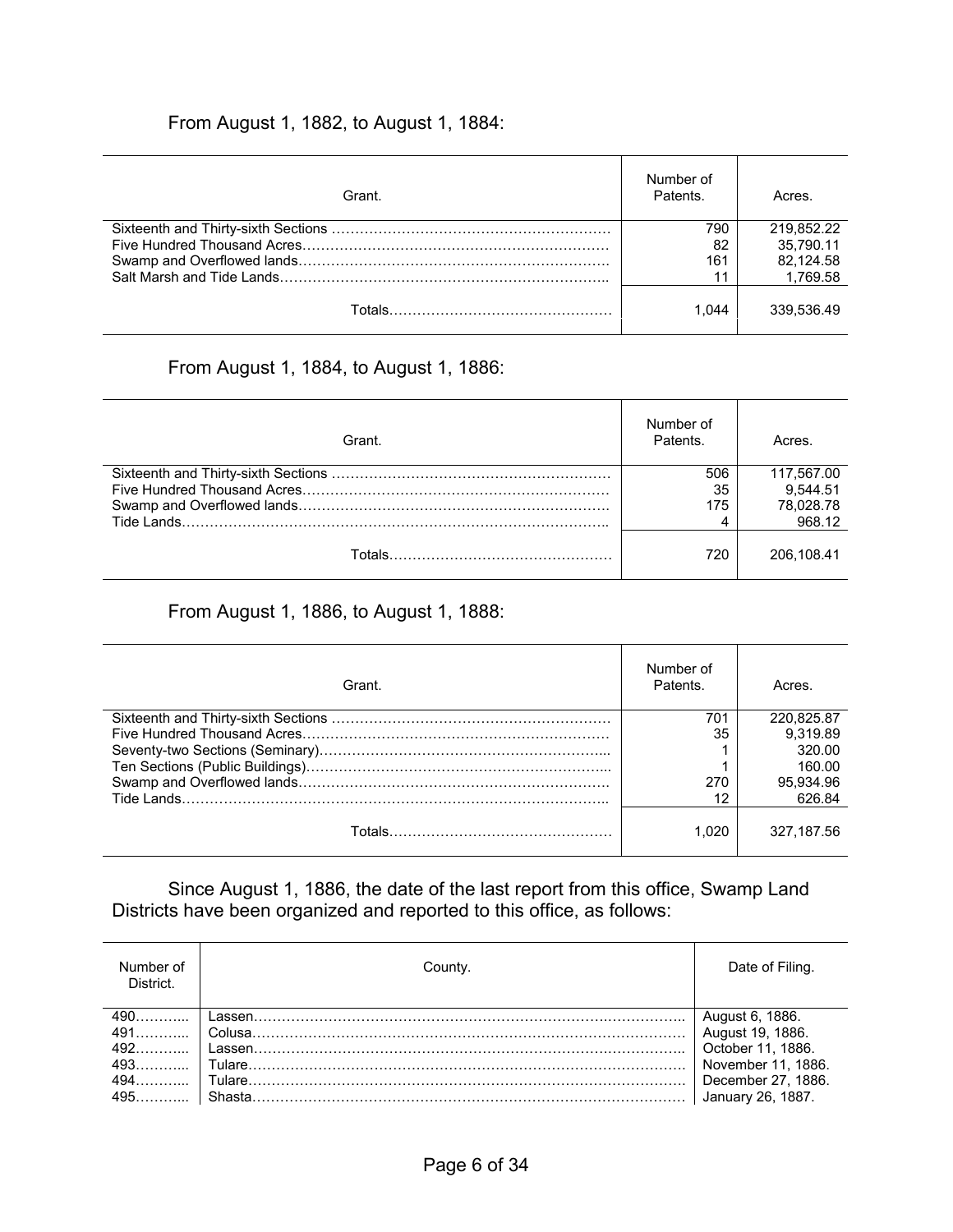| 496   |        | January 26, 1887.   |
|-------|--------|---------------------|
| 497   |        | March 22, 1887.     |
| 498   |        | March 25, 1887.     |
| 499   |        | April 15, 1887.     |
| $500$ |        | May 21, 1887.       |
| $501$ |        | June 16, 1887.      |
| $502$ |        | July 16, 1887.      |
| $503$ |        | September 30, 1887. |
| $504$ |        | October 18, 1887.   |
| $505$ |        | October 21, 1887.   |
| $506$ |        | December 17, 1887.  |
| $507$ |        | January 20, 1888.   |
| $508$ |        | January 20, 1888.   |
| $509$ |        | January 20, 1888.   |
|       |        | March 22, 1888.     |
| $511$ |        | July 21, 1888.      |
| $512$ | Modoc. | July 21, 1888.      |
| $513$ |        | July 21, 1888.      |
|       | Modoc. | July 21, 1888.      |
|       |        |                     |

 Since August 1, 1886, and up to August 1, 1888, evidence of complete reclamation, or the expenditure of two dollars per acre on works of reclamation, have been received from County Boards of Supervisors for the following described Swamp Land Districts, and the proper statements in relation thereto have been sent to the County Treasurers:

| Number<br>of<br>District. | County.                                                   | Area - Acres. | Amount of<br>Purchase Money<br>Reported to<br>County<br>Treasurers. | Remarks.               |
|---------------------------|-----------------------------------------------------------|---------------|---------------------------------------------------------------------|------------------------|
| 490                       | Modoc                                                     | 160.00        | \$36 11                                                             | Complete.              |
| 492                       | Lassen                                                    | 275.95        | 68 11                                                               | Complete.              |
| 493                       | Tulare                                                    | 760.00        | 18376                                                               | Complete.              |
| 279                       | Tulare                                                    | 6.541.32      | 14,067 98                                                           | Complete.              |
| 353                       | Tulare                                                    | 1,280.00      | 463 30                                                              | Complete.              |
| 495                       | Shasta                                                    | 400.00        | 114 95                                                              | Complete.              |
| 494                       | Tulare                                                    | 633.60        | 176 13                                                              | \$2 per acre expended. |
| 496                       | Tulare                                                    | 1,269.53      | 541 32                                                              | Complete.              |
| 497                       | Lassen                                                    | 531.00        | 123 67                                                              | Complete.              |
| 486                       | Lassen                                                    | 240.00        | 81 25                                                               | Complete.              |
| 499                       |                                                           | 40.00         | 9 2 1                                                               | Complete.              |
| $500$                     | Lassen                                                    | 2.949.54      | 684 41                                                              | Complete.              |
| $502$                     | $\mathsf{Modoc}\dots \dots \dots \dots \dots \dots \dots$ | 640.00        | 15785                                                               | Complete.              |
| 498                       | Shasta                                                    | 560.00        | 144 43                                                              | Complete.              |
| 503                       | Solano                                                    | 533.71        | 593 47                                                              | \$2 per acre expended. |
| 276                       |                                                           | 1.167.20      | 682 52                                                              | \$2 per acre expended. |
| 504                       | Tulare                                                    | 640.00        | 195 59                                                              | Complete.              |
| 484                       | Tulare                                                    | 5,167.10      | 1,166 89                                                            | Complete.              |
| 487                       | Humboldt                                                  | 648.14        | 1,178 85                                                            | \$2 per acre expended. |
| 470                       | $\mathsf{Modoc}\dots \dots \dots \dots \dots \dots \dots$ | 1,280.00      | 276 71                                                              | Complete.              |
| $506$                     | Plumas                                                    | 120.00        | 28 84                                                               | Complete.              |
| $507$                     |                                                           | 160.00        | 40 64                                                               | Complete.              |
| $508$                     |                                                           | 154.92        | 39 35                                                               | Complete.              |
| $509$                     | Tulare                                                    | 1,832.83      | 384 33                                                              | Complete.              |
| 510                       | Lassen                                                    | 218.38        | 75 75                                                               | Complete.              |
|                           |                                                           |               |                                                                     |                        |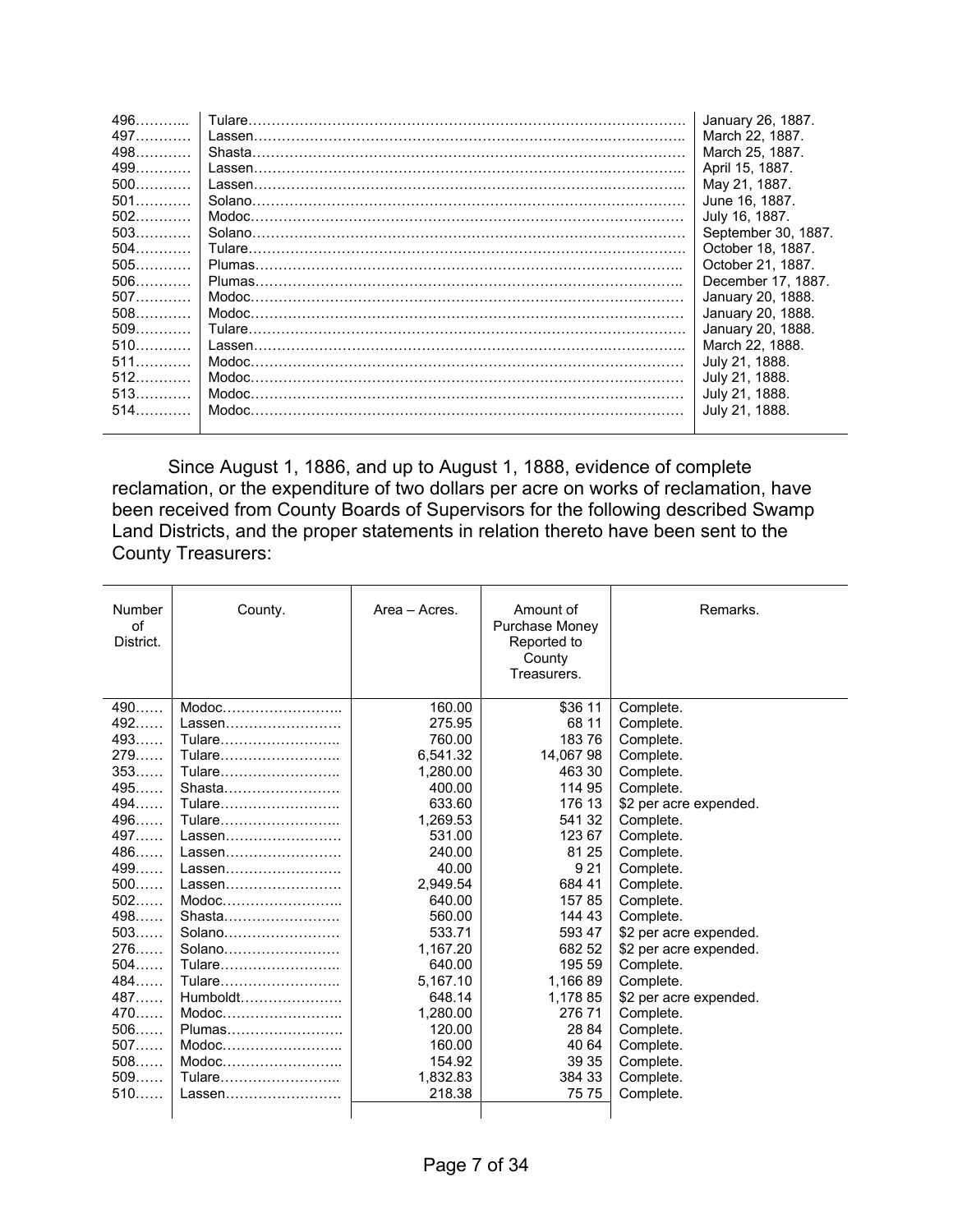| $\tau$ otals. | 28,203.22 | \$21,51542 |
|---------------|-----------|------------|
|               |           |            |

#### FEES.

|                                                                                                           | From<br>Aug.1, 1880, to<br>Aug. 1, 1882. | From<br>Aug.1, 1882, to<br>Aug. 1, 1884. | From<br>Aug.1, 1884, to<br>Aug. 1, 1886. |
|-----------------------------------------------------------------------------------------------------------|------------------------------------------|------------------------------------------|------------------------------------------|
| Amount collected as Surveyor-General, and paid into<br>Amount collected as Register of State Land Office, | \$4,554 25                               | \$9,730 00                               | \$13,116 25                              |
|                                                                                                           | 4,742 05                                 | 6,541 00                                 | 7,150 00                                 |
| Total amount collected                                                                                    | \$9,296 30                               | \$16,181 00                              | \$20.266 25                              |

 Amount collected as Surveyor-General, and paid into the State Treasury, from August 1, 1886, to August 1, 1888:

| 1886 - |          | \$414 00    |
|--------|----------|-------------|
|        |          | 372 00      |
|        |          | 304 50      |
|        |          | 387 50      |
|        |          | 561 00      |
| 1887 - |          | 431 00      |
|        |          | 440.00      |
|        |          | 945 50      |
|        |          | 538 50      |
|        |          | 703 00      |
|        |          | 1.405 50    |
|        |          | 1,349 00    |
|        |          | 2,625 50    |
|        |          | 2,100 50    |
|        | October. | 2.040 50    |
|        |          | 2,206 00    |
|        |          | 2,732 00    |
| 1888 - |          | 2.040 00    |
|        |          | 3,060 50    |
|        |          | 3,160 00    |
|        |          | 2,151 00    |
|        |          | 1,523 00    |
|        |          | 1,609 00    |
|        |          | 1,276 00    |
|        |          |             |
|        |          | \$34,375 50 |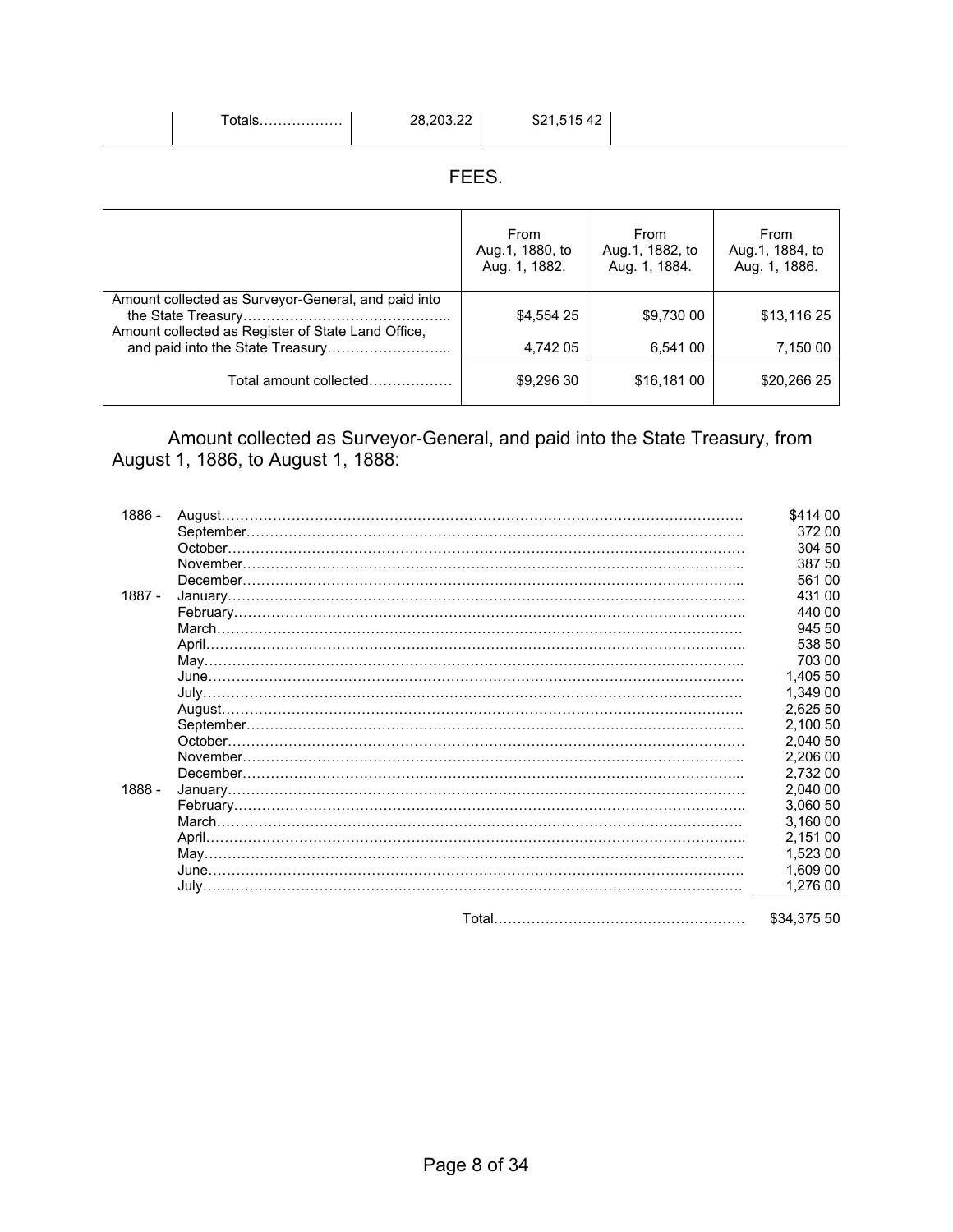Amount of fees collected by Register State Land Office, and paid to the State Treasurer, from August 1, 1886, to August 1, 1888:

| 1886 - | August | \$82 50    |
|--------|--------|------------|
|        |        | 121 00     |
|        |        | 81 00      |
|        |        | 109 50     |
|        |        | 189 50     |
| 1887 - |        | 1,047 00   |
|        |        | 161 50     |
|        |        | 105 00     |
|        |        | 410 50     |
|        |        | 114 00     |
|        |        | 767 00     |
|        |        | 129 00     |
|        |        | 159 00     |
|        |        | 120 00     |
|        |        | 287 00     |
|        |        | 160 00     |
|        |        | 174 00     |
| 1888 - |        | 1,139 00   |
|        |        | 567 00     |
|        |        | 152 50     |
|        |        | 369 00     |
|        |        | 170 50     |
|        |        | 1,088 50   |
|        |        | 279 00     |
|        |        |            |
|        |        | \$7,983 00 |

Amount of fees collected for attesting patents and paid to Secretary of State, from August 1, 1886, to August 1, 1888:

| 1886 - | August | \$62 00 |
|--------|--------|---------|
|        |        | 83 00   |
|        |        | 50 00   |
|        |        | 116 00  |
|        |        | 81 00   |
| 1887 - |        | 70 00   |
|        |        | 83 00   |
|        |        | 53 00   |
|        |        | 185 00  |
|        |        | 61 00   |
|        |        | 111 00  |
|        |        | 71 00   |
|        |        | 123 00  |
|        |        | 75 00   |
|        |        | 153 00  |
|        |        | 128 00  |
|        |        | 132 00  |
| 1888 - |        | 72 00   |
|        |        | 145 00  |
|        |        | 81 00   |
|        |        | 140 00  |
|        |        | 102 00  |
|        |        | 71 00   |
|        |        | 72 00   |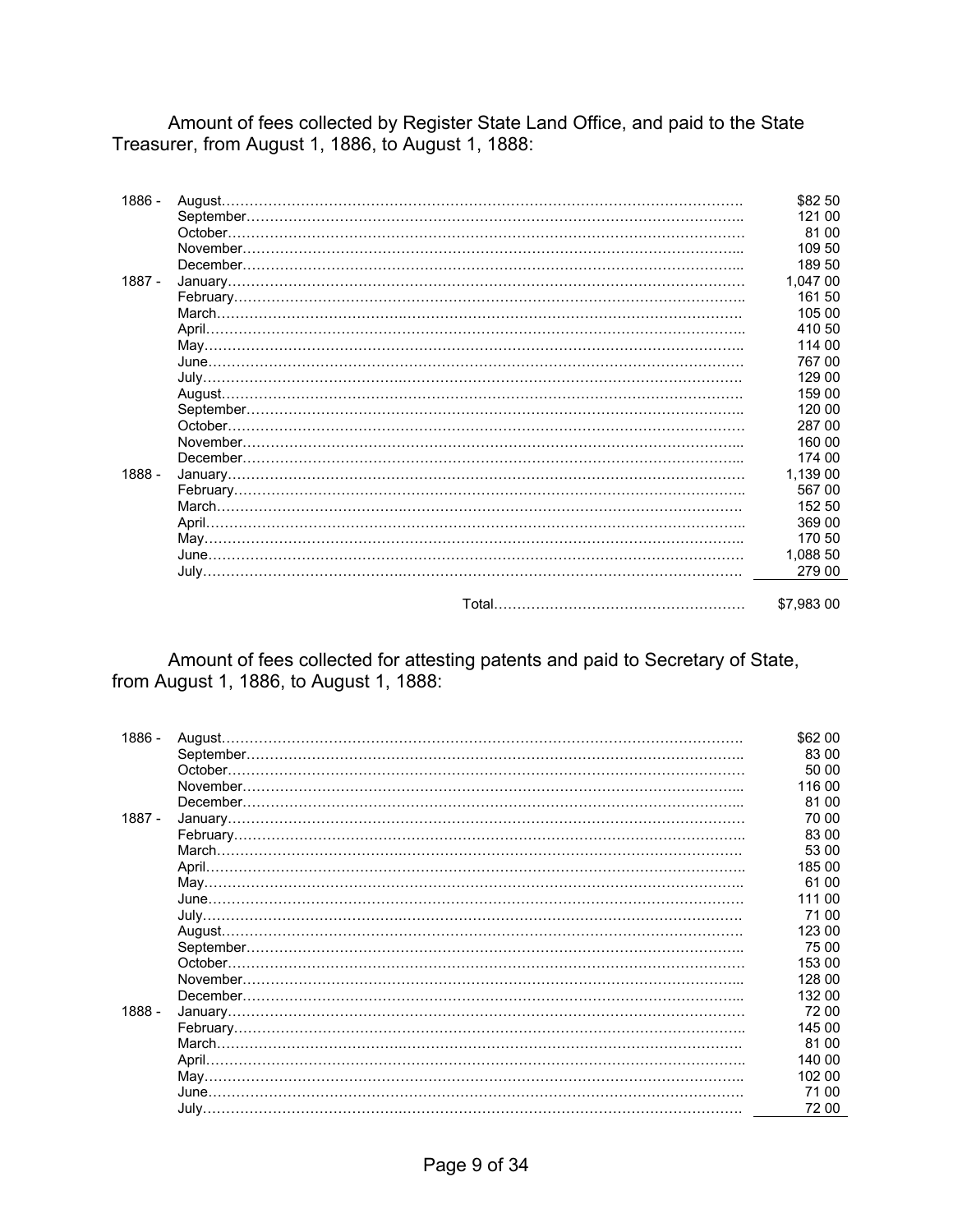|  | \$34,375 50<br>7,983 00 |
|--|-------------------------|
|  |                         |

 From August 1, 1886, to August 1, 1888, three thousand one hundred and eighty rejected applications and nearly \$16,000 have been returned to applicants or their attorneys. During the same period over nine thousand letters have been received and answered.

 In May of this year complete delinquent lists were sent to the District Attorneys of each county in the State where there were delinquent purchasers of State School Lands.

#### DELINQUENT INTEREST ON STATE LANDS.

 Suits in foreclosure, instituted because of the non-payment of the annual interest due on State lands, are extremely expensive legal proceedings; and long experience has demonstrated that such suits invariably result in loss rather than benefit to the interest of the State. If the lands are of value, the delinquent interest is always paid, even though it often amounts to as much as the principal. On the other hand, when the lands revert to the State they are found to be of no value whatever, and the State suffers the loss of the expense of the suit in foreclosure. During the last eighteen years the Registers have sent out the delinquent lists only seven times, though required to do so annually.

 I concur with the expressed opinion of my predecessor, that the law should be changed so as not to require the issuance of delinquent lists oftener than once in four years, or else fix a limit to the cost of foreclosure so as not to absorb all the money received by the State. The law of 1863 fixed a limit to the amount payable in such suits; but the costs now demanded are generally much greater than the amount collected by the State.

#### STATE SCHOOL LANDS

 I would also recommend an examination, by such methods as the Legislature may prescribe, of the remaining unsold State School Lands, with a view of discovering their quality and grading their value, in order that the lands may be sold at an approximation to their true value, and the School Fund thereby be increased by a much larger amount than it would be if the land were sold at the present price of \$1 25 an acre.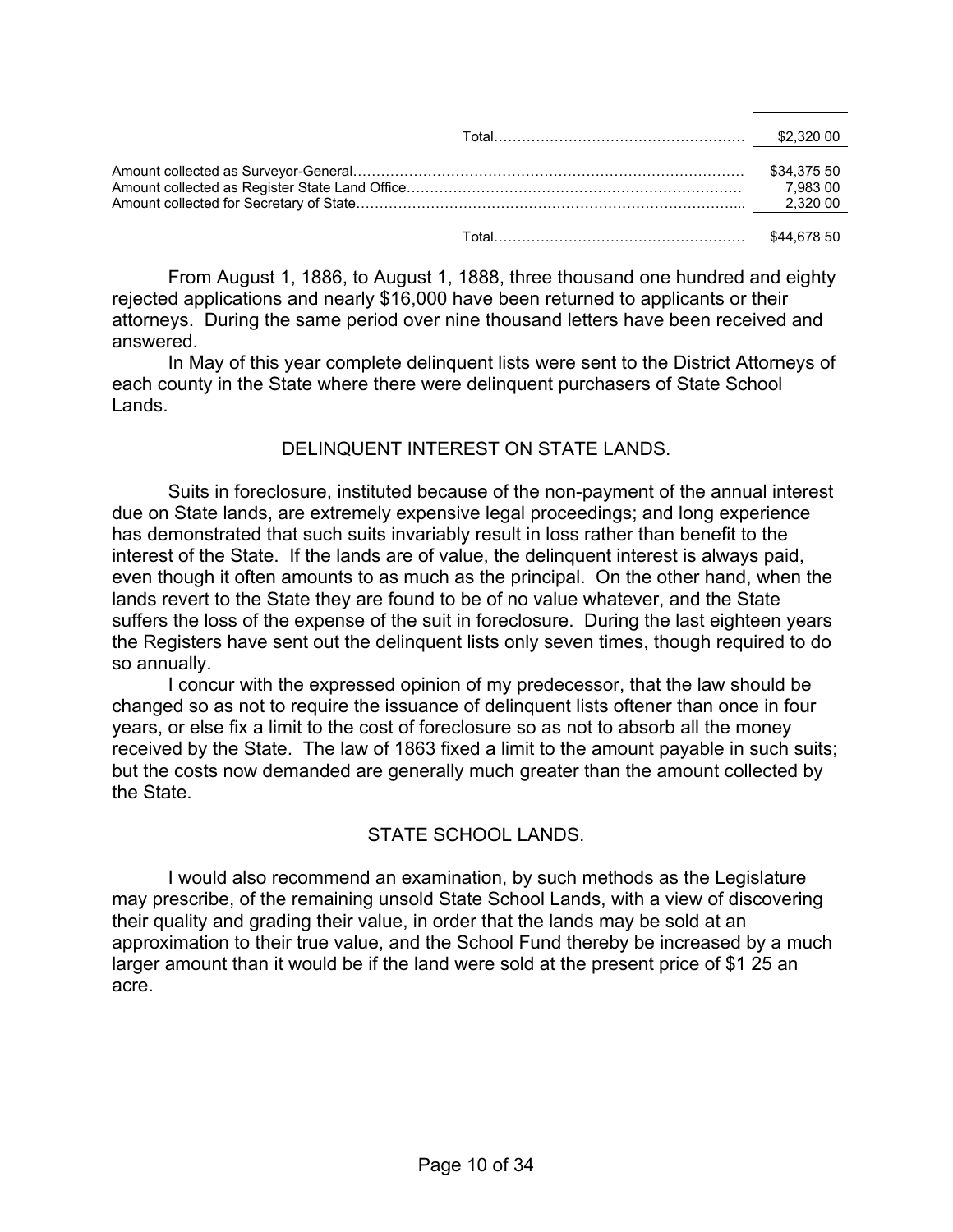#### FIVE HUNDRED THOUSAND-ACRE GRANT.

 I would also recommend the adoption of a concurrent resolution requesting our delegates in Congress to use their best endeavors before the Department of the Interior to secure the final settlement between the State and the United States of the five hundred thousand-acre grant, believing that there is still a balance due the State of California of some ten thousand acres.

 A close inspection of the foregoing tabulated statements, showing the number of patents and certificates issued, and amount of acreage entered, will indicate the largely increased sale of lands (far in excess of that under any former administration), and the consequent increase in the volume of labor devolving upon the Surveyor-General and his assistants during the present incumbency. In order to keep pace with the large accumulation of work incident to this great volume of business, the clerical force of my office has been steadily employed early and late. The large increase of fees received shows conclusively that never before in the history of this office has such an unprecedented amount of business been transacted.

 The office during the past two years has not only been self-sustaining, but has paid into the Treasury of the State a large surplus.

 The indexing and transcribing of the lieu books are now some six months in arrears, owing to the small clerical force not having the time to devote to this work. The completion of this work is a matter of importance to the public, and will be finished as soon as time is found.

 The last Legislature appropriated \$2,000 for the purchase of maps and copying the same for the two fiscal years ending July 1, 1889 - \$1,000 of which was judiciously expended during the fiscal year ending July 1, 1888, in copying and transcribing the old and mutilated tract books into new ones, which had already been purchased. The work is being prosecuted and will be completed at no distant day.

 With the consent of the honorable Board of Examiners, this office employed an extra clerk for the period of four months, in order to assist the regular force in the prosecution of the public business, incurring an expense of \$532, and I respectfully ask that the payment of this claim be recommended to the honorable Legislature for passage.

 I take this opportunity to extend my thanks to my assistants, who have labored day and night to cope with the unexpected and unprecedented volume of business, without a complaint or expectation of reward.

 In conclusion, I would suggest that this office be allowed two extra clerks, to be employed whenever – in the discretion of the Surveyor-General – their services may be required; also, that the appropriation for postage and expressage be increased, as the present amount is found to be inadequate for the requirements of the business of this office.

 Inasmuch as by Section 483 of the Political Code the State Surveyor-General is required to report to the Governor "*all facts in his opinion calculated to promote the development of the resources of the State*," I deem it my duty to make some suggestions to your Excellency, relative to matters which I consider to be, at present, of the most vital importance to the interests of the State.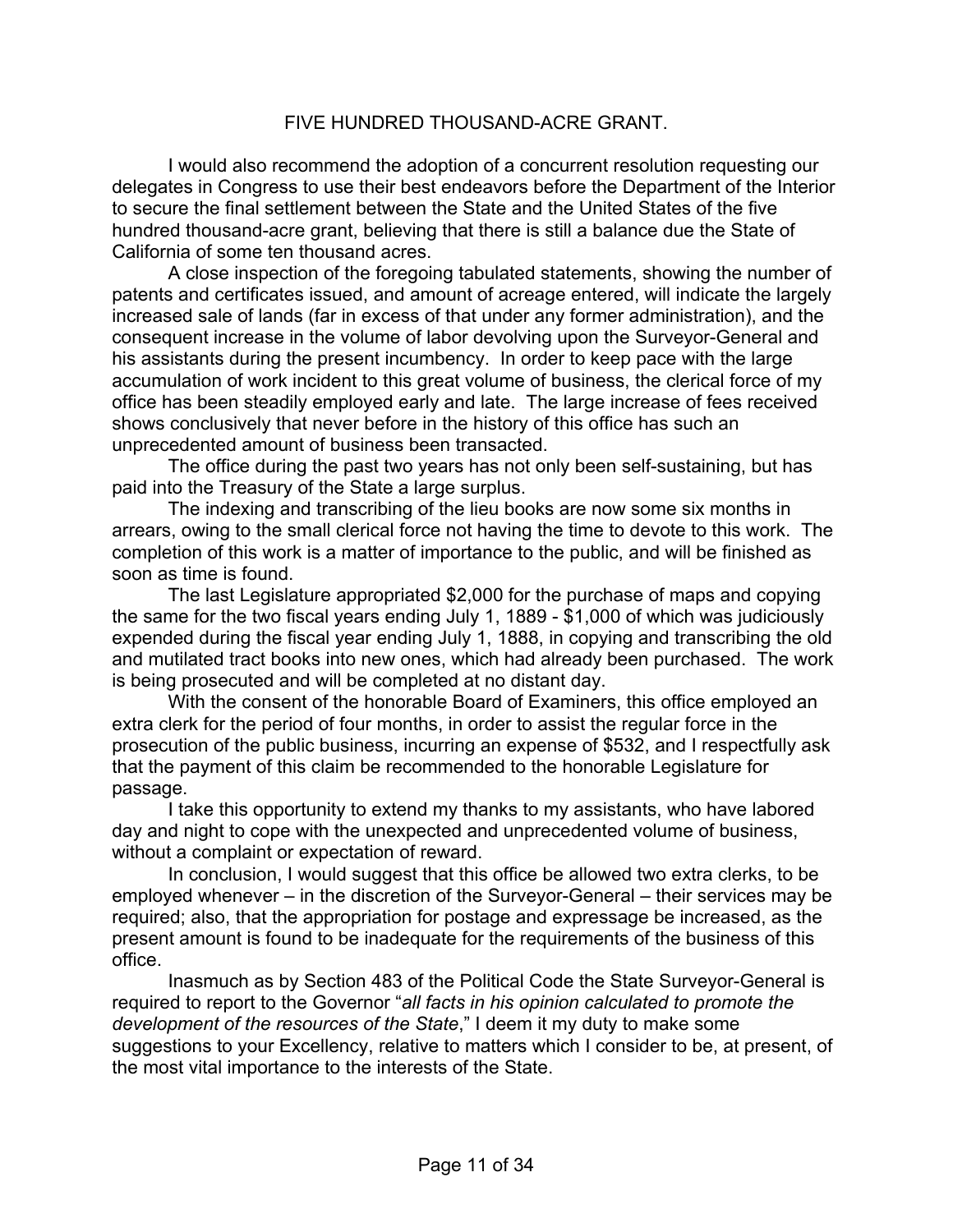Since man receives from the soil and the use of water all things necessary for the support of his body, the laws regulating the distribution and use of these elements are to the highest importance in the economy of civilized life, and should seriously occupy the attention of those officers of the Government whose duty it is to frame such laws as may be required for the protection of property and for the equitable adjustment of the right to use such elements as are inseparable from the necessities of human existence.

 Fortunately for the prosperity of the State, the recent decisions of the highest tribunals of the country have done much toward settling forever all questions with respect to Spanish land grants in California, which for more than thirty years have harrassed the people, occupied the Courts, and retarded the prosperity of the country.

 The report of my predecessor of 1886 shows, that of the eight hundred and thirteen claims of Spanish and Mexican land grants presented to the Land Commission, under the Act of the third of March, 1851, only a few remain to be patented, and most of these are small lots forming parts of grants, sold in small parcels to individuals; so that the vexatious questions relative to Spanish and Mexican land grants in California may be considered as practically settled.

 There is, however, another question, which is now agitating the people of the State, which is, perhaps, of quite as much importance to the well-being and prosperity of the country as the settlement of questions relative to the titles and locations of Spanish land grants; and this is the question relative to the use of flowing water for the purposes of irrigation.

 The water of flowing streams is to the earth what the blood in the veins and arteries is to the animal system: one giving life and energy to the body, and the other fruitfulness to the earth.

 In England, where the earth is watered by frequent summer showers, and the soil moistened by ocean fogs, water for the public use is not a thing of so much importance as it is in those arid regions of the earth where it seldom rains, and where, without irrigation, the earth would be a barren desert without human habitation.

 Therefore, the framers of the common law of England, not being taught by *necessity* the importance of providing for the common use of the flowing waters of the country, gave the same to the owners of the land bordering the stream.

 For the reasons above stated, this law has for centuries, perhaps, worked no hardship or injustice to the inhabitants of that country; but, from the nature of things, it is manifest that laws, which in one country might be beneficial or harmless, in another, surrounded by different conditions, would be utterly ruinous.

 The inhabitants of all arid countries being impelled by their needs have, from time immemorial, given much attention to the laws regulating the public or common use of flowing waters.

 Spain and large portions of Spanish American being naturally arid and subject to protracted droughts, it has been found necessary to make very significant laws and regulations relative to the distribution and common use of flowing waters. Hence, many laws on this subject are found recorded in the "Partidas," and "Recopilacion de Indias," and, besides, learned essays and reports on the same subject.

 The jealous care with which the Spanish laws have from the earliest times granted such common rights as pertain to the use of waters, is shown by the "Partidas," which declare: "That the 'ribero del mar' (sea bench), the space between high and low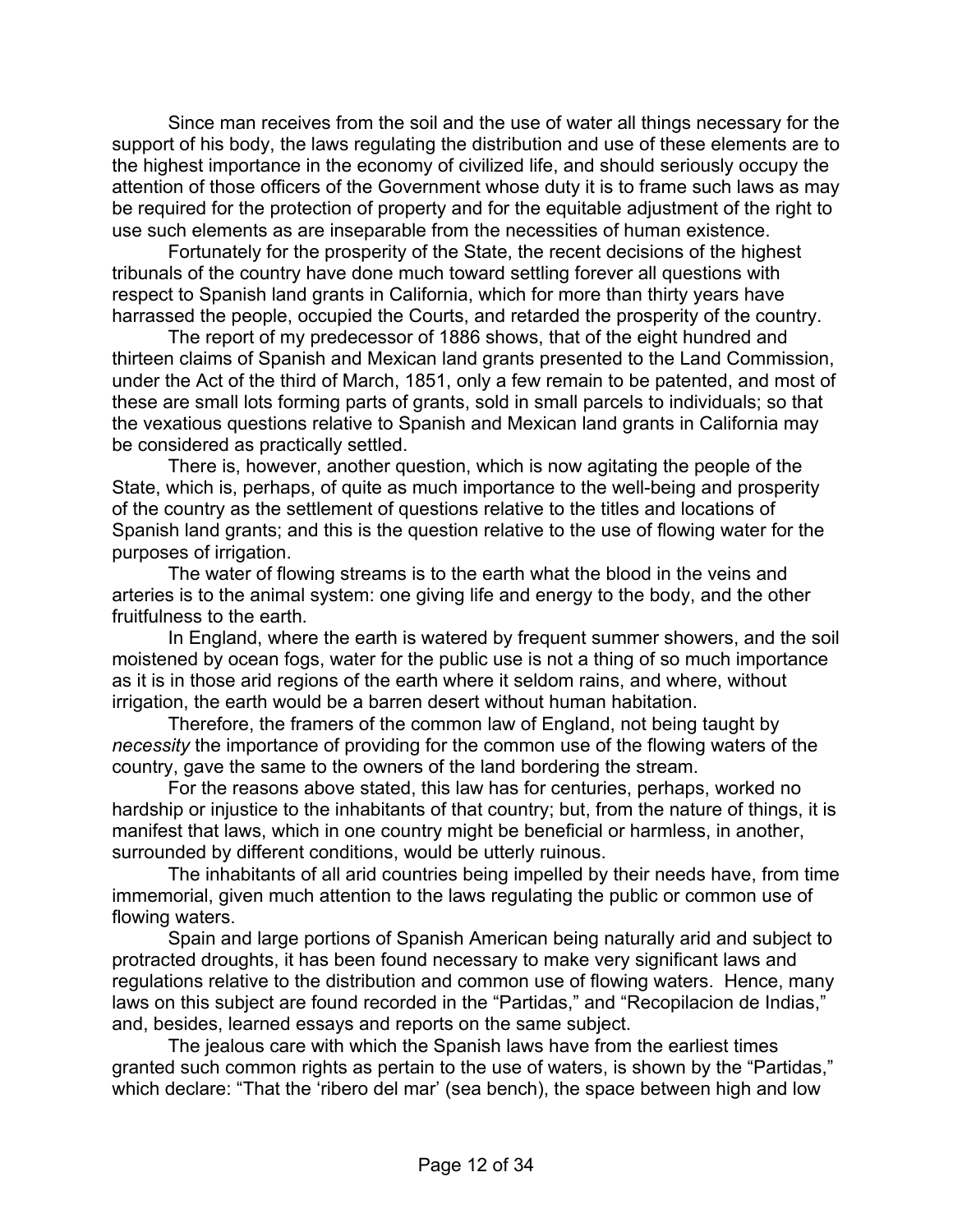tide, cannot be granted to any person, nor can the exclusive right to the use thereof be conceded to any one whomsoever; but, that all shall have a right to use the same" – in other words, that it should be reserved for public use.

 In view of this ancient law, the Territorial Deputation (legislative) of California passed a resolution in 1835 authorizing grants of one hundred vara lots to be made in Yerba Buena (now San Francisco) two hundred varas back from the shores of the bay; thus reserving for public use the "ribero," or sea bench, as required by the laws of the "Partidas."

 The General Regulations," published in the City of Mexico in 1761, declare that "la regalia" is a certain "derecho de imperio" (imperial right) which pertains to the sovereign in certain things, among which are waters, lands, and mines; that only to the Prince, and to no one else, belongs the power to distribute the waters. That with respect to New Spain, His Majesty has conceded the most ample authority to the Viceroys and Presidents of the Royal Audience, to the end, that in conformity with the laws and regulations relative thereto, they should make grants of lands and water as of things pertaining to the royal crown.

 From the foregoing extracts it is seen that to the kings alone, or to his delegates, belongs the power to grant and distribute lands and the use of flowing waters in the countries of New Spain.

 The customs of the inhabitants of New Spain induced them to live in pueblos, or villages, around an din the neighborhood of which were located their small plantations, on which were produced their cereals, fruits, and vegetables.

 These pueblos were located on lands bordering on flowing streams furnishing sufficient water for irrigating the lands occupied and cultivated by the inhabitants of the pueblo, the stock farms being on lands that were not susceptible of irrigation, and were only fit for grazing.

 Pueblos were established under the laws of the Indies, and to the Ayuntamientos (town council) thereof were delegated certain powers, such as the granting of "suertes" (planting grounds) and "solares" (house lots) to settlers, and the establishing of regulations for the distribution of the flowing water required for irrigating the sowing the lands of the pueblo.

 There being no cultivation on the stock farms, no irrigation was required, the only water needed on such establishment being what was required for the use of the stock occupying the same; hence, such lands were called "de abrevadero" (a watering place for stock).

 Had the territory of Spanish-America been divided into small farms, as is the prevailing custom among English-speaking people who carry on the agriculture and stock raising in the same rural establishment, then the same laws and regulations relative to the use of flowing waters which control the government of pueblos would doubtless have been enforced with regard to the use of water on farms or ranchos.

 The municipal laws and regulations of pueblos, relative to the distribution and use of water, were exceedingly stringent, the doctrine being that the water belonged to the land, and that it should be so used as that the soil should be forced to yield the greatest possible product of what is required for the support of man.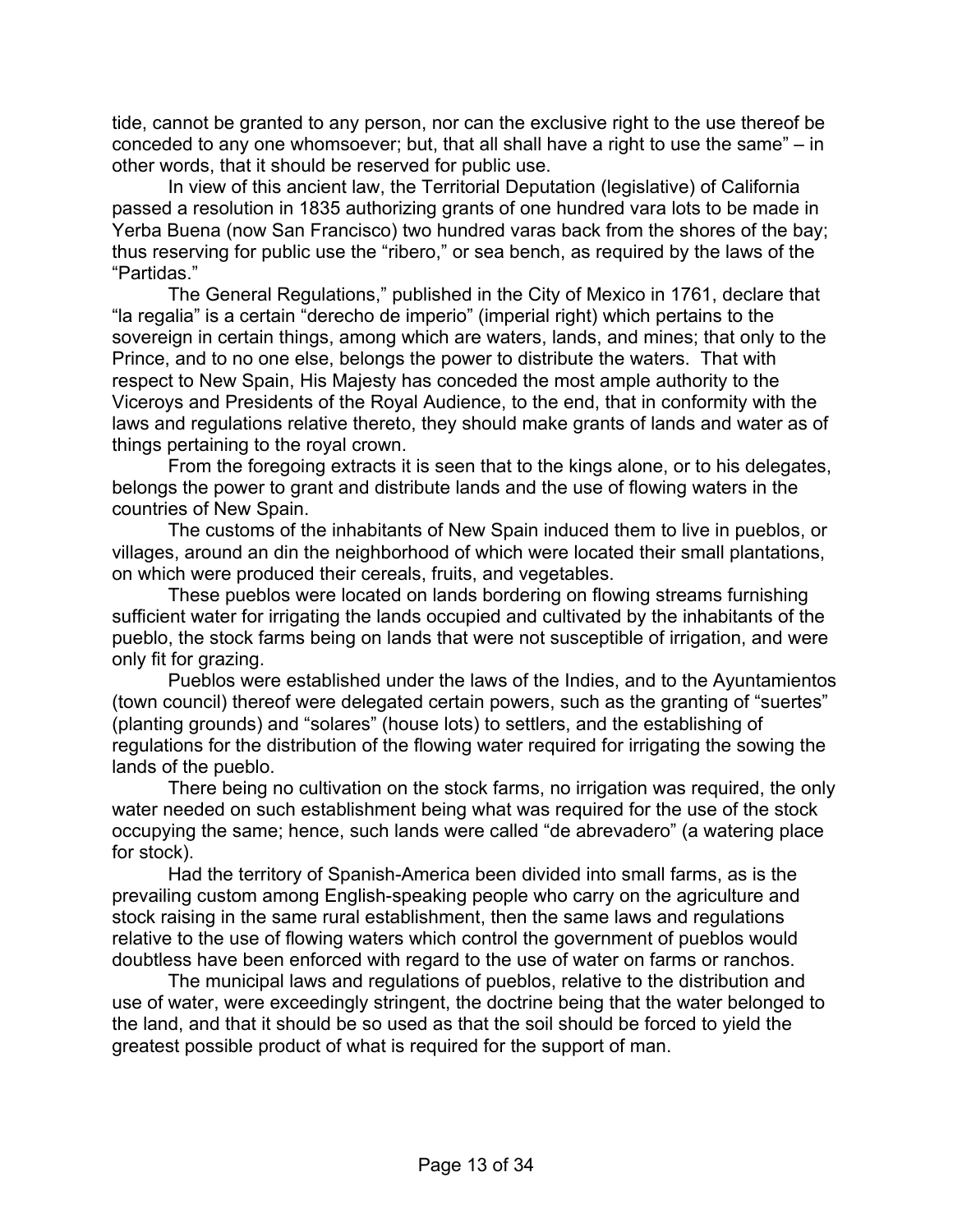Under these laws, an officer was appointed by the Town Council, whose duty it was to attend to the distribution of water on the irrigable lands, and to see that no portion thereof, which was under cultivation, should lack its needed supply,

 So strictly were these laws enforced, that if the owner of a lot in cultivation should fail, from neglect or inability, to irrigate his land when his growing crop required water, the officer in charge of the distribution of the water was required to employ some one to attend to the matter, in which case the owner of the lot and crop was charged with the expense of irrigation; the principle established being that in any event productive land should receive the amount of water to which it was entitled, so that it might yield the fruits in which all the inhabitants of the pueblo had a common interest.

 The eleventh section of the Act of Congress of March 3, 1851, "to ascertain and settle the private land claims in the State of California," provides: "That the Commissioners therein provided for, and the District and Supreme Courts, in deciding upon any claim brought before them under the provisions of that Act, shall be governed by the treaty of Guadalupe Hidalgo; the law of nations; the laws, usages, and customs of the Government from which the claim is derived; the principles of equity, and the decisions of the Supreme Court of the United States, as far as they are applicable." (Fremont vs. United States, 17 How. 553.)

 In the same case, on page 557, the United States Supreme Court says: "It is proper to remark that the laws of these territories under which titles were claimed were never treated by the Court as foreign laws, to be decided as a question of fact. It was always held that the Court was bound judicially to notice them as much as the laws of a State or Union. In doing this, however, it was undoubtedly often necessary to inquire into official customs, and forms of usages. They constitute what may be called the common or unwritten law of every civilized country."

 The following is the language of the late learned Caleb Cushing: "By the laws of Spain and of the Mexican Republic, grants of land on the banks of a river extend to the *filum aqux* (edge of the stream), if it be navigable, or to the middle of the river bed (*alveo*), if it be innavigable."

 Thus, in the case of two properties, situated on opposite sides of the river, each proprietor is entitled to the ordinary riparian rights of use and improvement on his side, and to the use and take of water for the purpose of irrigation or for mills.

 If the river be innavigable, the opposite riparian proprietors own to the middle of the river bed, according to the extent lengthwise of the river, of their respective properties on the river bank; and if it dry up – as happens to many rivers, either temporarily or permanently – they may occupy the river bed as appertinent to their respective riparian properties.

 (See "Escriche," under the words "Rio Agua," "Aluvion," "Isla," "Ribero Lago." See also the "Partidas," No. 5, Title 28.)

 Under the regulations of 1761, there was what was called "La servidumbre del aqudecto," that is, the right of a person to conduct water over the property belonging to some one else to irrigate his own land.

(See "Ordinanzas de Tierras y Agua," page 159.)

 All laws originate from the necessities of man, and from the conditions and circumstances of the country which they are intended to govern.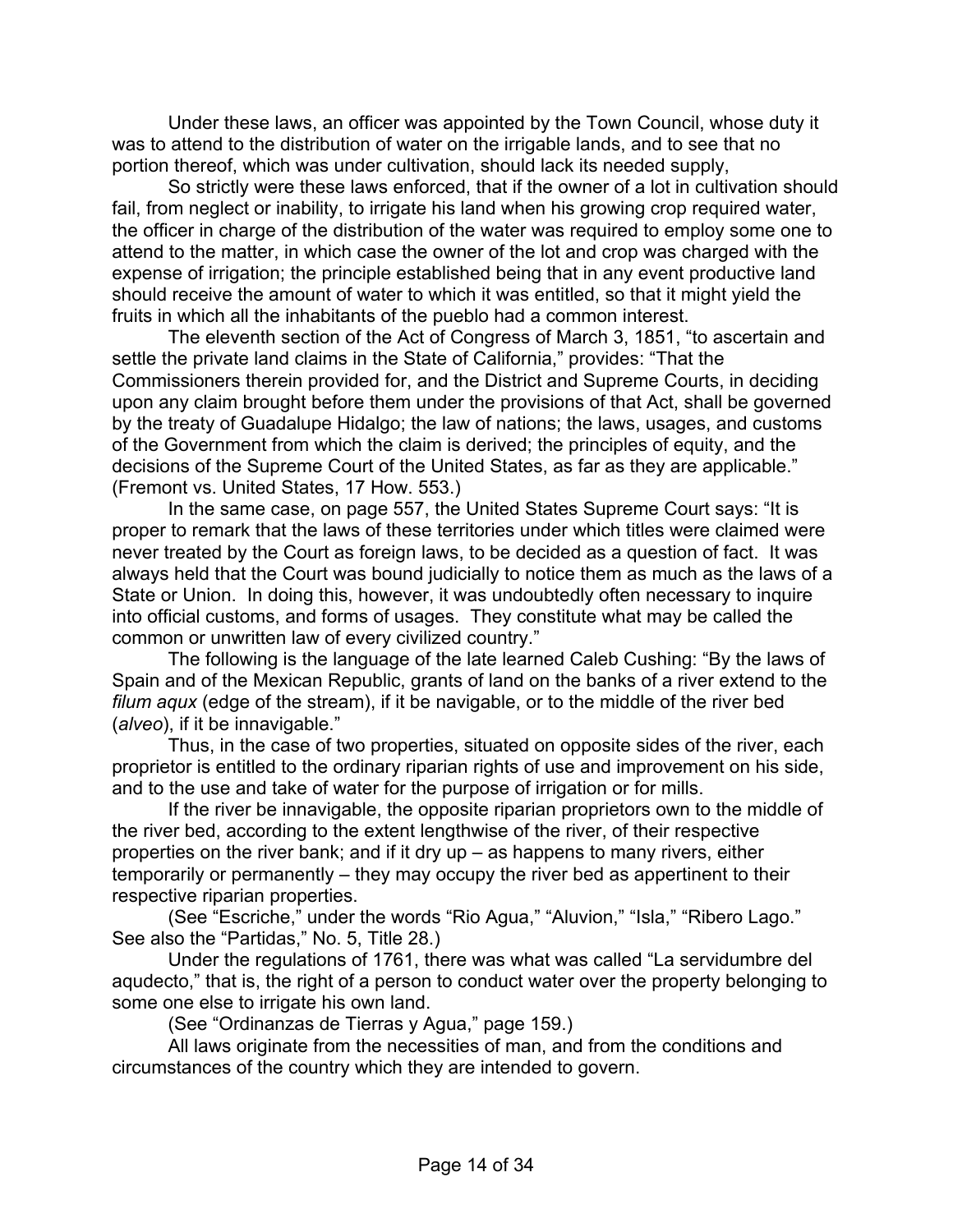England being a country with a naturally moist climate, and abundantly supplied with rain, the common law made no provision for watering the earth by irrigation, because it was never required.

 A large portion of Spanish-America being arid, in order that the earth might produce the fruits required for the support of its inhabitants, it was found necessary, in framing laws for the government of the country, to make provisions for supplying the soil with the needed water; hence, the doctrine of these laws, that the waters of flowing streams belonged to the sovereign of the country, and not exclusively to the owners of the lands bordering the streams, the sovereign authority distributing the usufruct of these waters in such a manner as that all fruitful soil might receive its equitable share, to the end that the earth might be made to produce food sufficient to the inhabitants thereof.

 Since all law springs from the requirements of man, the more universal and urgent the need of the law the greater will be the attention given to, and the labor bestowed in the framing thereof.

 For this reason we find that the Spanish laws of the Indies, and the regulations established in Spanish-America, with respect to the use of water, are, like the Spanish mining laws, far more perfect than are the common laws of England with regard to the same matters, since they are the result of centuries of such experience as springs from necessity.

 From the foregoing it is seen what were the laws, usages, and customs of the Spanish and Mexican Government, with regard to the use of water for purposes of irrigation. It is also shown that the Act of Congress of March 3, 1851, declares that the Commissioners appointed under said Act, in determining the rights of claimants under the Government, shall be governed by the treaty of Guadalupe Hidalgo; the law of nations; the laws, usages, and customs of the Government from which the claim is derived; the principles of equity and decisions of the Supreme Court of the United States – and that the Supreme Court says, in the Fremont case, that "the laws of these territories under which titles were claimed were never treated by the Court; as foreign laws, and, also, that they Court was bound judicially to notice them as much as the laws of a State or Union;" and that they constitute what may be called the common or unwritten law of every civilized country.

 It is manifest, therefore, that under the foregoing provisions and decisions, all water rights which had accrued to lands granted by the governments of Spain and Mexico are bound to be protected by the laws and the Courts of the United States.

 And since it has been shown, that whenever lands were used for agricultural purposes under the former governments, these laws were enforced, it is but fair to presume that if the same agricultural habits and customs had prevailed among the inhabitants of California under the former government, these laws or usages would have been observed in the rural districts of the country the same as in the pueblo establishments, in which it was the custom of the inhabitants of the country to reside, as has been shown.

 If it be determined by the Courts of California that the wise and judicious laws of the former governments of the country relative to the use of water are only applicable to rights which accrued under grants given by said governments, and do not affect those portions of the State in which at the date of the treaty of cession no grants had been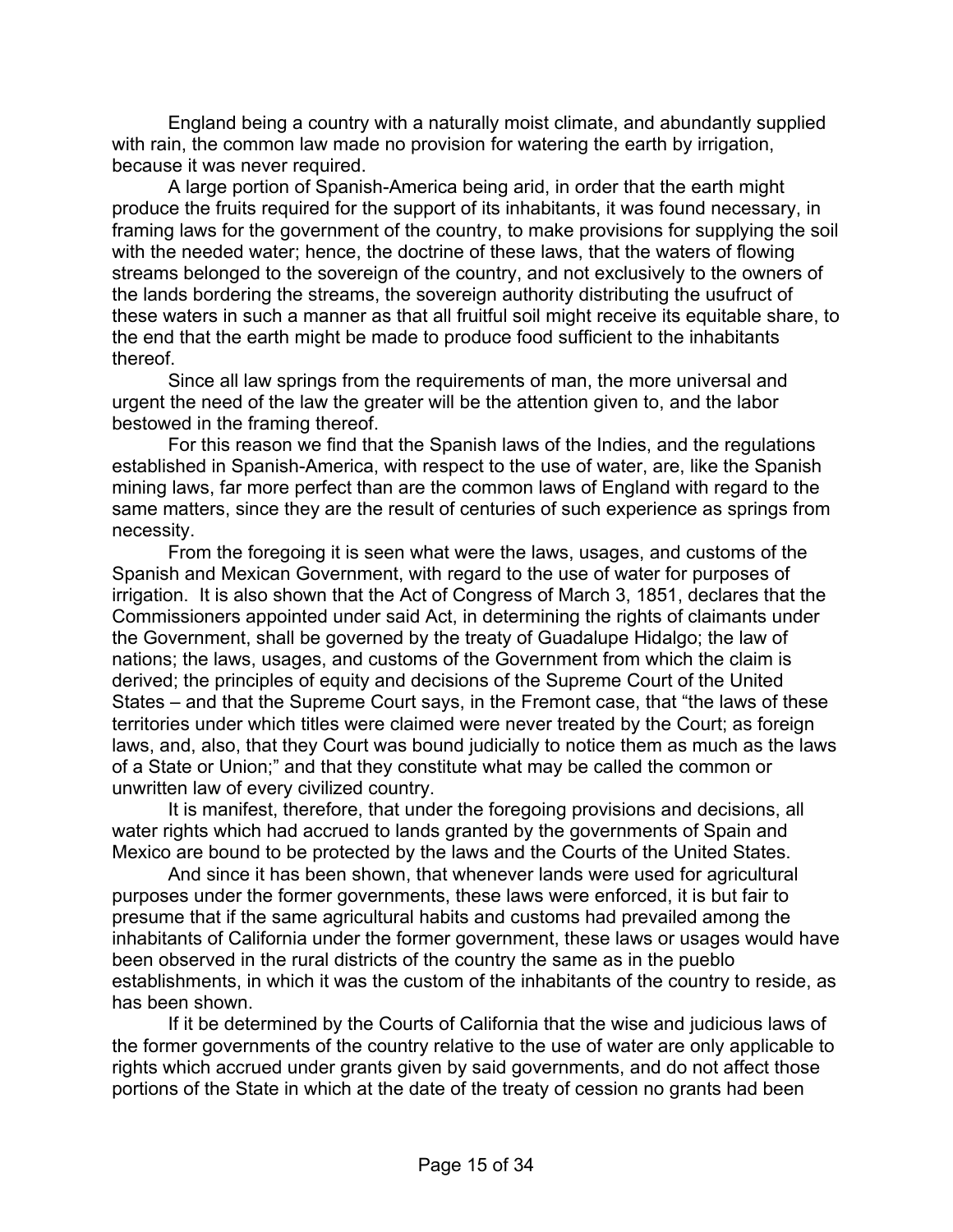made, and that, therefore, these portions with respect to riparian rights are now to be controlled by the principles of the common law, it is manifest that for the well being and prosperity of the agricultural interests of the country the law be so modified as to give such encouragement and protection to agriculture as was given by the laws of the former governments of the country, or such as may be better fitted to our civilization and modes of life and progressive knowledge in agriculture.

Respectfully submitted.

THEO. REICHERT, Surveyor-General and Register State Land Office.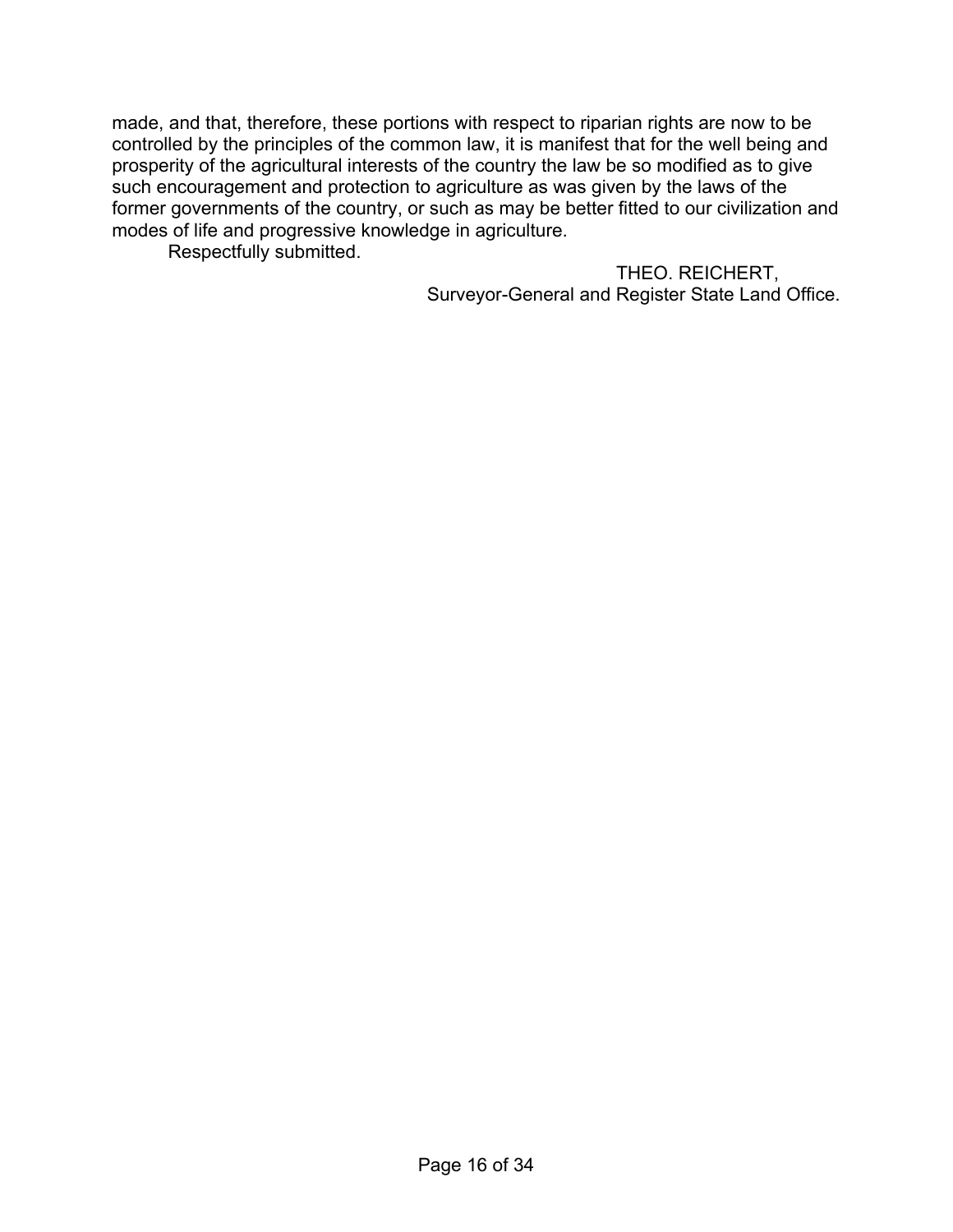#### STATEMENT.

#### *Of Expenditures, other than Salaries, for the thirty-eighth and thirty-ninth fiscal years, commencing July 1, 1886, and ending June 30, 1888.*

| FOR WHAT PURPOSE EXPENDED.                                                                                                       |                                         | Amount of<br>Appropriation. |
|----------------------------------------------------------------------------------------------------------------------------------|-----------------------------------------|-----------------------------|
| Purchase of and Copying Maps<br>Balance unexpended of thirty-eighth and thirty-ninth fiscal years                                | \$398 50<br>993 87<br>763               | \$1,400 00                  |
|                                                                                                                                  | \$1,40000                               | \$1,400 00                  |
| Traveling Expenses of Surveyor-General and Attorney-General<br>Balance unexpended of thirty-eighth and thirty-ninth fiscal years | \$1,000 00                              | \$1,000 00                  |
|                                                                                                                                  | \$1,000 00                              | \$1,000 00                  |
| Postage and Expressage, Surveyor-General's Office.<br>Balance unexpended of thirty-eighth and thirty-ninth fiscal years          | \$276 01<br>300 00<br>23 99<br>\$600 00 | \$600 00<br>\$600 00        |
| <b>Contingent Expenses.</b><br>Balance unexpended of thirty-eighth and thirty-ninth fiscal years                                 | \$7877<br>100 00<br>21 23<br>\$200 00   | \$200 00<br>\$200 00        |
|                                                                                                                                  |                                         |                             |
|                                                                                                                                  |                                         |                             |
| <b>EXPENDITURES FOR SALARIES</b>                                                                                                 |                                         | Amount.                     |
| Survoyer Conoral and Pegister of State Land Office                                                                               |                                         | <b>CA NON NO</b>            |

| \$6,000 00  |
|-------------|
| 4,800 00    |
| 9.600 00    |
| 600 00      |
|             |
| \$21,000 00 |
|             |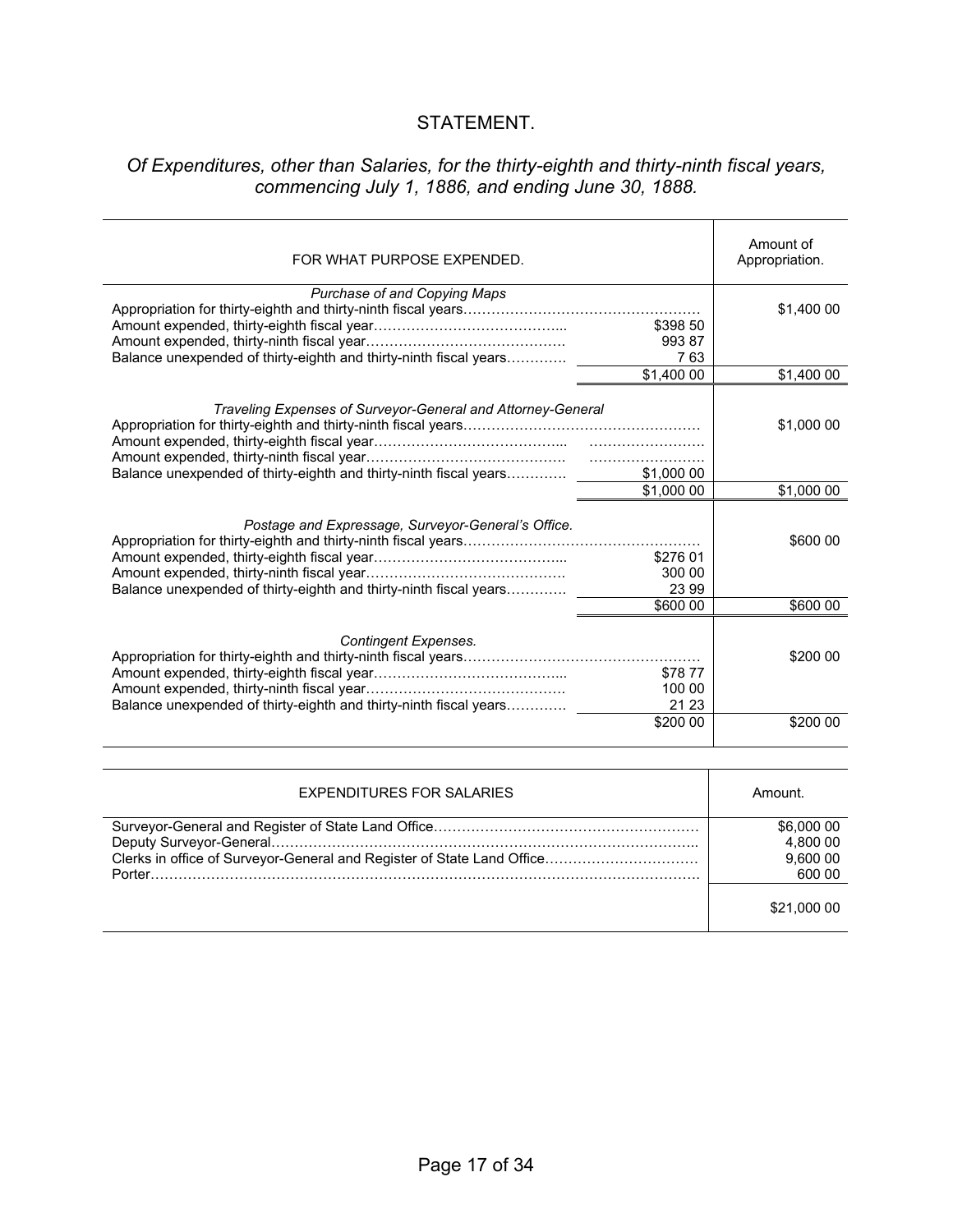Corrected Report of Spanish and Mexican Grants in California,

**COMPLETE TO FEBRUARY 25, 1886.** 

**PREPARED BY** 

# **STATE SURVEYOR-GENERAL**

**Published as Supplement to Official Report of 1886-88.**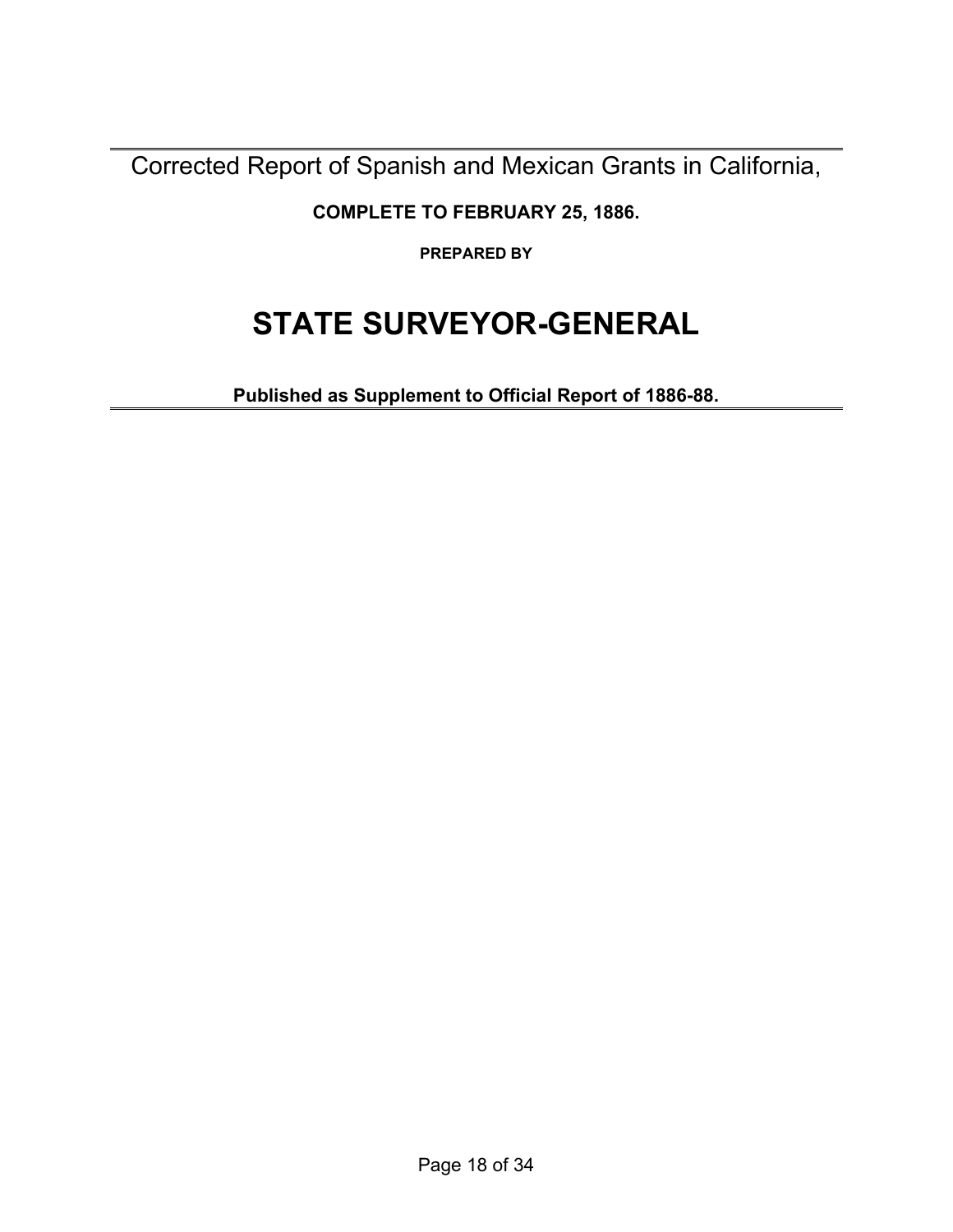#### GRANTS OF LAND IN CALIFORNIA MADE BY SPANISH OR MEXICAN AUTHORITIES.

| $\tilde{\epsilon}$<br>$\circ$<br>on Gen'l<br>Map. | NAME OF GRANT.                          | Confirmee.                | Area.     | Condition of Title.                | Where Located.            |
|---------------------------------------------------|-----------------------------------------|---------------------------|-----------|------------------------------------|---------------------------|
| 124                                               |                                         | Elam Brown                | 3,328.95  | Patented May 18, 1858              | Contra Costa              |
| 67                                                | Agua Caliente, part of                  | C. P. Stone               | 212.25    | Patented May 7, 1880               | Sonoma.                   |
| 67                                                | Agua Caliente, part of                  | M. G. Vallejo             | 1,864.23  | Patented June 12, 1880             | Sonoma.                   |
| 67                                                | Agua Caliente, part of                  | T. M. Leavenworth         | 591.87    | Patented May 7, 1880               | Sonoma.                   |
| 67                                                | Agua Caliente, part of                  | Joseph Hooker             | 550.86    | Patented June 9, 1866              | Sonoma.                   |
| 136                                               | Agua Caliente, part of                  | F. Higuera                | 9,563.87  | Patented April 17, 1858            | Alameda.                  |
| 521                                               |                                         | J. M. Marron              | 13,311.01 | Patented December 12, 1872         | San Diego.                |
| 206                                               | Agua Puerco y las Trancas               | Rodriguez & Alviso        | 4.421.52  | Patented March 1, 1867             | Santa Cruz.               |
| 13                                                |                                         | S. Todd                   | 26,761.40 | Patented July 19, 1860             | Butte and Colusa.         |
| 437                                               | Agua de la Centinella                   |                           | 2,219.26  | Patented August 23, 1872           | Los Angeles.              |
| 282                                               |                                         | G. Tapia                  | 3,322.56  | Patented March 19, 1868            | Monterey.                 |
|                                                   |                                         |                           |           | Not surveyed. Sent for patent      |                           |
| 282                                               |                                         | M. Villagrana             | 44.32     | August 26, 1882                    | Santa Cruz.               |
| 468                                               |                                         | A. Stearns                | 28,027.17 | Patented August 29, 1874           | Los Angeles.              |
| 358                                               |                                         | J. A. de la Guerra        | 48,803.38 | Patented September 12, 1872        | Santa Barbara.            |
| 346                                               | Alamos (Los) y Agua Caliente            | A. Olevara et al          | 26,626.23 | Patented November 9, 1866          | Kern.                     |
| 265                                               |                                         | B. Bernal                 | 5,941.12  | Patented August 9, 1866            | Monterey.                 |
| 267                                               |                                         | M. T. de la G. Hartnell   | 2,971.26  | Patented February 12, 1882         | Monterey.                 |
| 216                                               |                                         | Rafael Castro             | 6,685.91  | Patented April 23, 1860            | Santa Cruz.               |
| 242                                               | Aromitas Las y Agua Caliente            | F. A. McDougall et al     | 8,659.69  | Patented March 17, 1862            | San Benito and Santa Cruz |
| 224                                               |                                         | Heirs of J. M. Sanchez    | 26,518.68 | Patented March 15, 1873            | Santa Clara.              |
| 133                                               |                                         | J. de J. Vallejo          | 17,705.38 | Patented January 1, 1858           | Alameda.                  |
| 540                                               | Arroyo de la Laguna                     | J. & S. Williams          | 4,418.10  | Patented February 20, 1882         | Santa Cruz.               |
| 115                                               | Arroyo de las Nueces y Bolbones         | Heirs of J. S. de Pacheco | 17,782.48 | Patented April 18, 1866            | Contra Costa.             |
| 169                                               | Arroyo de los Pilarcitos or Miramontes. | J. C. Miramontes          | 4,424.11  | Patented February 20, 1882         | San Mateo.                |
| 214                                               | Arroyo del Rodeo                        | Hames & Daubenbass        | 1,473.07  | Patented May 3, 1882               | Santa Cruz.               |
| 9                                                 |                                         | John Bidwell              | 22,214.47 | Patented April 4, 1860             | Butte.                    |
|                                                   |                                         |                           |           | Sold as public land but settled by |                           |
| ----                                              | Arroyo de San Antonio                   | T. B. Valentine           | 13,316.00 | issuance of Valentine scrip        | Sonoma.                   |
| 339                                               | Arroyo Grande                           | F. Branch                 | 4,437.29  | Patented April 10, 1867            | San Luis Obispo.          |
| 297                                               |                                         | J. de la Torre            | 16,523.35 | Patented June 30, 1859             | Monterey.                 |
|                                                   |                                         |                           |           |                                    | Amador, Sac'to, and San   |
| 99                                                |                                         | Andros Pico               | 48,857.52 | Patented August 29, 1863           | Joaquin.                  |
| 318                                               |                                         | P. Estrada                | 39,224.81 | Patented March 22, 1866            | San Luis Obispo.          |
| 317                                               |                                         | H. Haight                 | 4,348.23  | Patented June 18, 1860             | San Luis Obispo.          |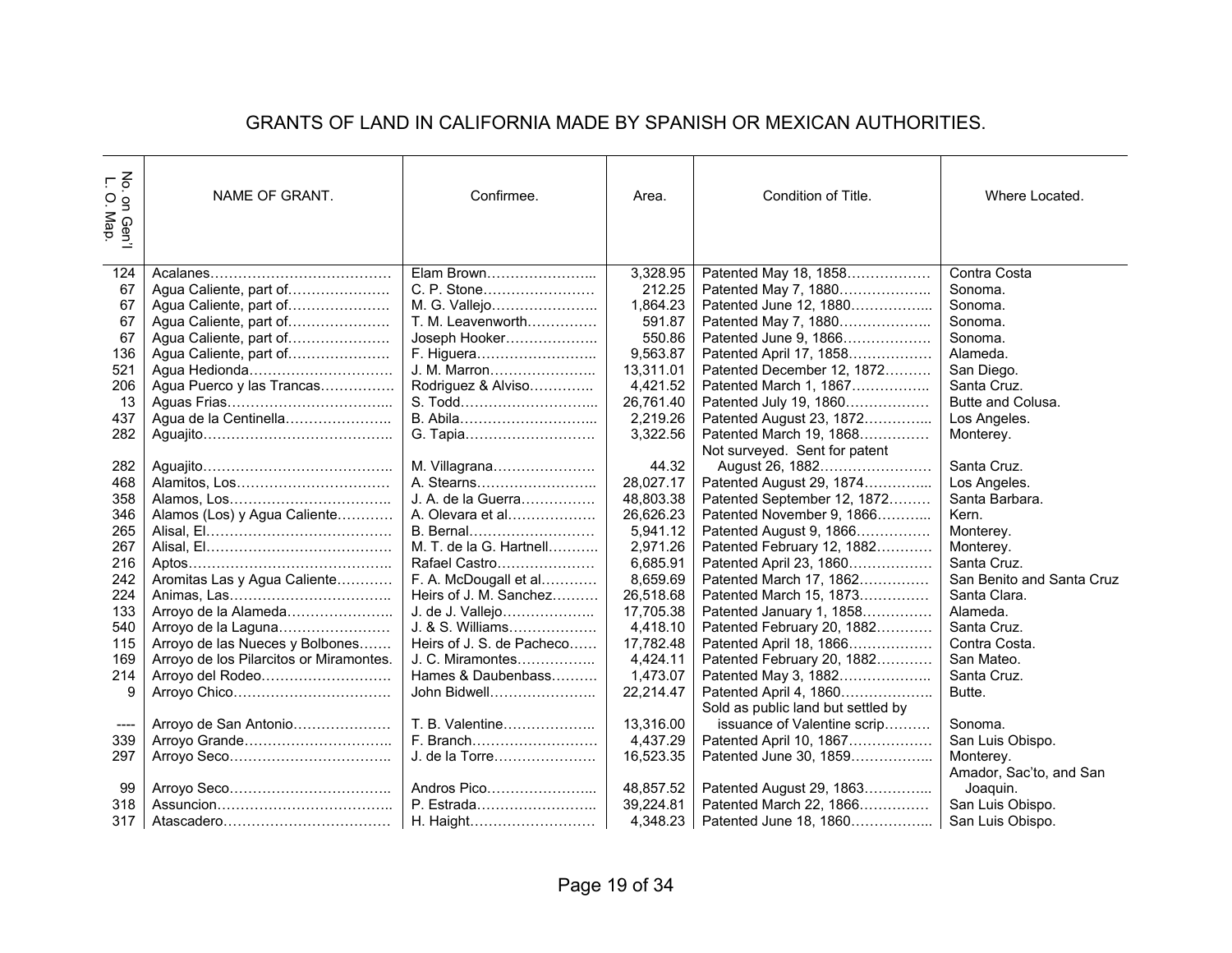|     |                                       |                             |           |                               | San Benito and Santa |
|-----|---------------------------------------|-----------------------------|-----------|-------------------------------|----------------------|
| 233 | Ausaymas y San Felipe                 | F. P. Pacheco               | 35,504.34 | Patented April 19, 1859       | Clara.               |
| 455 |                                       | A. Duarte                   | 6,595.62  | Patented June 6, 1878         | Los Angeles.         |
| 456 |                                       | Henry Dalton                | 4,431.47  | Patented May 29, 1876         | Los Angeles.         |
| 434 |                                       | A. Machado et al            | 13,919.90 | Patented December 8, 1873     | Los Angeles.         |
| 3   | Barranca (La) Colorada                | W. B. Ide                   | 17,707.49 | Patented July 3, 1860         | Tehama.              |
| 35  | Baulinas, Las                         | G. Briones                  | 8,911.34  | Patented January 9, 1866      | Marin.               |
| 29  |                                       | Heirs of S. Smith           | 26,759.42 | Patented June 19, 1858        | Marin and Sonoma.    |
| 539 | Boca de Santa Monica                  | Ysidro Reys et al           | 6,656.93  | Patented July 21, 1882        | Los Angeles.         |
| 125 | Boca de la Cañada del Pinole          | M. M. Valencia              | 13,316.26 | Patented November 30, 1878    | Contra Costa.        |
| 502 | Boca de la Playa                      |                             | 6,607.37  | Patented March 1, 1879        | Los Angeles.         |
| 27  |                                       | M. T. Curtis et al          | 35,487.53 | Patented April 18, 1859       | Sonoma.              |
| 18  |                                       | T. O. Larkin                | 22,184.66 | Patented October 5, 1865      | Butte and Sutter.    |
| 469 | Bolsa Chica, La                       | J. Ruiz                     | 8,107.46  | Patented May 7, 1874          | Los Angeles.         |
| 245 | Bolsa Nueva y Moro Cojo               | M. A. P. Castro et al       | 30,901.34 | Patented November 20, 1873    | Monterey.            |
| 352 | Bolsa del Chamisal                    | L. T. Burton                | 14,335.22 | Patented August 27, 1867      | San Luis Obispo.     |
| 252 | Bolsa de Excarpinas                   | S. Espinosa                 | 6,415.96  | Patented September 26, 1876   | Monterey.            |
| 221 | Bolsa de San Cayetano                 | J. de J. Vallejo            | 8,896.43  | Patented February 14, 1865    | Monterey.            |
| 231 | Bolsa de San Felipe                   | F. P. Pacheco               | 6,794.76  | Patented January 14, 1871     | San Benito.          |
| 220 | Bolsa del Pajaro                      | S. Rodriguez                | 5,496.50  | Patented January 4, 1860      | Santa Cruz.          |
|     | Bolsa del Portrero y Moro Cojo, or La |                             |           |                               |                      |
| 254 | Sagrada Familia                       | J. B. R. Cooper             | 6,915.77  | Patented December 19, 1859    | Monterey.            |
| 471 | Bolsas, Las, one undivided one half   | R. Yorba et al              | 33,460.04 | Patented June 19, 1874        | Los Angeles.         |
| 471 | Bolsas, Las, one undivided one half   | Maria C. Nieto              |           | Patented August 27, 1877      |                      |
| 7   |                                       | P. Lassen                   | 22,206.27 | January 10, 1862              | Butte and Tehama.    |
| 518 |                                       | J. Machado                  | 2,288.00  | Before Com. Gen'l Land Office | San Diego.           |
| 274 |                                       | Malarin, att'y for Estrada  | 7,725.56  | Patented September 15, 1869   | Monterey.            |
| 150 |                                       | J. de la Cruz Sanchez et al | 14,639.19 | Patented October 17, 1872     | San Mateo.           |
| 191 |                                       | M. Rodriguez                | 4,438.67  | Patented April 30, 1866       | San Mateo.           |
| 429 |                                       | A. J. Rocha et al           | 4,439.07  | Patented April 15, 1873       | Los Angeles.         |
| 63  | Cabeza de Santa Rosa, part of         | Julo Carillo                | 4,500.42  | Patented July 16, 1866        | Sonoma.              |
| 63  | Cabeza de Santa Rosa, part of         | F. Carrillo de Castro       | 336.19    | Patented August 25, 1881      | Sonoma.              |
| 63  | Cabeza de Santa Rosa, part of         | Jas. Eldridge               | 1,667.68  | Patented January 5, 1880      | Sonoma.              |
| 63  | Cabeza de Santa Rosa, part of         | John Hendley                | 640.14    | Patented December 9, 1879     | Sonoma.              |
| 63  | Cabeza de Santa Rosa, part of         | J. de J. Mallagh            | 256.16    | Patented December 11, 1879    | Sonoma.              |
| 63  | Cabeza de Santa Rosa, part of         | J. R. Meyer et al           | 1,484.82  | Patented April 9, 1879        | Sonoma.              |
| 425 |                                       | D. W. Alexander et al       | 388.34    | Patented August 2, 1872       | Los Angeles.         |
|     |                                       | Thos. W. Sutherland,        |           |                               |                      |
| 534 |                                       | guardian, etc               | 48,799.85 | Patented April 6, 1876        | San Diego.           |
| 407 |                                       | Gabriel Ruiz                | 9,998.29  | Patented March 22, 1866       | Ventura.             |
| 543 |                                       | Ferdinand Vassault          | 18.57     | Patented December, 1882       | San Francisco.       |
| 100 | Campo de los Franceses                | C. M. Weber                 | 48,747.03 | Patented March 18, 1861       | San Joaquin.         |
| 414 |                                       | J. R. Scott et al           | 5,832.10  | Patented August 1, 1866       | Los Angeles.         |
| 84  | Cañada de Capay                       | Jasper O'Farrell et al      | 40,078.58 | Patented February 16, 1865    | Yolo.                |
| 193 | Cañada de los Capitancillos           | Guadalupe Mining Comp'y     | 1,109.67  | Patented September 20, 1871   | Santa Clara.         |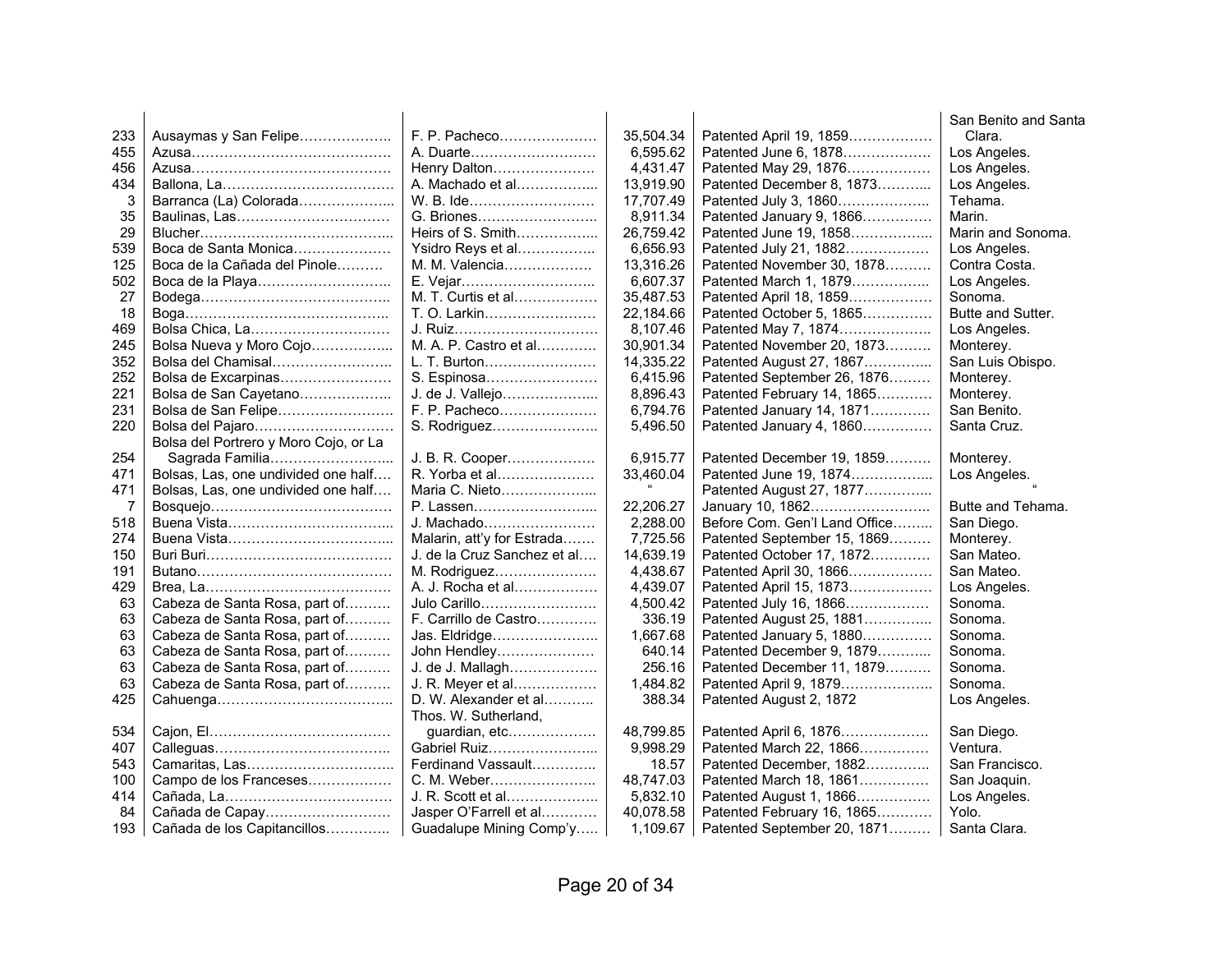|       | Cañada de Guadalupe la Visitacion y  |                          |           |                             | San Francisco and San    |
|-------|--------------------------------------|--------------------------|-----------|-----------------------------|--------------------------|
| 151   |                                      | H. R. Payson             | 5,473.47  | Patented December 15, 1865  | Mateo.                   |
|       |                                      |                          |           |                             | San Francisco and San    |
| 152   | Cañada de Guadalupe y Rodeo Viejo    | Wm. Pierce               | 942.93    | Patented September 22, 1865 | Mateo.                   |
| 40    | Cañada de Herera                     | Heirs of D. Sais         | 6,658.45  | Patented June 26, 1876      | Marin.                   |
| 52    | Cañada de Jonive                     | J. O. Farrell            | 10,786.51 | Patented February 18, 1858  | Sonoma.                  |
| 181   | Cañada de Pala                       | J. J. de Bernal et al    | 15,714.10 | Patented March 9, 1863      | Santa Clara.             |
| 51    | Cañada de Pogolimi                   | M. A. Cazares            | 8,780.81  | Patented November 3, 1858   | Sonoma.                  |
| 168   | Cañada de Raymundo                   | Greer & Coppinger        | 12,545.10 | Patented July 19, 1859      | San Mateo.               |
| 377   | Cañada de Salsipuedes                | John Keys                | 6,656.21  | Patented February 18, 1874  | Santa Barbara.           |
| 197   | Cañada de San Felipe y Las Animas    | C. M. Weber              | 8,787.80  | Patented August 9, 1866     | Santa Clara.             |
| 391   | Cañada de San Miguelito              | J. F. de Rodriguez et al | 8,877.04  | Patented June 15, 1871      | Ventura.                 |
|       | Cañada de San Vicente y Mesa del     |                          |           |                             |                          |
| 513   | Padre Barrona                        | Domingo Yorba            | 13,316.13 | Patented November 17, 1873  | San Diego.               |
|       | Cañada de Verde y Arroyo de la       |                          |           |                             |                          |
| 170   |                                      | J. A. Alviso             | 8,905.58  | Patented December 15, 1865  | San Mateo.               |
|       | Cañada del Corral                    | J. D. Ortega             | 8,875.76  | Patented May 30, 1866       | Santa Barbara.           |
| 389   |                                      |                          | 3,565.91  |                             | San Mateo.               |
| ----  | Cañada del Corte de Madera           | Thurn & Carpenter        |           | Patented June 13, 1882      |                          |
| 114   | Cañada del Hambre y las Bolsas       | Theodora Soto            | 13,353.95 | Patented December 31, 1866  | Contra Costa.            |
|       | Cañada del Rincon en el Rio de San   |                          |           |                             |                          |
| 208   | Lorenzo de Santa Cruz                | Pedro Sansevain          | 5,826.86  | Patented June 4, 1858       | Santa Cruz.              |
| 243   | Cañada de la Carpenteria             | Heirs of J. Soto         | 2,236.13  | Patented October 10, 1873   | Monterey.                |
| 283   | Cañada de la Segunda                 | F. M. Haight             | 4,366.80  | Patented February 4, 1859   | Monterey.                |
| 498   |                                      | J. Serrano               | 10,668.81 | Patented June 27, 1871      | Los Angeles.             |
| 109   | Cañada de los Baqueros               | Livermore & Noriega      | 17,760.00 | Before Surveyor-General     | Alameda and Contra Costa |
| 535   | Cañada de los Coches                 | A. Lestrada              | 28.39     | Patented April 2, 1873      | San Diego.               |
| $---$ | Cañada de los Nogales                | J. M. Aguilar            | 1,199.56  | Patented May 4, 1882        | Los Angeles.             |
| 331   | Cañada de los Osos and Pecho y Islay | John Wilson              | 32,430.76 | Patented September 23, 1869 | San Luis Obispo.         |
|       | Cañada de los Pinos, or College      |                          |           |                             |                          |
| 363   |                                      | Bishop J. S. Alemany     | 35,499.37 | Patented February 28, 1861  | Santa Barbara.           |
| 390   | Cañada Larga ó Verde                 | J. Alvarado              | 6,659.04  | Patented March 26, 1873     | Ventura.                 |
|       |                                      |                          |           |                             | Los Angeles and San      |
| 475   | Cañada de Santa Ana                  | B. Yorba                 | 13,328.53 | Patented July 21, 1866      | Bernardino.              |
| 8     |                                      | J. Soto                  | 44,388.17 | Patented August 18, 1859    | Colusa and Tehama.       |
| 194   |                                      | Charles Fossatt          | 3,360.48  | Patented February 3, 1865   | Santa Clara.             |
| 209   |                                      | William Bocle            | 2,224.79  | Patented July 7, 1873       | Santa Cruz.              |
| 79    | Carne, Humana                        | Heirs of Edward A. Bale  | 17,962.22 | Patented September 4, 1879  | Napa.                    |
| 224   |                                      | Daniel Littlejohn        | 4,482.38  | Patented August 9, 1866     | Monterey.                |
| 246   |                                      | F. A. McDougall et al    | 1,628.70  | Patented March 17, 1862     | Monterey and San Benito. |
| 57    | Caslamayomi                          | Wm. Forbes               | 26,788.36 | Patented December 18, 1874  | Sonoma.                  |
| 355   |                                      | A. Olivera               | 8,841.21  | Patented July 30, 1863      | Santa Barbara.           |
| 345   |                                      | J. M. Covarrubias        | 22,178.28 | Patented November 27, 1866  | Kern.                    |
| 82    |                                      | J. B. Chiles             | 8,545.72  | Patented April 22, 1865     | Napa.                    |
| 78    |                                      | George C. Yount          | 11,886.63 | Patented April 3, 1863      | Napa.                    |
| 467   |                                      | Juan Temple              | 27,054.36 | Patented December 7, 1867   | Los Angeles.             |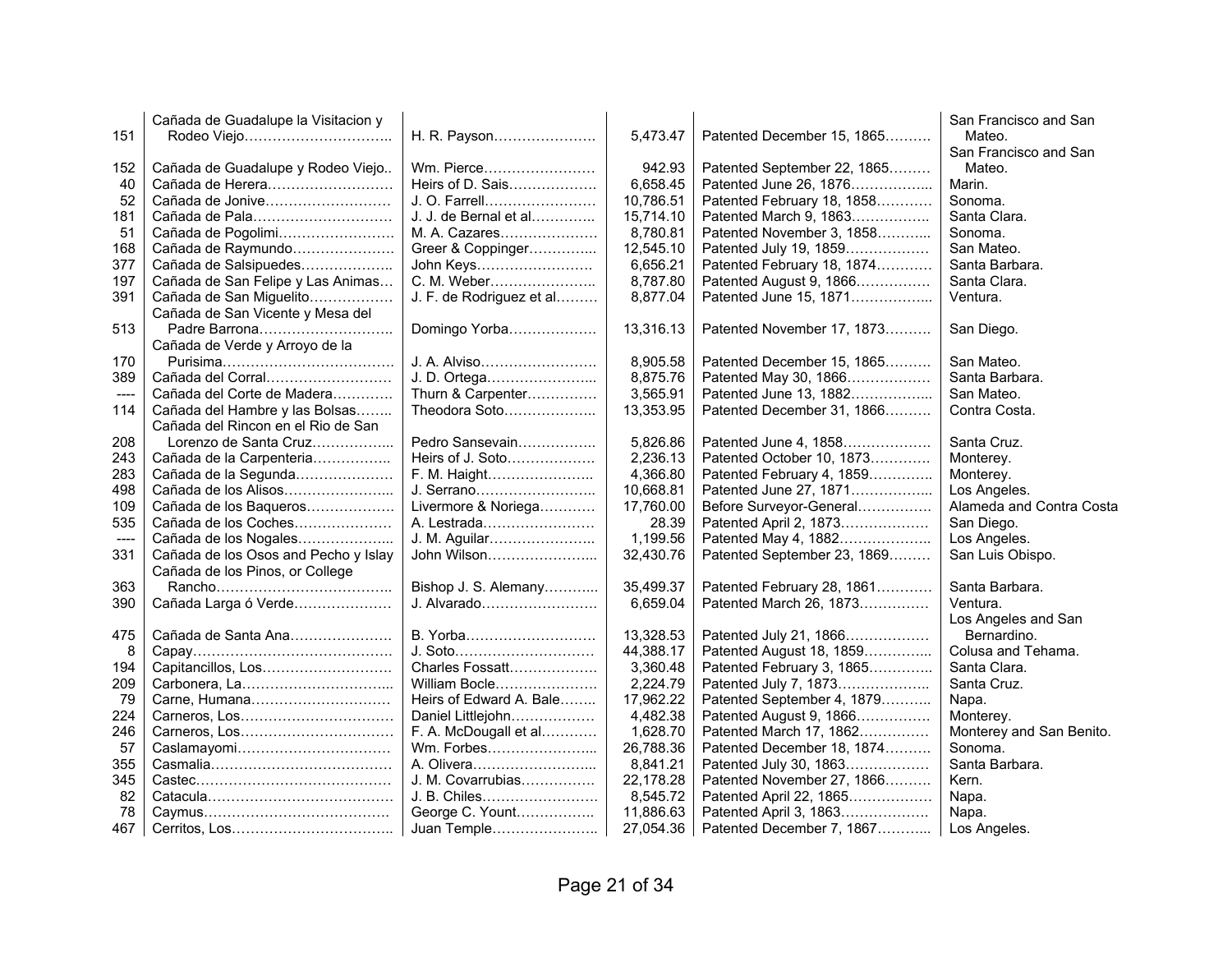| 536  |                             | Heirs of Felipe Vasquez     | 2,737.44  | Patented March 20, 1877       | Monterey.                |
|------|-----------------------------|-----------------------------|-----------|-------------------------------|--------------------------|
| 89   |                             | Gordon & Coombs             | 17,762.44 | Patented December 19, 1860    | Napa.                    |
|      |                             |                             |           |                               | Monterey and San Luis    |
| 314  |                             | E. E. White                 | 26,621.82 | Patented April 1, 1865        | Obispo.                  |
| 328  |                             | Juan Wilson                 | 3,166.99  | Patented March 29, 1861       | San Luis Obispo.         |
| 270  |                             | M. Malarin, executor, etc   | 8,889.68  | Patented October 31, 1872     | Monterey.                |
| 250  | Cienega de Gabilan          | J. D. Carr                  | 48,780.72 | Patented October 15, 1867     | San Benito and Monterey. |
| 268  | Cienega de los Paicines     | A. Castro et al             | 8,917.52  | Patented September 23, 1869   | San Benito.              |
| 436  | Cienega ó Paso de la Tijera | T. Sanchez et al            | 4,219.34  | Patented May 22, 1873         | Los Angeles.             |
| 428  |                             | J. Abila et al              | 4,439.05  | Patented June 15, 1871        | Los Angeles.             |
| 383  |                             | A. Carrillo                 | 28.15     |                               | Santa Barbara.           |
| 296  |                             | M. J. Soberanes             | 8,794.02  | Sent for patent Dec. 27, 1883 | Monterey.                |
| 186  |                             | A. Suñol et al              | 2,219.34  | Patented December 31, 1857    | Santa Clara.             |
| 59   |                             | Ritchie & Forbes            | 8,241.74  | Patented January 5, 1863      | Lake.                    |
| 17   |                             | C. D. Semple                | 8,876.02  | Patented July 23, 1869        | Colusa.                  |
| 408  |                             | J. de la G. y Noriega       | 48,571.56 | Patented January 8, 1873      | Los Angeles and Ventura. |
| 337  | Corral de Piedra            | J. M. Villavicencio         | 30,911.20 | Patented October 29, 1867     | San Luis Obispo.         |
| 362  |                             | M. A. de la G. y Lataillade | 13,322.29 | Patented August 7, 1876       | Santa Barbara.           |
| 190  | Corral de Tierra            | H. D. McCobb                | 4,434.77  | Patented January 21, 1876     | Monterey.                |
| 165  | Corral de Tierra            | Heirs of F. G. Palomeres    | 7,766.35  | Patented April 7, 1866        | San Mateo.               |
| 166  |                             | Tiburcio Vasquez            | 4,436.18  | Patented January 6, 1873      | San Mateo.               |
| 219  | Corralitos, Ranchos de los  | Heirs of José Amesti        | 15,440.02 | Patented February 28, 1861    | Santa Cruz.              |
|      |                             |                             |           |                               | San Mateo and Santa      |
| 173  | Corte de Madera, El         | M. Martinez                 | 13,316.05 | Patented June 19, 1858        | Clara.                   |
| 47   | Corte Madera de Novato      | Juan Martin                 | 8,878.82  | Patented May 23, 1863         | Marin.                   |
| 42   | Corte Madera del Presidio   | Heirs of John Read          | 7,845.12  | Patented February 25, 1885    | Marin.                   |
| 84   |                             | Heirs of W. E. P. Hartnell  | 26,605.37 | Patented April 29, 1869       | Sacramento.              |
| 65   |                             | T. S. Page                  | 17,238.60 | Patented February 18, 1858    | Sonoma.                  |
| 472  |                             | Andres Pico et al           | 48.806.17 | Patented March 9, 1875        | Los Angeles.             |
| ---- |                             | Migual Cordero et al        | 8,888.00  | Patented July 7, 1883         | Santa Barbara.           |
| 538  |                             | M. J. de los Angeles        | 2,174.25  | Patented July 22, 1879        | San Diego.               |
| 479  |                             | L. V. Prudhomme             | 13,045.20 | Patented December 9, 1872     | San Bernardino.          |
| 341  |                             | M. A. de la G. y Lataillade | 22,193.21 | Patented July 20, 1877        | San Luis Obispo.         |
| 342  |                             | Heris of C. Lataillade      | 48,827.50 | Patented January 10, 1879     | San Luis Obispo.         |
| 512  |                             | Augustin Olivera            | 35,501.32 | Patented December 19, 1874    | San Diego.               |
| 381  | Dos Pueblos, Los            | N. A. Den                   | 15,534.76 | Patented February 23, 1877    | Santa Barbara.           |
| 411  |                             | V. de la Osa et al          | 4,460.73  | Patented January 8, 1873      | Los Angeles.             |
| 409  |                             | Urbano et al                | 1,109.65  | Patented December 11, 1876    | Los Angeles.             |
| 142  | Embarcadero de Santa Clara  | B. Bernal                   | 179.60    | Final decree not entered      | Santa Clara.             |
| 522  |                             | Andres Ybarra               | 4,431.03  | Patented April 18, 1871       | San Diego.               |
| 269  | Encinal y Buena Esperanza   | D. Spence                   | 13,391.64 | Patented May 23, 1862         | Monterey.                |
| 74   | Entre Napa, part of         | P. D. Bailey                | 400.57    | Before Surveyor-General       | Napa.                    |
| 74   |                             | N. Coombs                   | 80.48     | Patented June 9, 1866         | Napa.                    |
| 74   |                             | J. Green                    | 2,051.04  | Patented April 1, 1881        | Napa.                    |
| 74   |                             | M. F. de Higuara            | 877.53    | Patented November 4, 1879     | Napa.                    |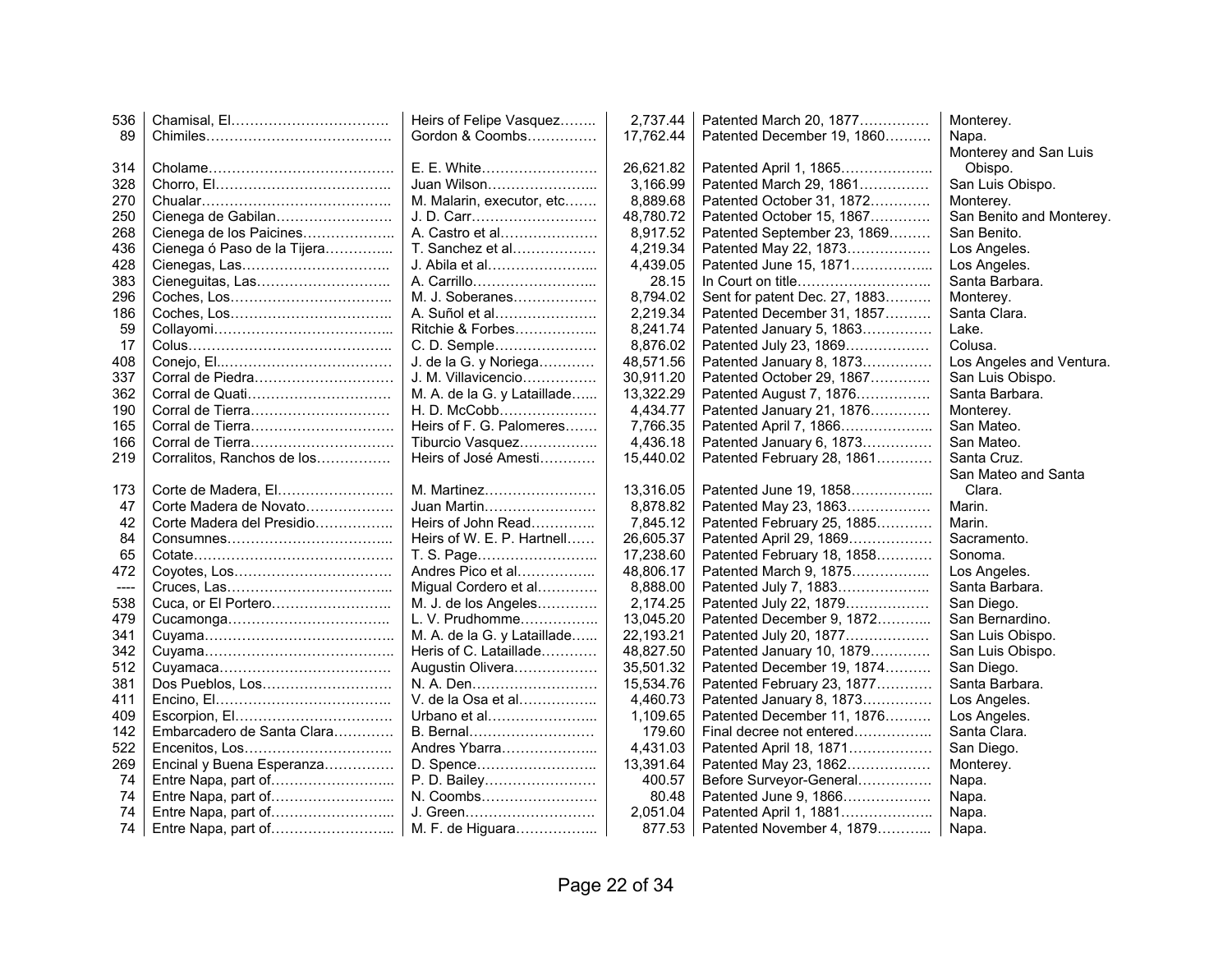| 74   |                                       | Ralph L. Kilburn          | 403.96    | Before Surveyor-General     | Napa.                 |
|------|---------------------------------------|---------------------------|-----------|-----------------------------|-----------------------|
| 74   |                                       | Jos. Mount et al          | 40.00     | Before Surveyor-General     | Napa.                 |
| ---- | Entre Napa, part of                   | Mount & Cottrell          | 1,103.68  | Before Surveyor-General     | Napa.                 |
| 74   | Entre Napa, part of                   | John Patchett             | 69.88     | Before Surveyor-General     | Napa.                 |
| 74   | Entre Napa, part of                   | J. P. Thompson            | 307.05    | Before Surveyor-General     | Napa.                 |
| 74   |                                       | J. P. Walker              | 62.07     | Before Surveyor-General     | Napa.                 |
| 74   |                                       | Edward Wilson             | 335.28    | Patented April 8, 1881      | Napa.                 |
| 74   | Entre Napa, part of, or Los Carneros  | Charles E. Hart           | 360.00    | No decree filed             | Napa.                 |
|      | Entre Napa, part of, or Rincon de los |                           |           |                             |                       |
| 74   |                                       | Julius Martin             | 2,557.68  | Patented April 8, 1858      | Napa.                 |
| 14   |                                       | Samuel Neal               | 22,193.78 | Patented April 4, 1860      | Butte.                |
| 28   | Estero Americano                      | Jasper O'Farrell          | 8,849.13  | Patented February 3, 1858   | Sonoma.               |
| 10   | Farwell Rancho                        | James Williams et al      | 22,193.93 | Patented July 1, 1863       | Butte.                |
| 426  |                                       | M. Y. Berdugo             | 6,647.46  | Patented April 18, 1871     | Los Angeles.          |
| 167  |                                       | D. Feliz                  | 4.448.27  | Patented June 21, 1873      | San Mateo.            |
| 15   |                                       | D. Z. Fernandez et al     | 17,805.84 | Patented October 14, 1867   | Butte.                |
| 4    |                                       | Wm. G. Chard              | 13,315.58 | Patented September 19, 1859 | Tehama.               |
| 253  | Gatos, Los, or Santa Rita             | D. Perez et al            | 4,424.46  | Patented April 4, 1870      | Monterey.             |
| 25   |                                       | Chas. Meyer et al         | 17,580.01 | Patented July 30, 1872      | Sonoma.               |
| 382  |                                       | Daniel Hill               | 4,426.10  | Patented March 10, 1865     | Santa Barbara.        |
| 406  |                                       | Ysabel Yorba              | 30,593.85 | Patented September 1, 1873  | Ventura.              |
|      |                                       |                           |           |                             | Santa Barbara and San |
| 353  |                                       | D. Olivera et al          | 43,681.85 | Patented March 1, 1870      | Luis Obispo.          |
| 273  | Guadalupe y Llanitos de los Correos   | M. Malarin, executor, etc | 8,858.44  | Patented June 29, 1865      | Monterey.             |
| 515  |                                       | G. W. Hamley              | 13,298.59 | Patented May 24, 1866       | San Diego.            |
| 58   |                                       | Ritchie & Forbes          | 21,220.03 | Patented May 22, 1865       | Lake.                 |
| 66   |                                       | Juan Wilson               | 18,833.86 | Patented June 16, 1886      | Sonoma.               |
| 519  |                                       | A. Solma et al            | 2,219.41  | Patented September 7, 1871  | San Diego.            |
| 462  |                                       | Andres Pico et al         | 6,698.57  | Patented December 4, 1872   | Los Angeles.          |
| 19   |                                       | Chas. Covillaud et al     | 31,079.96 | Patented March 9, 1863      | Yuba.                 |
| 340  |                                       | I. J. Sparks              | 22,152.99 | Patented January 23, 1879   | San Luis Obispo.      |
| 182  |                                       | Roland & Hornsby          | 39,950.92 | Patented May 13, 1876       | Santa Clara.          |
| 315  |                                       | F. Branch                 | 15,684.95 | Patented August 9, 1866     | San Luis Obispo.      |
| 421  |                                       | V. Reid                   | 128.26    | Patented June 30, 1859      | Los Angeles.          |
| 330  | Huerta de Romualdo or El Churro       | Juan Wilson               | 117.13    | Patented April 13, 1871     | San Luis Obispo.      |
| 72   |                                       | J. P. Leese               | 18,704.04 | Patented August 3, 1859     | Sonoma and Napa.      |
| 404  | Island of Santa Cruz                  | Andres Castillero         | 52,760.33 | Patented March 21, 1867     | Santa Barbara.        |
| 527  |                                       | Peachy & Aspinwall        | 4,185.46  | Patented June 11, 1869      | San Diego.            |
| 470  | Island of Santa Catalina              | J. M. Covarrubias         | 45,820.43 | Patented April 10, 1867     | Los Angeles.          |
| 405  | Island of Santa Rosa                  | M. C. de Jones et al      | 62,696.49 | Patented October 3, 1871    | Santa Barbara.        |
| 11   |                                       | Wm. M. McKee              | 35,487.52 | Patented September 19, 1859 | Colusa.               |
| 531  |                                       | A. Lorenzana              | 8,881.16  | Patented April 11, 1871     | San Diego.            |
| 541  |                                       | Heirs of H. S. Burton     | 8,926.22  | Patented October 26, 1876   | San Diego.            |
| 356  |                                       | L. P. Burton et al        | 42,184.93 | Patented September 7, 1871  | Santa Barbara.        |
| 22   |                                       | Larkin & Missroon         | 48,854.26 | Patented July 18, 1862      | Colusa and Yolo.      |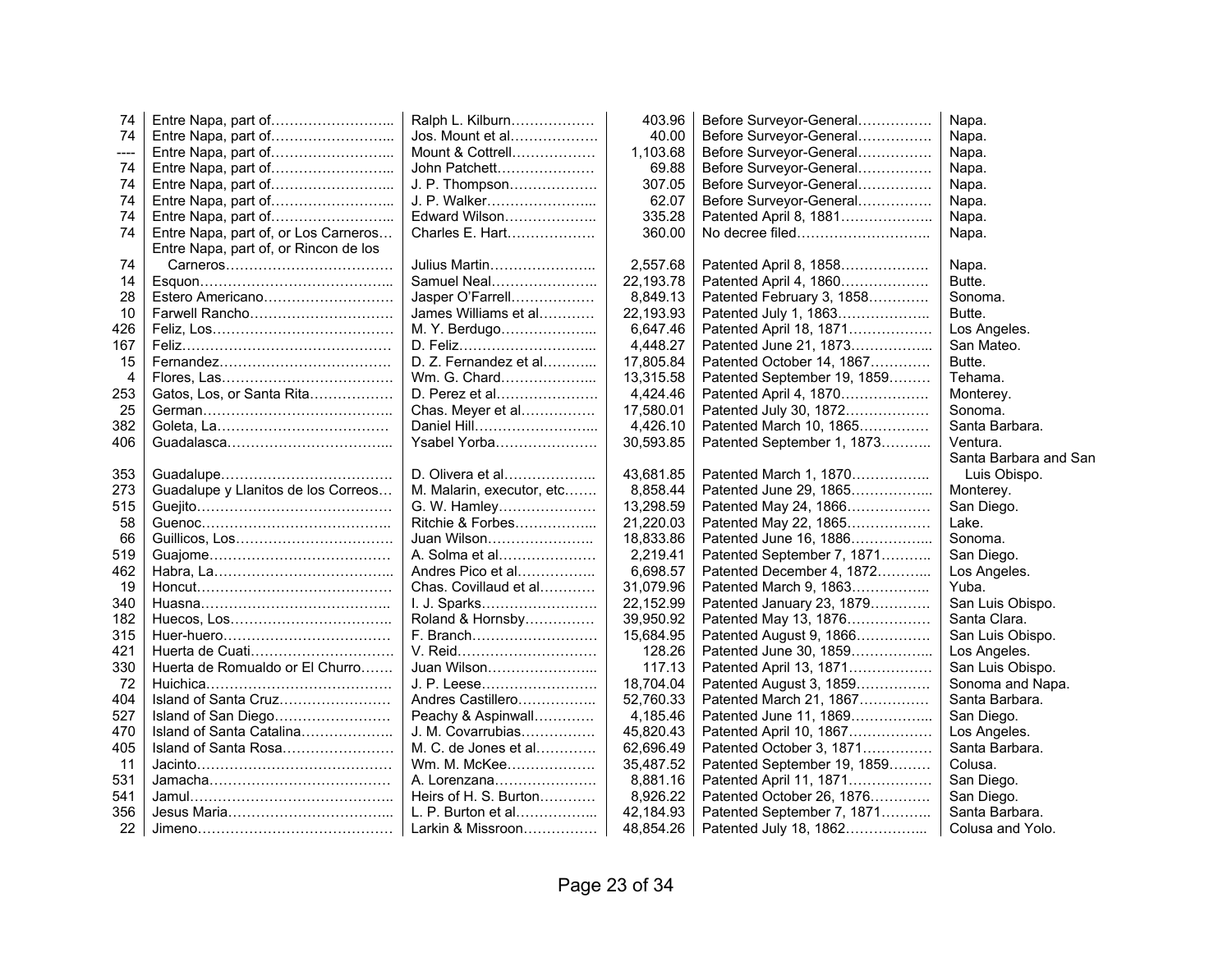| 21    | Johnson Rancho                   | Wm. Johnson                 | 22,197.31  | Patented August 3, 1857            | Yuba.                 |
|-------|----------------------------------|-----------------------------|------------|------------------------------------|-----------------------|
| 80    |                                  | Geo. C. Yount               | 4,453.84   | Patented December 18, 1857         | Napa.                 |
| 113   |                                  | Heirs of Wm. Welch          | 13,292.82  | Patented July 22, 1870             | Contra Costa.         |
| 241   |                                  | J. L. Sargent et al         | 4,540.44   | Patented November 13, 1871         | Santa Clara.          |
| 483   |                                  | A. Sterns                   | 33,819.11  | Patented May 23, 1879              | San Bernardino.       |
| 482   |                                  | L. Rubideau                 | 6,749.99   | Patented December 8, 1876          | San Bernardino.       |
| 69    |                                  | J. P. Leese                 | 176.58     | Patented August 6, 1872            | Sonoma.               |
| 360   |                                  | O. Gutierrez                | 48,703.91  | Patented May 17, 1867              | Santa Barbara.        |
| 495   |                                  | A. Sterns                   | 13,338.84  | Patented September 3, 1872         | San Diego.            |
| 332   |                                  | Bishop J. S. Alemany        | 4,157.02   | Patented February 4, 1859          | San Luis Obispo.      |
| 217   | Laguna de las Calabazas          | F. Hernandez et al          | 2,304.75   | Patented December 8, 1868          | Santa Cruz.           |
|       |                                  |                             |            |                                    | San Francisco and San |
| 163   | Laguna de la Merced              | J. de Haro et al            | 2,219.33   | Patented September 10, 1872        | Mateo.                |
| 123   | Laguna de los Palos Colorados    | J. Moraga et al             | 13,316.25  | Patented August 10, 1878           | Contra Costa.         |
| 30    | Laguna de San Antonio            | B. Bojorquez                | 24,903.42  | Patented November 21, 1871         | Marin and Sonoma.     |
| 301   | Laguna de Tache                  | M. Castro                   | 48,800.62  | Patented March 6, 1866             | Fresno.               |
| 276   |                                  | C. M. de Munras             | 2,179.50   | Patented November 24, 1865         | Monterey.             |
| 196   |                                  | L. C. Bull et al            | 19,972.92  | Patented November 24, 1865         | Santa Clara.          |
| 16    | Larkin's Children's Ranch        | F. Larkin et al             | 44,364.22  | Patented December 18, 1857         | Colusa.               |
| 289   |                                  | J. M. & J. de M. Boronda    | 6,624.99   | Patented August 9, 1866            | Monterey.             |
| 285   |                                  | L. Ransom                   | 718.23     | Patented April 18, 1871            | Monterey.             |
| 347   |                                  | J. M. Flores                | 48,799.59  | Patented June 21, 1875             | Kern and Los Angeles. |
| 266   | Llano de Buena Vista             | D. Spence                   | 8,446.23   | Patented January 4, 1860           | Monterey.             |
| 12    |                                  | C. J. Brenham et al         | 17,767.17  | Patented June 18, 1860             | Butte.                |
| 64    | Llano de Santa Rosa              | J. Carrillo                 | 13,316.03  | Patented November 27, 1865         | Sonoma.               |
| 230   | Llano del Tequesquite            | V. Sanchez et al            | 16,016.30  | Patented December 29, 1871         | San Benito.           |
| 81    |                                  | Heirs of Juliam Pope, dec'd | 8,872.79   | Patented March 17, 1862            | Napa.                 |
| 366   | Lomas de la Purification         | Augustin Janseus            | 13,341.38  | Patented April 18, 1871            | Santa Barbara.        |
| 499   | Lomas de Santiago                | Theodocio Yorba             | 47,226.81  | Patented February 1, 1868          | Los Angeles.          |
| 239   | Lomerias Muertas                 | V. Sanchez et al            | 6,659.91   | Patented August 9, 1866            | San Benito.           |
| 374   |                                  | J. & J. A. Carrillo         | 42,085.44  | Patented November 3, 1873          | Santa Barbara.        |
| 427   | Los Angeles City Lands           | City of Los Angeles         | 17, 172.37 | Pat'd Aug. 4, '75, and Aug. 9, '66 | Los Angeles.          |
|       | Los Angeles County, lot near San |                             |            |                                    |                       |
| $---$ |                                  | Temple & Alexander          | 1.77       | Before Surveyor-General            | Los Angeles.          |
| 60    | Mallacomes or Moristal           | Cook & Ingalls              | 2,559.94   | Patented February 18, 1859         | Sonoma.               |
|       | Mallacomes or Moristal y Plan de |                             |            |                                    |                       |
| 61    | Agua Caliente, part of           | J. S. Berryessa             | 17,742.72  | Patented July 10, 1873             | Sonoma and Napa.      |
| ----  |                                  | G. W. P. Bissell et al      | 5,527.22   | Final decree not entered           | Solano.               |
| 104   | Mariposas, Las                   | J. C. Fremont               | 44,386.83  | Patented February 19, 1856         | Mariposa.             |
| 111   |                                  | J. D. Stevenson             | 8,858.83   | Patented October 8, 1872           | Contra Costa.         |
| 110   | Meganos, Los                     | Alice Marsh                 | 13,316.00  | Patented August 19, 1867           | Contra Costa.         |
| 443   |                                  | F. P. F. Temple et al       | 2,363.75   | Patented February 13, 1872         | Los Angeles.          |
| 212   | Mesa de Ojo de Agua              | T. W. Russell               | 54.36      | Not approved by Com. G. L. O       | Santa Cruz.           |
| 138   |                                  | Heirs of J. M. Alviso       | 4,457.66   | Patented June 30, 1871             | Santa Clara.          |
| 307   |                                  | Ygnacio Pastor              | 43,280.90  | Patented February 18, 1875         | Monterey.             |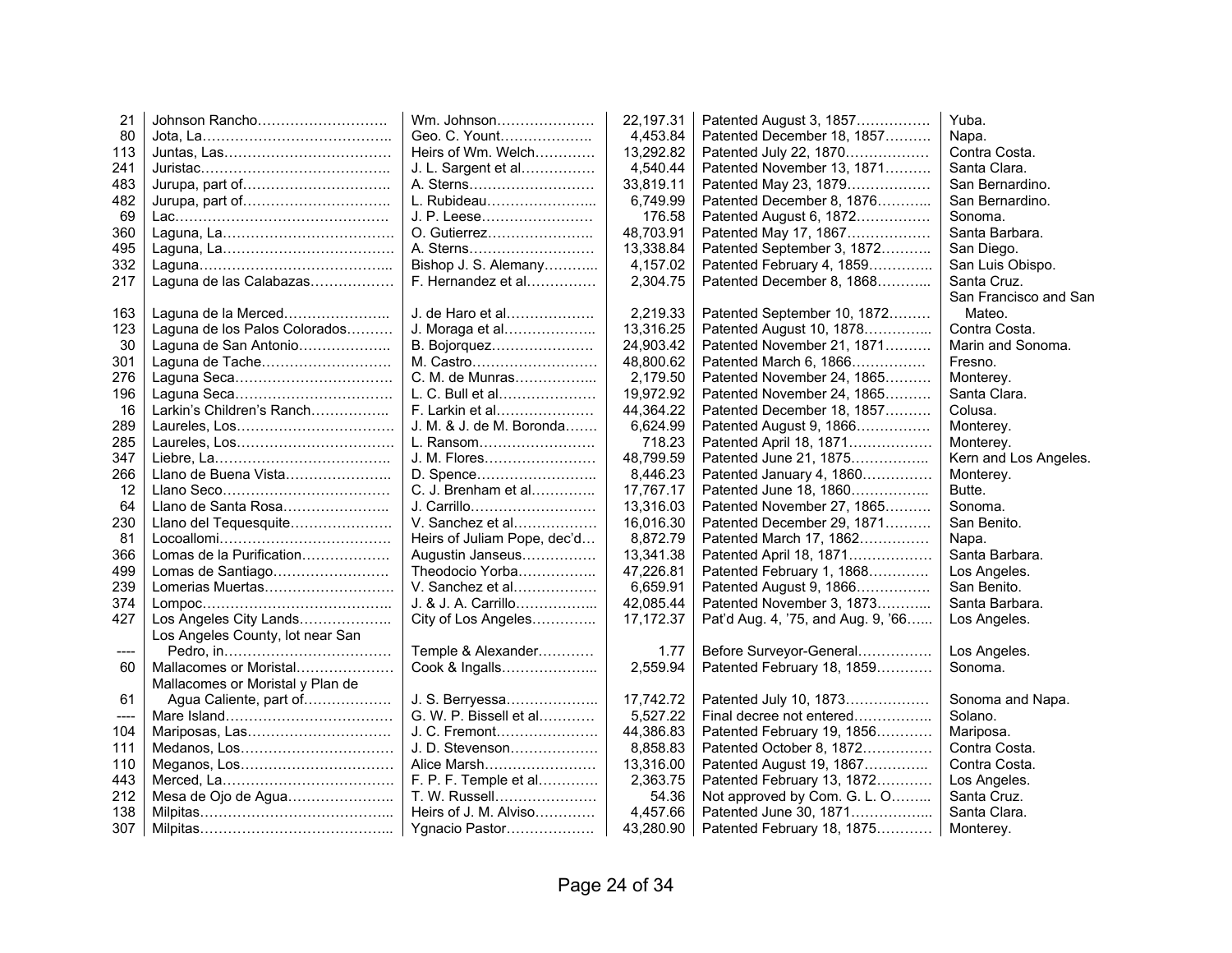| 281                   |                                    | Bishop J. S. Alemany     | 9.00       | Patented October 19, 1859        | Monterey.        |
|-----------------------|------------------------------------|--------------------------|------------|----------------------------------|------------------|
| $\qquad \qquad - - -$ | Mission Dolores, lot in            | Candelario Valencia      | 1.78       | Patented December 16, 1882       | San Francisco.   |
| $---$                 | Mission Dolores, lot in            | Elizabeth de Zaldo       | .45        | Sent up for patent Aug. 26, 1882 | San Francisco.   |
| 161                   | Mission Dolores, two tracts at     | Bishop J. S. Alemany     | 8.54       | Patented March 3, 1858           | San Francisco.   |
| 156                   | Mission Dolores, lot in            | F. DeHaro                | 2.04       | Before Surveyor-General          | San Francisco.   |
| 157                   | Mission Dolores, lot in            |                          | .44        | Sent up for patent Aug. 21, 1885 | San Francisco.   |
| ----                  | Mission Dolores, lot in            | E. & J. R. Valencia      | .50        |                                  | San Francisco.   |
| 160                   | Mission Dolores, suerte in         | Heirs of F. G. Palomares | 28.41      | Patented April 1, 1870           | San Francisco.   |
| 158                   | Mission Dolores, suerte in         | C. S. de Bernal et al    | 5.86       | Patented June 13, 1882           | San Francisco.   |
| 372                   | Mission la Purisima                | J. R. Malo               | 14,735.76  | Patented October 12, 1882        | Santa Barbara.   |
| 373                   | Mission Purisima de la             | Bishop J. S. Alemany     | 14.04      | Patented January 24, 1874        | Santa Barbara.   |
| 308                   | Mission San Antonio                | Bishop J. S. Alemany     | 33.19      | Patented May 31, 1862            | Monterey.        |
| 392                   | Mission San Buenaventura           | Bishop J. S. Alemany     | 36.27      | Patented May 23, 1862            | Ventura.         |
| 393                   | Mission San Buenaventura, lot in   | Fernando Tico            | 28.90      | Patented June 9, 1866            | Ventura.         |
| 396                   | Mission (Ex) San Buenaventura      | M. A. R. de Poli         | 48,822.91  | Patented August 24, 1874         | Ventura.         |
| 533                   | Mission San Diego                  | Bishop J. S. Alemany     | 22.21      | Patented May 23, 1862            | San Diego.       |
| 532                   | Mission (Ex) San Diego             | S. Arguello              | 58,875.38  | Patented September 1, 1876       | San Diego.       |
| 412                   | Mission San Fernando               | Bishop J. S. Alemany     | 76.94      | Patented May 31, 1864            | Los Angeles.     |
| 410                   | Mission (Ex) San Fernando          | E. de Celis              | 116,858.46 | Patented January 8, 1873         | Los Angeles.     |
| 448                   | Mission San Gabriel                | Bishop J. S. Alemany     | 190.69     | Patented November 19, 1859       | Los Angeles.     |
| ----                  | Mission San Gabriel, lot near      | R. Valenzuela et al      | 23.63      | Patented December 4, 1875        | Los Angeles.     |
| 135                   | Mission San José                   | Bishop J. S. Alemany     | 28.33      | Patented March 3, 1858           | Alameda.         |
| 240                   | Mission San Juan Bautista          | Bishop J. S. Alemany     | 55.23      | Patented November 19, 1859       | San Benito.      |
| 503                   | Mission San Juan Capistrano        | Bishop J. S. Alemany     | 44.40      | Patented March 18, 1865          | Los Angeles.     |
|                       | Mission San Juan Capistrano, tract |                          |            |                                  |                  |
| 504                   |                                    |                          | 7.09       | Patented March 1, 1879           | Los Angeles.     |
| $--- -$               | Mission San Luis Obispo            | Bishop J. S. Alemany     | 52.72      | Patented September 2, 1859       | San Luis Obispo. |
| 333                   | Mission San Luis Obispo, lot in    | Juan Wilson              | 1.00       |                                  | San Luis Obispo. |
| 521                   | Mission (Ex) San Luis Rey          | Bishop J. S. Alemany     | 53.39      | Patented March 18, 1865          | San Diego.       |
| 313                   | Mission San Miguel                 | Bishop J. S. Alemany     | 33.97      | Patented September 2, 1859       | Monterey.        |
| 43                    | Mission San Rafael                 | Bishop J. S. Alemany     | 6.48       | Patented October 19, 1859        | Marin.           |
| 384                   | Mission Santa Barbara              | Bishop J. S. Alemany     | 283.13     | Patented March 18, 1865          | Santa Barbara.   |
| 188                   | Mission Santa Clara                | Bishop J. S. Alemany     | 19.95      | Patented March 3, 1865           | Santa Clara.     |
| ----                  | Mission Santa Clara, lot near      |                          | 10.00      |                                  | Santa Clara.     |
| 210                   | Mission Santa Cruz                 | Bishop J. S. Alemany     | 16.94      | Patented September 2, 1859       | Santa Cruz.      |
| 368                   | Mission Santa Ynez                 | Bishop J. S. Alemany     | 17.35      | Patented May 23, 1862            | Santa Barbara.   |
| 295                   | Mission Soledad                    | Bishop J. S. Alemany     | 34.47      | Patented November 19, 1859       | Monterey.        |
| 294                   | Mission (Ex) Soledad               | F. Soberanes             | 8,899.82   | Patented May 18, 1874            | Monterey.        |
| 70                    | Mission Sonoma                     | Bishop J. S. Alemany     | 14.20      | Patented May 31, 1862            | Sonoma.          |
| 376                   | Mission Vieja de la Purisima       | J. & J. Carillo          | 4,413.60   | Patented November 7, 1873        | Santa Barbara.   |
| 496                   | Mission Vieja, or La Paz           | Juan Forster             | 46,432.65  | Patented August 6, 1866          | Los Angeles.     |
| 53                    |                                    | J. B. R. Cooper          | 17,892.42  | Patented April 3, 1853           | Sonoma.          |
| 506                   |                                    | Y. M. Alvarado           | 13,322.90  | Patented July 17, 1872           | San Diego.       |
| 112                   |                                    | S. Pacheco               | 17,921.54  | Patented March 19, 1859          | Contra Costa.    |
| ----                  | Monterey County, tract in          | Heirs of T. Blanco       | 44.99      | Patented November 28, 1881       | Monterey.        |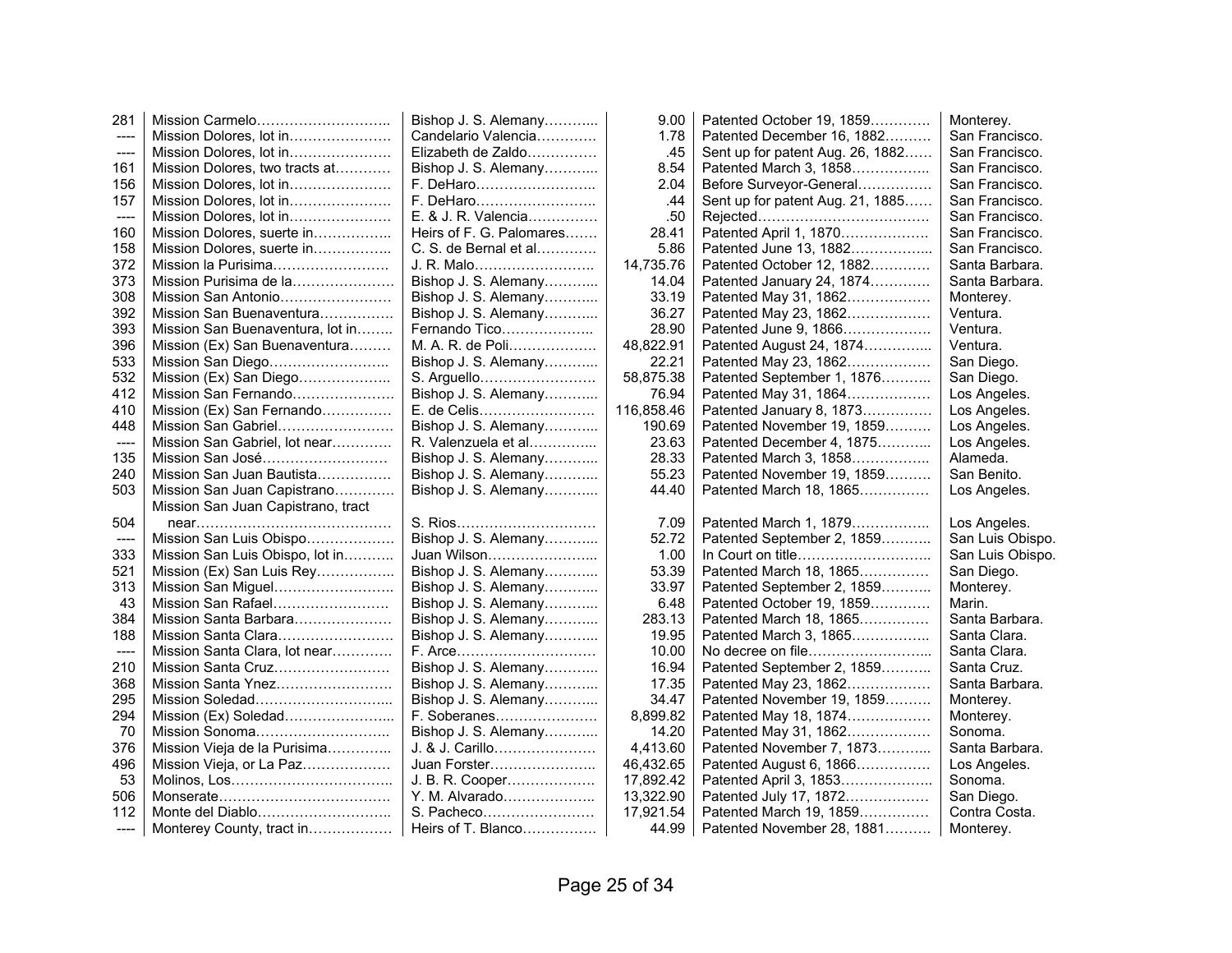| $---$ | Monterey County, tract in   | Rufina Castro       | 33.47     | Patented March 18, 1885          | Monterey.         |
|-------|-----------------------------|---------------------|-----------|----------------------------------|-------------------|
| 262   | Monterey County, tract in   | Henry Cocks         | 1,106.03  | Patented August 8, 1870          | Monterey.         |
| 258   | Monterey County, tract in   | Simeon Castro       | 112.83    | Patented July 30, 1867           | Monterey.         |
| 284   | Monterey County, tract in   | James Meadows       | 4,591.71  | Patented August 9, 1866          | Monterey.         |
| 256   | Monterey County, city lands | City of Monterey    | 30,865.55 | Before Com. Gen'l Land Office    | Monterey.         |
| 325   | Moro y Cayucos              | J. McKinley         | 8,045.49  | Patented January 19, 1878        | San Luis Obispo.  |
| 26    |                             | M. Torres           | 17,760.75 | Patented February 4, 1860        | Sonoma.           |
| 480   |                             | M. White            | 30,144.88 | Patented June 22, 1872           | San Bernardino.   |
| 528   |                             | John Forster        | 26,631.94 | Patented February 27, 1866       | San Diego.        |
| 263   |                             | Vincente Cantua     | 6,633.29  | Patented April 7, 1866           | Monterey.         |
| 76    |                             | S. Vallejo          | 3,178.93  | Patented June 9, 1866            | Napa.             |
| 76    |                             | Lyman Bartlett      | 679.52    | Patented June 9, 1866            | Napa.             |
| 76    |                             | A. L. Boggs         | 320.55    | Patented May 11, 1877            | Napa.             |
| 76    |                             | L. W. Boggs         | 679.66    | Sent up December 7, 1880         | Napa.             |
| 76    |                             | J. E. Brown         | 647.47    | Before Com. Gen'l Land Office    | Napa.             |
| 76    |                             | L. D. Brown         | 640.00    | No decree filed                  | Napa.             |
| 76    |                             | Nathan Coombs       | 325.42    | Patented March 25, 1873          | Napa.             |
| 76    |                             | G. N. Cornwall      | 600.00    | No decree filed                  | Napa.             |
| 76    |                             |                     | 89.42     | Before Surveyor-General          | Napa.             |
| 76    |                             | O. H. Frank         | 8,365.37  | Before Surveyor-General          | Napa.             |
| 76    |                             | J. M. Harbin        | 664.88    | Sent up for patent Dec. 11, 1882 | Napa.             |
| 76    |                             | Hart & McGarry      | 470.14    | Before Surveyor-General          | Napa.             |
| 76    |                             | Johnson Horrell     | 459.99    | Before Surveyor-General          | Napa.             |
| 76    |                             | H. Ingraham         | 74.00     | No decree filed                  | Napa.             |
| 76    |                             | Wm. Keely           | 45.84     | Before Surveyor-General          | Napa.             |
| 76    |                             | Eben Knight         | 100.00    |                                  | Napa.             |
| 76    |                             | H. G. Langley       | 680.10    | Before Surveyor-General          | Napa.             |
| 76    |                             | John Love           | 100.80    | Before Surveyor-General          | Napa.             |
| 76    |                             | B. McCoombs         | 140.37    | Before Surveyor-General          | Napa.             |
| 76    |                             | Hannah McCoombs     | 100.79    | Before Surveyor-General          | Napa.             |
| 76    |                             | J. R. McCoombs      | 485.60    |                                  | Napa.             |
| 76    |                             | Ann McDonald et al  | 283.19    | Before Surveyor-General          | Napa.             |
| 76    |                             | James McNeil        | 450.00    | No decree filed                  | Napa.             |
| 76    |                             | W. H. Osborne       | 259.51    | Patented June 9, 1866            | Napa.             |
| 76    |                             |                     | 150.35    | Before Surveyor-General          | Napa.             |
| 76    |                             | J. K. Rose          | 594.83    | Patented June 9, 1866            | Napa.             |
| 76    |                             | J. P. Thompson      | 604.68    | Patented June 3, 1880            | Napa.             |
| 76    |                             | John Truebody       | 769.58    | Sent for patent Dec. 6, 1881     | Napa.             |
| 76    |                             | Ogden & Wise        | 637.11    |                                  | Napa.             |
| 251   | Natividad, La               | Ramona Burton et al | 8,642.21  | Patented October 1, 1874         | Monterey.         |
|       |                             |                     |           |                                  | Yuba, Sutter, and |
| 20    |                             | John A. Sutter      | 48,839.30 | Patented June 20, 1866           | Sacramento.       |
| 32    |                             | James Black         | 9,478.82  | Patented November 1, 1861        | Marin.            |
| 32    |                             | B. R. Buckelew      | 8,695.27  | Patented November 1, 1861        | Marin.            |
| 32    |                             | Frink & Reynolds    | 7,598.10  | Patented November 1, 1861        | Marin.            |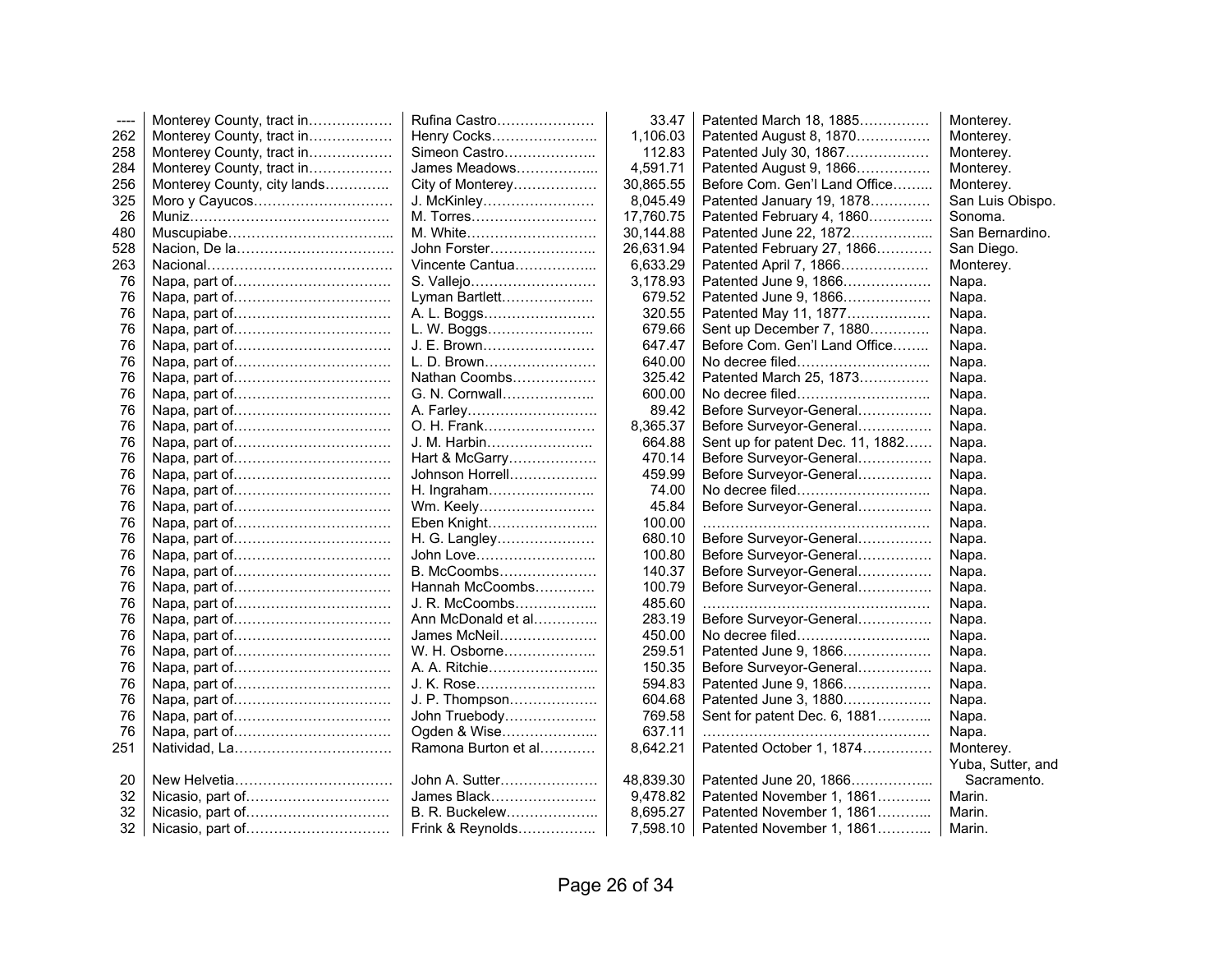| 32  |                            | H. W. Halleck            | 30,848.35 | Patented November 1, 1861   | Marin.                   |
|-----|----------------------------|--------------------------|-----------|-----------------------------|--------------------------|
| 501 |                            | Juan Abila et al         | 13,316.01 | Patented April 5, 1873      | Los Angeles.             |
| 351 |                            | Wm. G. Dana              | 37,887.91 | Patented December 14, 1868  | San Luis Obispo.         |
| 278 |                            | J. & J. de Monomany      | 4,411.56  | Patented October 7, 1862    | Monterey.                |
| 459 |                            | Maria de J. Garcia et al | 1,003.67  | Patented June 29, 1882      | Los Angeles.             |
| 367 |                            | Ray Mondo Carillo        | 13,284.50 | Patented September 11, 1869 | Santa Barbara.           |
| 46  |                            | Assignees of Simmons     | 8,870.62  | Patented April 10, 1866     | Marin.                   |
| 379 | Nuestra Señora del Refugio | A. M. Ortega et al       | 26,529.30 | Patented July 28, 1866      | Santa Barbara            |
| 389 |                            | Fernando Tico            | 17,716.83 | Patented December 22, 1870  | Ventura.                 |
| 311 |                            | M. Soberanes             | 8,900.17  | Patented April 18, 1871     | Monterey.                |
| 199 | Ojo de Agua de al Coche    | M. J. C. Murphy          | 8,927.10  | Patented January 4, 1860    | Santa Clara.             |
| 159 | Ojo de Agua de Figueroa    | Miranda et al            | 1.77      | Patented April 28, 1877     | San Francisco.           |
| 48  |                            | Camilo Ynitia            | 8,877.48  | Patented December 18, 1862  | Marin.                   |
| 95  | Omochumnes                 | Catherine Sheldon et al  | 18,661.86 | Patented July 1, 1870       | Sacramento.              |
| 105 |                            | Sebastian Nunez          | 26,668.39 | Patented July 30, 1863      | Stanislaus and Merced.   |
| 529 |                            | M. Estudillo             | 6,657.98  | Patented January 20, 1872   | San Diego.               |
| 530 |                            | V. Dominguez et al       | 4,437.16  | Patented June 13, 1872      | San Diego.               |
| 180 |                            | E. White et al           | 4,454.08  | Patented October 8, 1866    | Santa Clara.             |
| 439 | Palos Verdes, Los          | J. L. Sepulveda et al    | 31,629.43 | Patented June 22, 1880      | Los Angeles.             |
|     | Panocha de San Juan y Los  |                          |           |                             |                          |
| 235 | Carrisalitos               | Ursua & Romo             | 22,175.34 | Patented July 30, 1867      | Merced.                  |
| 282 | Paraje de Sanchez          | C. Lugo et al            | 6,584.32  | Patented August 9, 1866     | Monterey.                |
| 96  | Paso, Rancho del           | Samuel Norris            | 44,371.42 | Patented May 4, 1858        | Sacramento.              |
| 465 | Paso de Bartolo, part of   | B. Guirado               | 875.99    | Patented September 27, 1867 | Los Angeles.             |
| 465 | Paso de Bartolo, part of   | Joaquin Sepulveda        | 207.79    | Patented March 17, 1881     | Los Angeles.             |
| 464 | Paso de Bartolo            | Pio Pico et al           | 8,991.22  | Patented August 5, 1881     | Los Angeles.             |
| 320 | Paso de Robles             | P. Rios                  | 25,993.18 | Patented July 12, 1886      | San Luis Obispo.         |
| 144 | Pastoria de las Borregas   | Martin Murphy, Jr        | 4,894.35  | Patented December 15, 1865  | Santa Clara.             |
| 144 | Pastoria de las Borregas   | Mariano Castro           | 4,172.13  | Patented September 17, 1881 | Santa Clara.             |
| 490 |                            | Luis Vignes              | 26,597.96 | Patented January 19, 1860   | San Diego.               |
| 507 |                            | J. A. Serrano et al      | 13,309.60 | Patented August 29, 1871    | San Diego.               |
| 525 | Penasquitos, Los           | F. M. Ruiz               | 8,486.01  | Patented April 13, 1876     | San Diego.               |
|     |                            |                          |           |                             | Stanislaus and San       |
| 107 | Pescadero, El              | Hiram Grimes et al       | 35,446.06 | Patented January 18, 1858   | Joaquin.                 |
| 280 |                            | D. Jacks                 | 4,426.46  | Patented February 19, 1868  | Monterey.                |
| 108 | Pescadero, El              | Pico & Nagle             | 35,546.39 | Patented March 10, 1865     | San Joaquin and Alameda. |
| 49  |                            | M. G. Vallejo            | 66,622.17 | Patented November 19, 1874  | Sonoma.                  |
| 321 |                            | J. J. Pico               | 48,805.59 | Patented October 9, 1876    | San Luis Obispo.         |
| 126 |                            | M. A. M. de Richardson   | 17,760.64 | Patented August 22, 1868    | Contra Costa.            |
| 310 |                            | Heirs of Joaquin Soto    | 13,329.28 | Patented April 30, 1866     | Monterey.                |
| 336 |                            | I. J. Sparks             | 8,838.89  | Patented November 16, 1866  | San Luis Obispo.         |
| 312 |                            | W. S. Johnson et al      | 13,299.27 | Patented March 7, 1872      | Monterey.                |
| 227 |                            | M. J. C. Murphy          | 4,168.78  | Patented March 3, 1860      | Santa Clara.             |
| 401 |                            | J. de la G. y Noriega    | 26,623.36 | Patented January 18, 1881   | Ventura.                 |
| 120 |                            | Livermore & Noriega      | 8,880.00  | Patented May 25, 1872       | Alameda.                 |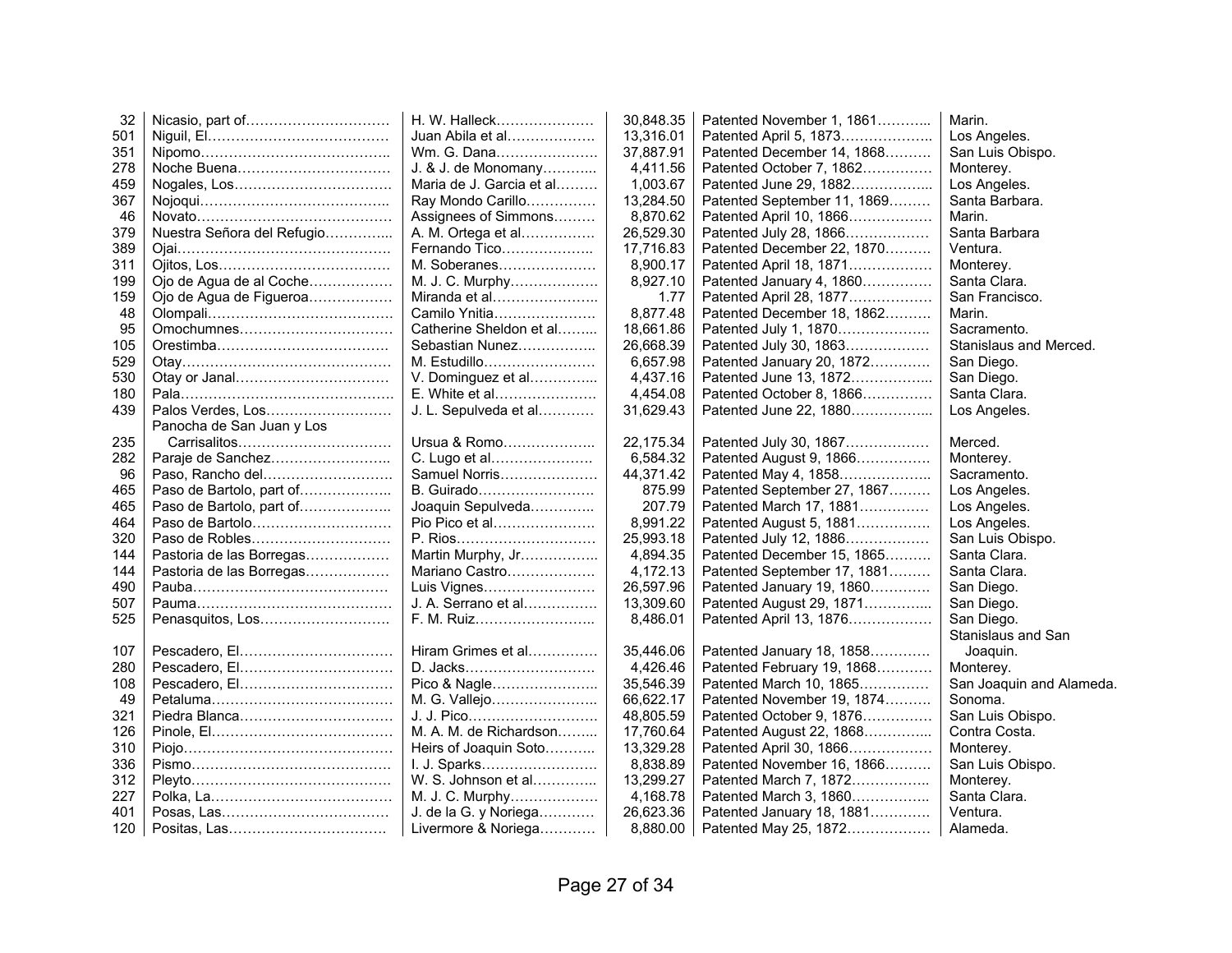| 385            | Positas (Las) y La Calera           | M. C. de Jones             | 3,281.70  | Patented June 10, 1870          | Santa Barbara.            |
|----------------|-------------------------------------|----------------------------|-----------|---------------------------------|---------------------------|
| 145            |                                     | Lopez Ynigo et al          | 1,695.90  | Patented January 18, 1881       | Santa Clara.              |
| 298            | Posa de los Ositos                  | Carols Espinosa            | 16,938.98 | Patented June 29, 1865          | Monterey.                 |
|                | Portero de la Mission Vieja de San  |                            |           |                                 |                           |
| ----           |                                     | Valenzuela et al           | 95.95     | Before Surveyor-General         | Los Angeles.              |
| 134            | Portero de los Cerritos             | Pacheco & Alviso           | 10,610.26 | Patented February 21, 1886      | Alameda.                  |
| 446            | Portero de Felipe Lugo              | Morillo & Romero           | 2,042.81  | Patented June 15, 1871          | Los Angeles.              |
| 286            | Portero de San Carols               | J. Gutierrez et al         | 4,306.98  | Patented June 9, 1862           | Monterey.                 |
| 329            | Portero de San Luis Obispo          | M. C. Boronda              | 3,506.33  | Patented July 1, 1870           | San Luis Obispo.          |
| 178            | Portero de Santa Clara              | R. F. Stockton             | 1,939.03  | Patented December 30, 1861      | Santa Clara.              |
| 494            | Portero of San Juan Capistrano      | Juan Forster               | 1,167.74  | Patented June 30, 1866          | Los Angeles.              |
|                | Portero y Rincon de San Pedro de    |                            |           |                                 |                           |
| 213            |                                     | T. W. Russell              | 91.53     | Sent for patent October 5, 1885 | Santa Cruz.               |
| 445            | Portero Grande                      | J. M. Sanchez              | 4,431.95  | Patented July 19, 1859          | Los Angeles.              |
| 537            | Prietos (Los) y Najalayegua         | José Dominguez             | 48,728.67 | Patented February 19, 1875      | Santa Barbara.            |
| $\overline{2}$ | Primer Cañon ó Rio de los Berrendos | J. F. Dye                  | 26,637.11 | Patented February 28, 1871      | Tehama.                   |
| 419            | Prospero Tract                      | R. Valenzuela et al        | 23.63     | Patented December 4, 1875       | Los Angeles.              |
| 424            |                                     | D. W. Alexander et al      | 4,064.33  | Patented August 6, 1872         | Los Angeles.              |
| 542            |                                     | Pedro Chaboya              | 366.29    | Patented June 21, 1876          | Santa Clara.              |
| 460            |                                     | Workman & Roland           | 48,790.55 | Patented April 19, 1867         | Los Angeles.              |
| 106            | Puerto, Rancho del                  | Reed & Wade                | 13,340.39 | Patented August 15, 1864        | Stanislaus.               |
|                |                                     | M. de la S. O. de Arguello |           |                                 |                           |
| 148            |                                     | et al                      | 35,240.47 | Patented October 2, 1857        | San Mateo.                |
| 279            | Punta de Pinos                      | H. De Graw et al           | 2.666.51  | Patented November 19, 1880      | Monterey.                 |
| 41             | Punta de Quentin                    | R. R. Bucklew              | 8,877.44  | Patented April 10, 1866         | Marin.                    |
| 375            | Punta de la Concepcion              | A. Carillo                 | 24,992.04 | Patented June 10, 1880          | Santa Barbara.            |
|                |                                     |                            |           |                                 | S. Barbara and S. Luis    |
| 354            | Punta de la Laguna                  | L. Arellanes et al         | 26,648.42 | Patented October 2, 1873        | Obispo.                   |
| 34             | Punta de Los Reyes (Sobrante)       | Andrew Randall             | 48,189.34 | Patented June 4, 1860           | Marin.                    |
| 33             | Punta de Los Reyes                  | Andrew Randall             | 8,877.68  | Patented June 4, 1860           | Marin.                    |
| 205            | Punta de Año Nuevo                  | Heirs of Simeon Castro     | 17,753.15 | Patented December 3, 1857       | San Mateo.                |
| 175            | Purisima (La) Concepcion            | Juana Briones              | 4,438.94  | Patented August 15, 1871        | Santa Clara.              |
|                |                                     | M. A. Higuera de Berryessa |           |                                 |                           |
| 83             |                                     | et al                      | 35,515.82 | Patented January 5, 1863        | Solano.                   |
| 88             |                                     | J. M. Vaca & J. F. Peña    | 44,383.78 | Patented June 4, 1858           | Solano.                   |
| 187            |                                     | M. Alvisu et al            | 13,309.85 | Patented May 14, 1866           | Santa Clara.              |
| 85             |                                     | Wm. Gordon                 | 8,894.49  | Patented February 4, 1860       | Yolo.                     |
| 102            | Rancheria del Rio Estanislao        | Rico & Gastro              | 48,886.64 | Patented January 31, 1863       | Stanislaus and Calaveras. |
| 236            | Real de los Aguilas                 | F. A. M. McDougal et al    | 31,052.18 | Patented September 23, 1869     | San Benito.               |
| 207            |                                     | F. & J. Bolcoff            | 12,147.12 | Patented February 4, 1860       | Santa Cruz.               |
| 476            |                                     | Bernardo Yorba             | 4,431.47  | Patented November 14, 1879      | San Bernardino.           |
| 387            |                                     | Teodoro Arellanes          | 4,459.63  | Patented November 22, 1872      | Santa Barbara.            |
| 56             | Rincon de Musulacon                 | Johnson Horrell et al      | 8,866.89  | Patented June 9, 1866           | Sonoma.                   |
| 146            | Rincon de San Francisquito          | T. E. & S. Robles          | 8,418.21  | Patented February 19, 1868      | Santa Clara.              |
| 261            | Rincon de Sanjon                    | J. E. Boronda              | 2,229.70  | Patented July 13, 1860          | Monterey.                 |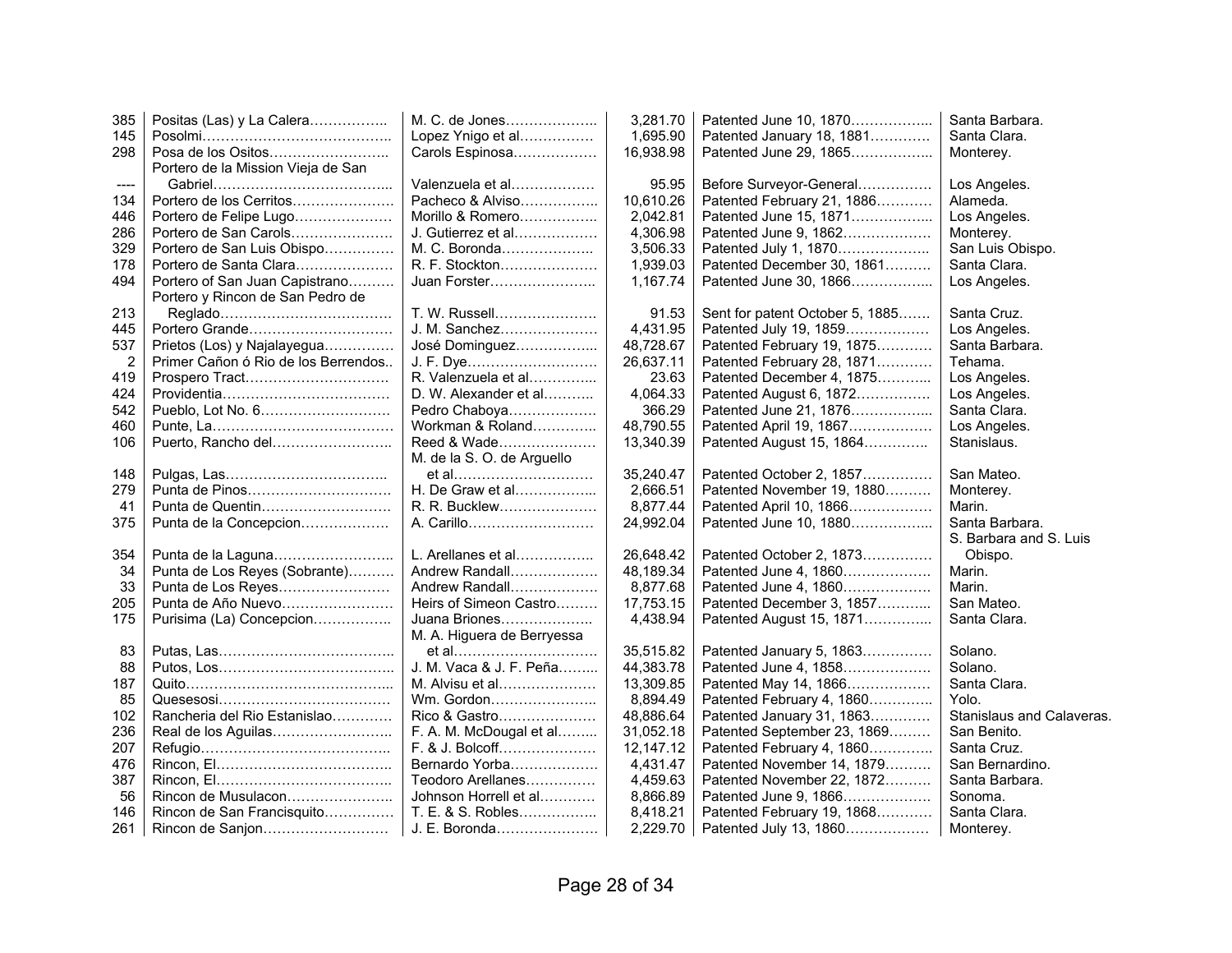| 4,452.59<br>Rincon de la Brea<br>G. Ybarra<br>Patented November 14, 1864<br>Los Angeles.<br>461<br>Rincon de la Punta del Monte<br>Teodoro Gonzales<br>15,218.62<br>272<br>Patented November 28, 1866<br>Monterey.<br>2,220.02<br>255<br>Rincon de las Salinas<br>Rafael Estrada<br>Patented March 1, 1881<br>Monterey.<br>San Francisco and San<br>Rincon de las Salinas y Potrero Viejo<br>Heirs of J. C. Bernal<br>4,446.40<br>Patented December 31, 1857<br>Mateo.<br>153<br>F. Higuera et al<br>3,127.89<br>Patented August 27, 1872<br>435<br>Rincon de los Bueyes<br>Los Angeles.<br>2,200.19<br>Santa Clara.<br>241<br>Rafael Alviso et al<br>Patented July 29, 1872<br>F. Berryessa et al<br>1,844.54<br>Patented July 28, 1873<br>Santa Clara.<br>140<br>Rincon de los Esteros<br>Rincon de los Esteros<br>E. E. White<br>2,308.17<br>Patented May 23, 1862<br>Santa Clara.<br>139<br>Hernandez & Peralta<br>6,631.44<br>192<br>Rinconada de los Gatos<br>Patented March 19, 1860<br>Santa Clara.<br>Rinconada del Arroya de San<br>147<br>2.229.84<br>Santa Clara.<br>Heirs of M. A. Mesa<br>Patented July 26, 1872<br>J. M. Harbin et al<br>26,637.42<br>Rio Jesus Maria<br>Patented July 3, 1858<br>Yolo.<br>86<br>44,883.30<br>Valentin Cota et al<br>Patented September 5, 1872<br>Ventura.<br>403<br>J. L. Folsom<br>98<br>Rio de los Americanos<br>35,521.36<br>Patented November 4, 1864<br>Sacramento.<br>6<br>A. G. Toomes<br>22,172.46<br>Patented December 3, 1858<br>Tehama.<br>Wm. Wolfskill<br>17,754.73<br>Patented December 18, 1858<br>Yolo and Solano.<br>87<br>16,887.45<br>Sonoma.<br>50<br>Roblar de la Miseria<br>Daniel Wright et al<br>Patented January 18, 1858<br>T. W. Russell<br>145.89<br>Before Surveyor-General<br>Santa Cruz.<br>----<br>Heirs of G. Espinoza<br>4,413.81<br>Patented March 26, 1867<br>Monterey.<br>257<br>Santa Cruz and Santa<br>James Blair et al<br>31,201.37<br>Clara.<br>223<br>Patented March 2, 1861<br>Santa Cruz.<br>Guadalupe Castro et al<br>8,911.53<br>219<br>Patented January 31, 1876<br>San Antonio, part of<br>Ygnacio Peralta<br>9,416.66<br>Patented February 3, 1858<br>Alameda.<br>130<br>A. M. Peralta<br>15,206.59<br>Patented June 25, 1874<br>Alameda.<br>129<br>San Antonio, part of<br>V. & D. Peralta<br>18.848.98<br>Patented February 10, 1877<br>Alameda.<br>128<br>A. M. Lugo<br>29,513.35<br>Patented July 20, 1866<br>442<br>Los Angeles.<br>E. Mesa et al<br>4,440.31<br>Patented August 6, 1866<br>Santa Clara.<br>176<br>Wm. A. Dana et al<br>3.541.80<br>Patented December 18, 1857<br>Santa Clara.<br>San Antonio, part of<br>----<br>J. J. Gonzales<br>San Antonio or Pescadero<br>3,282.32<br>Patented June 7, 1866<br>San Mateo.<br>190<br>San Antonio, or Rodeo de las Aguas<br>M. R. Valdez<br>4,449.31<br>Patented June 27, 1871<br>Los Angeles.<br>413<br>202<br>4,436.78<br>J. L. Majors<br>Patented July 25, 1866<br>Santa Cruz.<br>304<br>James Watson<br>6,671.08<br>Patented September 6, 1869<br>Monterey.<br>13,296.98<br>303<br>Henry Cocks<br>Patented March 27, 1873<br>Monterey.<br>326<br>Vincente Cane<br>4,379.42<br>San Luis Obispo.<br>Patented April 1, 1865<br>San Bernardo<br>17,763.07<br>San Diego.<br>524<br>M. A. Snook<br>Patented November 17, 1874<br>306<br>San Bernardo<br>13,345.65<br>M. Sobranes<br>Patented March 9, 1874<br>Monterey.<br>35,509.41<br>San Bernardino.<br>481<br>San Bernardino<br>J. de C. Lugo et al<br>Patented November 24, 1865<br>P. B. Reading<br>26,632.09<br>Shasta.<br>1<br>San Buenaventura<br>Patented January 17, 1857<br>J. Carrillo et al<br>26,634.31<br>Patented December 2, 1872<br>Santa Barbara.<br>San Carols de Jonata<br>369 | 516 | Rincon del Diablo      | Heirs of Juan B. Alvarado | 12,653.77 | Patented May 3, 1872 | San Diego.               |
|----------------------------------------------------------------------------------------------------------------------------------------------------------------------------------------------------------------------------------------------------------------------------------------------------------------------------------------------------------------------------------------------------------------------------------------------------------------------------------------------------------------------------------------------------------------------------------------------------------------------------------------------------------------------------------------------------------------------------------------------------------------------------------------------------------------------------------------------------------------------------------------------------------------------------------------------------------------------------------------------------------------------------------------------------------------------------------------------------------------------------------------------------------------------------------------------------------------------------------------------------------------------------------------------------------------------------------------------------------------------------------------------------------------------------------------------------------------------------------------------------------------------------------------------------------------------------------------------------------------------------------------------------------------------------------------------------------------------------------------------------------------------------------------------------------------------------------------------------------------------------------------------------------------------------------------------------------------------------------------------------------------------------------------------------------------------------------------------------------------------------------------------------------------------------------------------------------------------------------------------------------------------------------------------------------------------------------------------------------------------------------------------------------------------------------------------------------------------------------------------------------------------------------------------------------------------------------------------------------------------------------------------------------------------------------------------------------------------------------------------------------------------------------------------------------------------------------------------------------------------------------------------------------------------------------------------------------------------------------------------------------------------------------------------------------------------------------------------------------------------------------------------------------------------------------------------------------------------------------------------------------------------------------------------------------------------------------------------------------------------------------------------------------------------------------------------------------------------------------------------------------------------------------------------------------------------------------------------------------------------------------------------------------------------------------------------------------------|-----|------------------------|---------------------------|-----------|----------------------|--------------------------|
|                                                                                                                                                                                                                                                                                                                                                                                                                                                                                                                                                                                                                                                                                                                                                                                                                                                                                                                                                                                                                                                                                                                                                                                                                                                                                                                                                                                                                                                                                                                                                                                                                                                                                                                                                                                                                                                                                                                                                                                                                                                                                                                                                                                                                                                                                                                                                                                                                                                                                                                                                                                                                                                                                                                                                                                                                                                                                                                                                                                                                                                                                                                                                                                                                                                                                                                                                                                                                                                                                                                                                                                                                                                                                                                |     |                        |                           |           |                      |                          |
|                                                                                                                                                                                                                                                                                                                                                                                                                                                                                                                                                                                                                                                                                                                                                                                                                                                                                                                                                                                                                                                                                                                                                                                                                                                                                                                                                                                                                                                                                                                                                                                                                                                                                                                                                                                                                                                                                                                                                                                                                                                                                                                                                                                                                                                                                                                                                                                                                                                                                                                                                                                                                                                                                                                                                                                                                                                                                                                                                                                                                                                                                                                                                                                                                                                                                                                                                                                                                                                                                                                                                                                                                                                                                                                |     |                        |                           |           |                      |                          |
|                                                                                                                                                                                                                                                                                                                                                                                                                                                                                                                                                                                                                                                                                                                                                                                                                                                                                                                                                                                                                                                                                                                                                                                                                                                                                                                                                                                                                                                                                                                                                                                                                                                                                                                                                                                                                                                                                                                                                                                                                                                                                                                                                                                                                                                                                                                                                                                                                                                                                                                                                                                                                                                                                                                                                                                                                                                                                                                                                                                                                                                                                                                                                                                                                                                                                                                                                                                                                                                                                                                                                                                                                                                                                                                |     |                        |                           |           |                      |                          |
|                                                                                                                                                                                                                                                                                                                                                                                                                                                                                                                                                                                                                                                                                                                                                                                                                                                                                                                                                                                                                                                                                                                                                                                                                                                                                                                                                                                                                                                                                                                                                                                                                                                                                                                                                                                                                                                                                                                                                                                                                                                                                                                                                                                                                                                                                                                                                                                                                                                                                                                                                                                                                                                                                                                                                                                                                                                                                                                                                                                                                                                                                                                                                                                                                                                                                                                                                                                                                                                                                                                                                                                                                                                                                                                |     |                        |                           |           |                      |                          |
|                                                                                                                                                                                                                                                                                                                                                                                                                                                                                                                                                                                                                                                                                                                                                                                                                                                                                                                                                                                                                                                                                                                                                                                                                                                                                                                                                                                                                                                                                                                                                                                                                                                                                                                                                                                                                                                                                                                                                                                                                                                                                                                                                                                                                                                                                                                                                                                                                                                                                                                                                                                                                                                                                                                                                                                                                                                                                                                                                                                                                                                                                                                                                                                                                                                                                                                                                                                                                                                                                                                                                                                                                                                                                                                |     |                        |                           |           |                      |                          |
|                                                                                                                                                                                                                                                                                                                                                                                                                                                                                                                                                                                                                                                                                                                                                                                                                                                                                                                                                                                                                                                                                                                                                                                                                                                                                                                                                                                                                                                                                                                                                                                                                                                                                                                                                                                                                                                                                                                                                                                                                                                                                                                                                                                                                                                                                                                                                                                                                                                                                                                                                                                                                                                                                                                                                                                                                                                                                                                                                                                                                                                                                                                                                                                                                                                                                                                                                                                                                                                                                                                                                                                                                                                                                                                |     |                        |                           |           |                      |                          |
|                                                                                                                                                                                                                                                                                                                                                                                                                                                                                                                                                                                                                                                                                                                                                                                                                                                                                                                                                                                                                                                                                                                                                                                                                                                                                                                                                                                                                                                                                                                                                                                                                                                                                                                                                                                                                                                                                                                                                                                                                                                                                                                                                                                                                                                                                                                                                                                                                                                                                                                                                                                                                                                                                                                                                                                                                                                                                                                                                                                                                                                                                                                                                                                                                                                                                                                                                                                                                                                                                                                                                                                                                                                                                                                |     |                        |                           |           |                      |                          |
|                                                                                                                                                                                                                                                                                                                                                                                                                                                                                                                                                                                                                                                                                                                                                                                                                                                                                                                                                                                                                                                                                                                                                                                                                                                                                                                                                                                                                                                                                                                                                                                                                                                                                                                                                                                                                                                                                                                                                                                                                                                                                                                                                                                                                                                                                                                                                                                                                                                                                                                                                                                                                                                                                                                                                                                                                                                                                                                                                                                                                                                                                                                                                                                                                                                                                                                                                                                                                                                                                                                                                                                                                                                                                                                |     |                        |                           |           |                      |                          |
|                                                                                                                                                                                                                                                                                                                                                                                                                                                                                                                                                                                                                                                                                                                                                                                                                                                                                                                                                                                                                                                                                                                                                                                                                                                                                                                                                                                                                                                                                                                                                                                                                                                                                                                                                                                                                                                                                                                                                                                                                                                                                                                                                                                                                                                                                                                                                                                                                                                                                                                                                                                                                                                                                                                                                                                                                                                                                                                                                                                                                                                                                                                                                                                                                                                                                                                                                                                                                                                                                                                                                                                                                                                                                                                |     |                        |                           |           |                      |                          |
|                                                                                                                                                                                                                                                                                                                                                                                                                                                                                                                                                                                                                                                                                                                                                                                                                                                                                                                                                                                                                                                                                                                                                                                                                                                                                                                                                                                                                                                                                                                                                                                                                                                                                                                                                                                                                                                                                                                                                                                                                                                                                                                                                                                                                                                                                                                                                                                                                                                                                                                                                                                                                                                                                                                                                                                                                                                                                                                                                                                                                                                                                                                                                                                                                                                                                                                                                                                                                                                                                                                                                                                                                                                                                                                |     |                        |                           |           |                      |                          |
|                                                                                                                                                                                                                                                                                                                                                                                                                                                                                                                                                                                                                                                                                                                                                                                                                                                                                                                                                                                                                                                                                                                                                                                                                                                                                                                                                                                                                                                                                                                                                                                                                                                                                                                                                                                                                                                                                                                                                                                                                                                                                                                                                                                                                                                                                                                                                                                                                                                                                                                                                                                                                                                                                                                                                                                                                                                                                                                                                                                                                                                                                                                                                                                                                                                                                                                                                                                                                                                                                                                                                                                                                                                                                                                |     |                        |                           |           |                      |                          |
|                                                                                                                                                                                                                                                                                                                                                                                                                                                                                                                                                                                                                                                                                                                                                                                                                                                                                                                                                                                                                                                                                                                                                                                                                                                                                                                                                                                                                                                                                                                                                                                                                                                                                                                                                                                                                                                                                                                                                                                                                                                                                                                                                                                                                                                                                                                                                                                                                                                                                                                                                                                                                                                                                                                                                                                                                                                                                                                                                                                                                                                                                                                                                                                                                                                                                                                                                                                                                                                                                                                                                                                                                                                                                                                |     |                        |                           |           |                      |                          |
|                                                                                                                                                                                                                                                                                                                                                                                                                                                                                                                                                                                                                                                                                                                                                                                                                                                                                                                                                                                                                                                                                                                                                                                                                                                                                                                                                                                                                                                                                                                                                                                                                                                                                                                                                                                                                                                                                                                                                                                                                                                                                                                                                                                                                                                                                                                                                                                                                                                                                                                                                                                                                                                                                                                                                                                                                                                                                                                                                                                                                                                                                                                                                                                                                                                                                                                                                                                                                                                                                                                                                                                                                                                                                                                |     |                        |                           |           |                      |                          |
|                                                                                                                                                                                                                                                                                                                                                                                                                                                                                                                                                                                                                                                                                                                                                                                                                                                                                                                                                                                                                                                                                                                                                                                                                                                                                                                                                                                                                                                                                                                                                                                                                                                                                                                                                                                                                                                                                                                                                                                                                                                                                                                                                                                                                                                                                                                                                                                                                                                                                                                                                                                                                                                                                                                                                                                                                                                                                                                                                                                                                                                                                                                                                                                                                                                                                                                                                                                                                                                                                                                                                                                                                                                                                                                |     |                        |                           |           |                      |                          |
|                                                                                                                                                                                                                                                                                                                                                                                                                                                                                                                                                                                                                                                                                                                                                                                                                                                                                                                                                                                                                                                                                                                                                                                                                                                                                                                                                                                                                                                                                                                                                                                                                                                                                                                                                                                                                                                                                                                                                                                                                                                                                                                                                                                                                                                                                                                                                                                                                                                                                                                                                                                                                                                                                                                                                                                                                                                                                                                                                                                                                                                                                                                                                                                                                                                                                                                                                                                                                                                                                                                                                                                                                                                                                                                |     |                        |                           |           |                      |                          |
|                                                                                                                                                                                                                                                                                                                                                                                                                                                                                                                                                                                                                                                                                                                                                                                                                                                                                                                                                                                                                                                                                                                                                                                                                                                                                                                                                                                                                                                                                                                                                                                                                                                                                                                                                                                                                                                                                                                                                                                                                                                                                                                                                                                                                                                                                                                                                                                                                                                                                                                                                                                                                                                                                                                                                                                                                                                                                                                                                                                                                                                                                                                                                                                                                                                                                                                                                                                                                                                                                                                                                                                                                                                                                                                |     |                        |                           |           |                      |                          |
|                                                                                                                                                                                                                                                                                                                                                                                                                                                                                                                                                                                                                                                                                                                                                                                                                                                                                                                                                                                                                                                                                                                                                                                                                                                                                                                                                                                                                                                                                                                                                                                                                                                                                                                                                                                                                                                                                                                                                                                                                                                                                                                                                                                                                                                                                                                                                                                                                                                                                                                                                                                                                                                                                                                                                                                                                                                                                                                                                                                                                                                                                                                                                                                                                                                                                                                                                                                                                                                                                                                                                                                                                                                                                                                |     |                        |                           |           |                      |                          |
|                                                                                                                                                                                                                                                                                                                                                                                                                                                                                                                                                                                                                                                                                                                                                                                                                                                                                                                                                                                                                                                                                                                                                                                                                                                                                                                                                                                                                                                                                                                                                                                                                                                                                                                                                                                                                                                                                                                                                                                                                                                                                                                                                                                                                                                                                                                                                                                                                                                                                                                                                                                                                                                                                                                                                                                                                                                                                                                                                                                                                                                                                                                                                                                                                                                                                                                                                                                                                                                                                                                                                                                                                                                                                                                |     |                        |                           |           |                      |                          |
|                                                                                                                                                                                                                                                                                                                                                                                                                                                                                                                                                                                                                                                                                                                                                                                                                                                                                                                                                                                                                                                                                                                                                                                                                                                                                                                                                                                                                                                                                                                                                                                                                                                                                                                                                                                                                                                                                                                                                                                                                                                                                                                                                                                                                                                                                                                                                                                                                                                                                                                                                                                                                                                                                                                                                                                                                                                                                                                                                                                                                                                                                                                                                                                                                                                                                                                                                                                                                                                                                                                                                                                                                                                                                                                |     |                        |                           |           |                      |                          |
|                                                                                                                                                                                                                                                                                                                                                                                                                                                                                                                                                                                                                                                                                                                                                                                                                                                                                                                                                                                                                                                                                                                                                                                                                                                                                                                                                                                                                                                                                                                                                                                                                                                                                                                                                                                                                                                                                                                                                                                                                                                                                                                                                                                                                                                                                                                                                                                                                                                                                                                                                                                                                                                                                                                                                                                                                                                                                                                                                                                                                                                                                                                                                                                                                                                                                                                                                                                                                                                                                                                                                                                                                                                                                                                |     |                        |                           |           |                      |                          |
|                                                                                                                                                                                                                                                                                                                                                                                                                                                                                                                                                                                                                                                                                                                                                                                                                                                                                                                                                                                                                                                                                                                                                                                                                                                                                                                                                                                                                                                                                                                                                                                                                                                                                                                                                                                                                                                                                                                                                                                                                                                                                                                                                                                                                                                                                                                                                                                                                                                                                                                                                                                                                                                                                                                                                                                                                                                                                                                                                                                                                                                                                                                                                                                                                                                                                                                                                                                                                                                                                                                                                                                                                                                                                                                |     |                        |                           |           |                      |                          |
|                                                                                                                                                                                                                                                                                                                                                                                                                                                                                                                                                                                                                                                                                                                                                                                                                                                                                                                                                                                                                                                                                                                                                                                                                                                                                                                                                                                                                                                                                                                                                                                                                                                                                                                                                                                                                                                                                                                                                                                                                                                                                                                                                                                                                                                                                                                                                                                                                                                                                                                                                                                                                                                                                                                                                                                                                                                                                                                                                                                                                                                                                                                                                                                                                                                                                                                                                                                                                                                                                                                                                                                                                                                                                                                |     |                        |                           |           |                      |                          |
|                                                                                                                                                                                                                                                                                                                                                                                                                                                                                                                                                                                                                                                                                                                                                                                                                                                                                                                                                                                                                                                                                                                                                                                                                                                                                                                                                                                                                                                                                                                                                                                                                                                                                                                                                                                                                                                                                                                                                                                                                                                                                                                                                                                                                                                                                                                                                                                                                                                                                                                                                                                                                                                                                                                                                                                                                                                                                                                                                                                                                                                                                                                                                                                                                                                                                                                                                                                                                                                                                                                                                                                                                                                                                                                |     |                        |                           |           |                      |                          |
|                                                                                                                                                                                                                                                                                                                                                                                                                                                                                                                                                                                                                                                                                                                                                                                                                                                                                                                                                                                                                                                                                                                                                                                                                                                                                                                                                                                                                                                                                                                                                                                                                                                                                                                                                                                                                                                                                                                                                                                                                                                                                                                                                                                                                                                                                                                                                                                                                                                                                                                                                                                                                                                                                                                                                                                                                                                                                                                                                                                                                                                                                                                                                                                                                                                                                                                                                                                                                                                                                                                                                                                                                                                                                                                |     |                        |                           |           |                      |                          |
|                                                                                                                                                                                                                                                                                                                                                                                                                                                                                                                                                                                                                                                                                                                                                                                                                                                                                                                                                                                                                                                                                                                                                                                                                                                                                                                                                                                                                                                                                                                                                                                                                                                                                                                                                                                                                                                                                                                                                                                                                                                                                                                                                                                                                                                                                                                                                                                                                                                                                                                                                                                                                                                                                                                                                                                                                                                                                                                                                                                                                                                                                                                                                                                                                                                                                                                                                                                                                                                                                                                                                                                                                                                                                                                |     |                        |                           |           |                      |                          |
|                                                                                                                                                                                                                                                                                                                                                                                                                                                                                                                                                                                                                                                                                                                                                                                                                                                                                                                                                                                                                                                                                                                                                                                                                                                                                                                                                                                                                                                                                                                                                                                                                                                                                                                                                                                                                                                                                                                                                                                                                                                                                                                                                                                                                                                                                                                                                                                                                                                                                                                                                                                                                                                                                                                                                                                                                                                                                                                                                                                                                                                                                                                                                                                                                                                                                                                                                                                                                                                                                                                                                                                                                                                                                                                |     |                        |                           |           |                      |                          |
|                                                                                                                                                                                                                                                                                                                                                                                                                                                                                                                                                                                                                                                                                                                                                                                                                                                                                                                                                                                                                                                                                                                                                                                                                                                                                                                                                                                                                                                                                                                                                                                                                                                                                                                                                                                                                                                                                                                                                                                                                                                                                                                                                                                                                                                                                                                                                                                                                                                                                                                                                                                                                                                                                                                                                                                                                                                                                                                                                                                                                                                                                                                                                                                                                                                                                                                                                                                                                                                                                                                                                                                                                                                                                                                |     |                        |                           |           |                      |                          |
|                                                                                                                                                                                                                                                                                                                                                                                                                                                                                                                                                                                                                                                                                                                                                                                                                                                                                                                                                                                                                                                                                                                                                                                                                                                                                                                                                                                                                                                                                                                                                                                                                                                                                                                                                                                                                                                                                                                                                                                                                                                                                                                                                                                                                                                                                                                                                                                                                                                                                                                                                                                                                                                                                                                                                                                                                                                                                                                                                                                                                                                                                                                                                                                                                                                                                                                                                                                                                                                                                                                                                                                                                                                                                                                |     |                        |                           |           |                      |                          |
|                                                                                                                                                                                                                                                                                                                                                                                                                                                                                                                                                                                                                                                                                                                                                                                                                                                                                                                                                                                                                                                                                                                                                                                                                                                                                                                                                                                                                                                                                                                                                                                                                                                                                                                                                                                                                                                                                                                                                                                                                                                                                                                                                                                                                                                                                                                                                                                                                                                                                                                                                                                                                                                                                                                                                                                                                                                                                                                                                                                                                                                                                                                                                                                                                                                                                                                                                                                                                                                                                                                                                                                                                                                                                                                |     |                        |                           |           |                      |                          |
|                                                                                                                                                                                                                                                                                                                                                                                                                                                                                                                                                                                                                                                                                                                                                                                                                                                                                                                                                                                                                                                                                                                                                                                                                                                                                                                                                                                                                                                                                                                                                                                                                                                                                                                                                                                                                                                                                                                                                                                                                                                                                                                                                                                                                                                                                                                                                                                                                                                                                                                                                                                                                                                                                                                                                                                                                                                                                                                                                                                                                                                                                                                                                                                                                                                                                                                                                                                                                                                                                                                                                                                                                                                                                                                |     |                        |                           |           |                      |                          |
|                                                                                                                                                                                                                                                                                                                                                                                                                                                                                                                                                                                                                                                                                                                                                                                                                                                                                                                                                                                                                                                                                                                                                                                                                                                                                                                                                                                                                                                                                                                                                                                                                                                                                                                                                                                                                                                                                                                                                                                                                                                                                                                                                                                                                                                                                                                                                                                                                                                                                                                                                                                                                                                                                                                                                                                                                                                                                                                                                                                                                                                                                                                                                                                                                                                                                                                                                                                                                                                                                                                                                                                                                                                                                                                |     |                        |                           |           |                      |                          |
|                                                                                                                                                                                                                                                                                                                                                                                                                                                                                                                                                                                                                                                                                                                                                                                                                                                                                                                                                                                                                                                                                                                                                                                                                                                                                                                                                                                                                                                                                                                                                                                                                                                                                                                                                                                                                                                                                                                                                                                                                                                                                                                                                                                                                                                                                                                                                                                                                                                                                                                                                                                                                                                                                                                                                                                                                                                                                                                                                                                                                                                                                                                                                                                                                                                                                                                                                                                                                                                                                                                                                                                                                                                                                                                |     |                        |                           |           |                      |                          |
|                                                                                                                                                                                                                                                                                                                                                                                                                                                                                                                                                                                                                                                                                                                                                                                                                                                                                                                                                                                                                                                                                                                                                                                                                                                                                                                                                                                                                                                                                                                                                                                                                                                                                                                                                                                                                                                                                                                                                                                                                                                                                                                                                                                                                                                                                                                                                                                                                                                                                                                                                                                                                                                                                                                                                                                                                                                                                                                                                                                                                                                                                                                                                                                                                                                                                                                                                                                                                                                                                                                                                                                                                                                                                                                |     |                        |                           |           |                      |                          |
|                                                                                                                                                                                                                                                                                                                                                                                                                                                                                                                                                                                                                                                                                                                                                                                                                                                                                                                                                                                                                                                                                                                                                                                                                                                                                                                                                                                                                                                                                                                                                                                                                                                                                                                                                                                                                                                                                                                                                                                                                                                                                                                                                                                                                                                                                                                                                                                                                                                                                                                                                                                                                                                                                                                                                                                                                                                                                                                                                                                                                                                                                                                                                                                                                                                                                                                                                                                                                                                                                                                                                                                                                                                                                                                |     |                        |                           |           |                      |                          |
|                                                                                                                                                                                                                                                                                                                                                                                                                                                                                                                                                                                                                                                                                                                                                                                                                                                                                                                                                                                                                                                                                                                                                                                                                                                                                                                                                                                                                                                                                                                                                                                                                                                                                                                                                                                                                                                                                                                                                                                                                                                                                                                                                                                                                                                                                                                                                                                                                                                                                                                                                                                                                                                                                                                                                                                                                                                                                                                                                                                                                                                                                                                                                                                                                                                                                                                                                                                                                                                                                                                                                                                                                                                                                                                |     |                        |                           |           |                      |                          |
|                                                                                                                                                                                                                                                                                                                                                                                                                                                                                                                                                                                                                                                                                                                                                                                                                                                                                                                                                                                                                                                                                                                                                                                                                                                                                                                                                                                                                                                                                                                                                                                                                                                                                                                                                                                                                                                                                                                                                                                                                                                                                                                                                                                                                                                                                                                                                                                                                                                                                                                                                                                                                                                                                                                                                                                                                                                                                                                                                                                                                                                                                                                                                                                                                                                                                                                                                                                                                                                                                                                                                                                                                                                                                                                |     |                        |                           |           |                      |                          |
|                                                                                                                                                                                                                                                                                                                                                                                                                                                                                                                                                                                                                                                                                                                                                                                                                                                                                                                                                                                                                                                                                                                                                                                                                                                                                                                                                                                                                                                                                                                                                                                                                                                                                                                                                                                                                                                                                                                                                                                                                                                                                                                                                                                                                                                                                                                                                                                                                                                                                                                                                                                                                                                                                                                                                                                                                                                                                                                                                                                                                                                                                                                                                                                                                                                                                                                                                                                                                                                                                                                                                                                                                                                                                                                |     |                        |                           |           |                      |                          |
|                                                                                                                                                                                                                                                                                                                                                                                                                                                                                                                                                                                                                                                                                                                                                                                                                                                                                                                                                                                                                                                                                                                                                                                                                                                                                                                                                                                                                                                                                                                                                                                                                                                                                                                                                                                                                                                                                                                                                                                                                                                                                                                                                                                                                                                                                                                                                                                                                                                                                                                                                                                                                                                                                                                                                                                                                                                                                                                                                                                                                                                                                                                                                                                                                                                                                                                                                                                                                                                                                                                                                                                                                                                                                                                |     |                        |                           |           |                      |                          |
|                                                                                                                                                                                                                                                                                                                                                                                                                                                                                                                                                                                                                                                                                                                                                                                                                                                                                                                                                                                                                                                                                                                                                                                                                                                                                                                                                                                                                                                                                                                                                                                                                                                                                                                                                                                                                                                                                                                                                                                                                                                                                                                                                                                                                                                                                                                                                                                                                                                                                                                                                                                                                                                                                                                                                                                                                                                                                                                                                                                                                                                                                                                                                                                                                                                                                                                                                                                                                                                                                                                                                                                                                                                                                                                |     |                        |                           |           |                      |                          |
|                                                                                                                                                                                                                                                                                                                                                                                                                                                                                                                                                                                                                                                                                                                                                                                                                                                                                                                                                                                                                                                                                                                                                                                                                                                                                                                                                                                                                                                                                                                                                                                                                                                                                                                                                                                                                                                                                                                                                                                                                                                                                                                                                                                                                                                                                                                                                                                                                                                                                                                                                                                                                                                                                                                                                                                                                                                                                                                                                                                                                                                                                                                                                                                                                                                                                                                                                                                                                                                                                                                                                                                                                                                                                                                |     |                        |                           |           |                      |                          |
| 526<br>Patented April 10, 1874<br>San Diego.                                                                                                                                                                                                                                                                                                                                                                                                                                                                                                                                                                                                                                                                                                                                                                                                                                                                                                                                                                                                                                                                                                                                                                                                                                                                                                                                                                                                                                                                                                                                                                                                                                                                                                                                                                                                                                                                                                                                                                                                                                                                                                                                                                                                                                                                                                                                                                                                                                                                                                                                                                                                                                                                                                                                                                                                                                                                                                                                                                                                                                                                                                                                                                                                                                                                                                                                                                                                                                                                                                                                                                                                                                                                   |     | San Diego, pueblo land | City of San Diego         | 47,323.08 |                      |                          |
| J. L. Osuna et al<br>8,824.71<br>523<br>Patented April 18, 1871<br>San Diego.                                                                                                                                                                                                                                                                                                                                                                                                                                                                                                                                                                                                                                                                                                                                                                                                                                                                                                                                                                                                                                                                                                                                                                                                                                                                                                                                                                                                                                                                                                                                                                                                                                                                                                                                                                                                                                                                                                                                                                                                                                                                                                                                                                                                                                                                                                                                                                                                                                                                                                                                                                                                                                                                                                                                                                                                                                                                                                                                                                                                                                                                                                                                                                                                                                                                                                                                                                                                                                                                                                                                                                                                                                  |     |                        |                           |           |                      |                          |
| 343<br>Francisco Dominguez<br>17.709.79<br>Patented April 10, 1866<br>Kern.                                                                                                                                                                                                                                                                                                                                                                                                                                                                                                                                                                                                                                                                                                                                                                                                                                                                                                                                                                                                                                                                                                                                                                                                                                                                                                                                                                                                                                                                                                                                                                                                                                                                                                                                                                                                                                                                                                                                                                                                                                                                                                                                                                                                                                                                                                                                                                                                                                                                                                                                                                                                                                                                                                                                                                                                                                                                                                                                                                                                                                                                                                                                                                                                                                                                                                                                                                                                                                                                                                                                                                                                                                    |     |                        |                           |           |                      |                          |
| 399<br>Jacoba Feliz et al<br>48,611.88<br>Patented February 12, 1875                                                                                                                                                                                                                                                                                                                                                                                                                                                                                                                                                                                                                                                                                                                                                                                                                                                                                                                                                                                                                                                                                                                                                                                                                                                                                                                                                                                                                                                                                                                                                                                                                                                                                                                                                                                                                                                                                                                                                                                                                                                                                                                                                                                                                                                                                                                                                                                                                                                                                                                                                                                                                                                                                                                                                                                                                                                                                                                                                                                                                                                                                                                                                                                                                                                                                                                                                                                                                                                                                                                                                                                                                                           |     |                        |                           |           |                      | Ventura and Los Angeles. |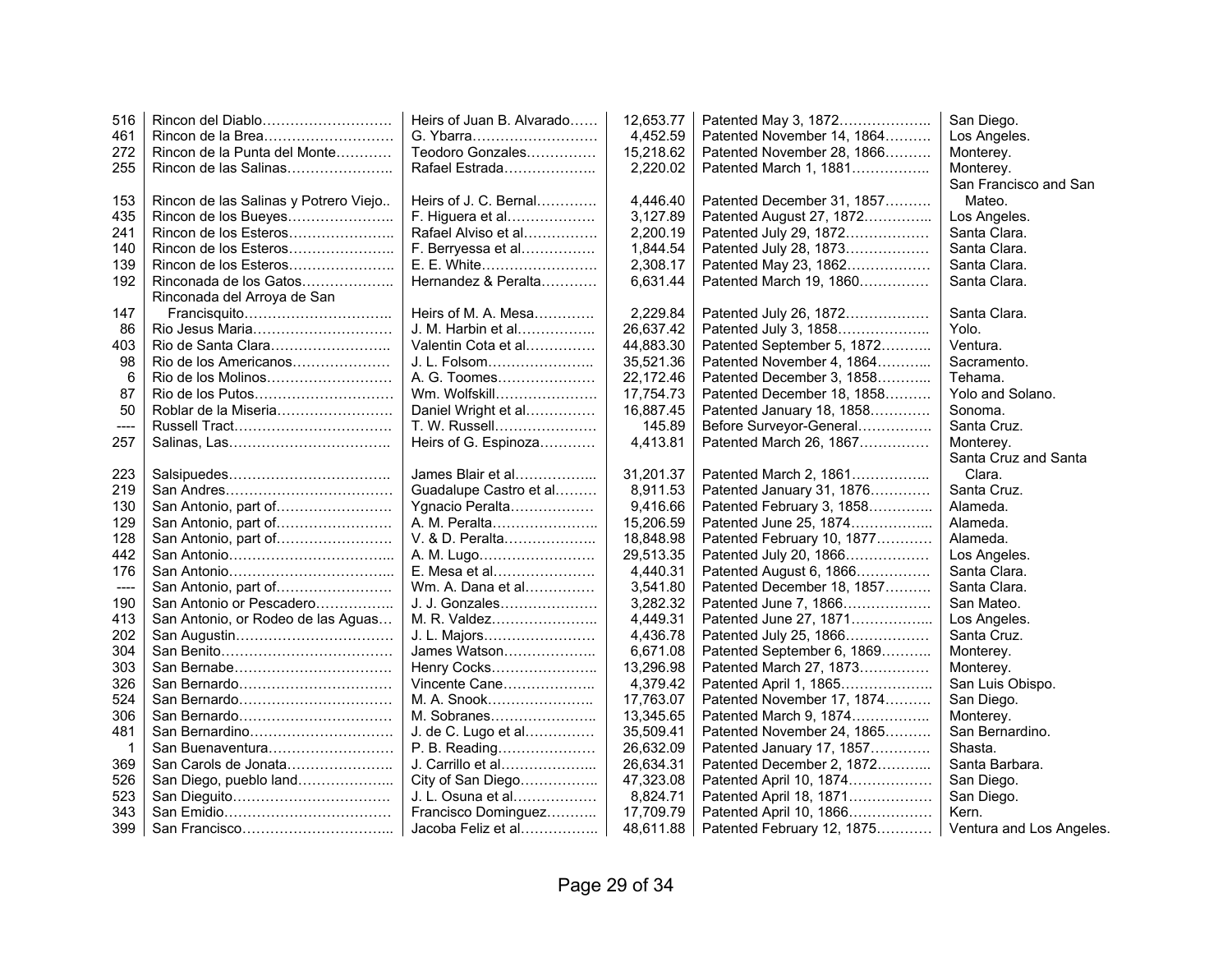| 155        | San Francisco, pueblo land            | City of San Francisco                   | 12,643.44             | Patented June 20, 1884                              | San Francisco.          |
|------------|---------------------------------------|-----------------------------------------|-----------------------|-----------------------------------------------------|-------------------------|
| $\cdots$   | San Francisco, tract in               | Sherreback                              | 120.00                | Before Surveyor-General                             | San Francisco.          |
| 162        | San Francisco, two lots in            | J. P. Leese et al                       | 3.38                  | Patented March 3, 1858                              | San Francisco.          |
| 226        | San Francisco de las Llagas           | J. & M. Murphy                          | 22,283.24             | Patented March 19, 1868                             | Santa Clara.            |
| 174        |                                       | M. C. V. de Rodriguez                   | 1,471.00              | Patented June 8, 1868                               | Santa Clara.            |
| 287        | San Francisquito                      | José Abrego et al                       | 8,813.50              | Patented June 8, 1862                               | Monterey.               |
| 447        | San Francisquito                      | Henry Dalton                            | 8,893.62              | Patented May 30, 1867                               | Los Angeles.            |
| ----       | San Gabriel, tract near               | Juan Silva                              | 22.90                 | Before Surveyor-General                             | Los Angeles.            |
| 449        | San Gabriel, tract near               | H. P. Dorsey                            | 22.90                 | Before Surveyor-General                             | Los Angeles.            |
| 420        | San Gabriel, tract near               | Michael White                           | 78.23                 | Patented August 26, 1871                            | Los Angeles.            |
| 417        | San Gabriel, tract near               | José Ledesma                            | 22.21                 | Patented June 20, 1871                              | Los Angeles.            |
| 416        | San Gabriel, tract near               | J. P. de J. Courtney                    | 49.29                 | Patented June 20, 1871                              | Los Angeles.            |
| 450        | San Gabriel, tract near               | Francisco Sales                         | 19.43                 | Patented June 20, 1871                              | Los Angeles.            |
| 451        | San Gabriel, tract near               | Simeon (Indian)                         | 30.45                 | Patented December 27, 1876                          | Los Angeles.            |
| 452        | San Gabriel, two tracts near          | Daniel Sexton                           | 227.78                | Patented May 16, 1871                               | Los Angeles.            |
| 418        |                                       |                                         |                       |                                                     |                         |
| 453        | San Gabriel, tract near               | José Domingo                            | 22.34                 | Patented August 23, 1871                            | Los Angeles.            |
| 39         |                                       | J. W. Revere                            | 8,701.00              | Patented April 4, 1860                              | Marin.                  |
| 324        |                                       | R. Villavicencio                        | 8,893.35              | Patented July 10, 1876                              | San Luis Obispo.        |
| 171        |                                       | M. C. V. de Rodriguez                   | 13,344.15             | Patented February 19, 1861                          | San Mateo.              |
| 172        |                                       | Salvador Castro                         | 4,439.31              | Patented February 19, 1861                          | San Mateo.              |
| 489        |                                       | Heirs of J. A. Estudillo                | 35,503.03             | Patented January 17, 1880                           | San Diego.              |
|            | San Jacinto y San Gorgonio, tract     |                                         |                       |                                                     |                         |
|            |                                       |                                         |                       |                                                     |                         |
| 488        |                                       | L. Rubideau                             | 4,439.57              | Patented August 13, 1872                            | San Bernardino.         |
|            |                                       |                                         |                       |                                                     | San Bernardino and San  |
| 487        | San Jacinto Nuevo y Portero           | T. W. Sutherland, guardian              | 48,861.10             | Patented January 9, 1883                            | Diego.                  |
| 500        |                                       | José Sepulveda                          | 48,803.16             | Patented September 19, 1867                         | Los Angeles.            |
| 232        |                                       | C. Cervantes                            | 7,424.69              | Patented January 6, 1874                            | San Benito.             |
| 458        |                                       | Dalton, Palomares & Vejar               | 22,340.41             | Patented January 20, 1875                           | Los Angeles.            |
| 457        | San José, addition to                 | Dalton, Palomares & Vejar               | 4,430.64              | Patented December 4, 1875                           | Los Angeles.            |
| 45         |                                       | Ygnacio Pacheco                         | 6,659.25              | Patented January 14, 1861                           | Marin.                  |
| 179        | San José, pueblo lands                | City of San José                        | 55,891.77             | Patented June 4, 1884                               | Santa Clara.            |
| 431        | San José de Buenos Ayres              | B. D. Wilson                            | 4,438.69              | Patented July 5, 1866                               | Los Angeles.            |
| $---$      | San José y Sur Chiquito               | José Castro                             | 8,876.00              |                                                     | Monterey.               |
| 509        | San José del Valle                    | J. J. Warner                            | 26,688.93             | Patented January 16, 1880                           | San Diego.              |
| 97         |                                       | Hiram Grimes                            | 19,982.70             | Patented July 9, 1860                               | Sacramento.             |
| 185        | San Juan Bautista                     | J. A. Narvaez                           | 8,879.54              | Patented December 1, 1865                           | Santa Clara.            |
|            | San Juan Bautista, tract near Mission |                                         |                       |                                                     |                         |
| 247        |                                       | M. Larios                               | 4,493.00              | Patented August 8, 1870                             | San Benito.             |
|            | San Juan Bautista, tract near Mission |                                         |                       |                                                     |                         |
| 248        |                                       | P. Breen                                | 401.25                | Patented January 22, 1877                           | San Benito.             |
| 473        | San Juan Cajon de Santa Ana           | J. P. Ontiveros                         | 35,970.92             | Patented May 21, 1877                               | Los Angeles.            |
| 378        |                                       | J. de la G. y Noriega                   | 48,221.68             | Patented September 29, 1873                         | Santa Barbara.          |
| 238<br>131 | San Leandro                           | F. P. Pacheco<br><u>J. J. Estudillo</u> | 34,619.65<br>6,829.58 | Patented December 6, 1865<br>Patented July 15, 1863 | San Benito.<br>Alameda. |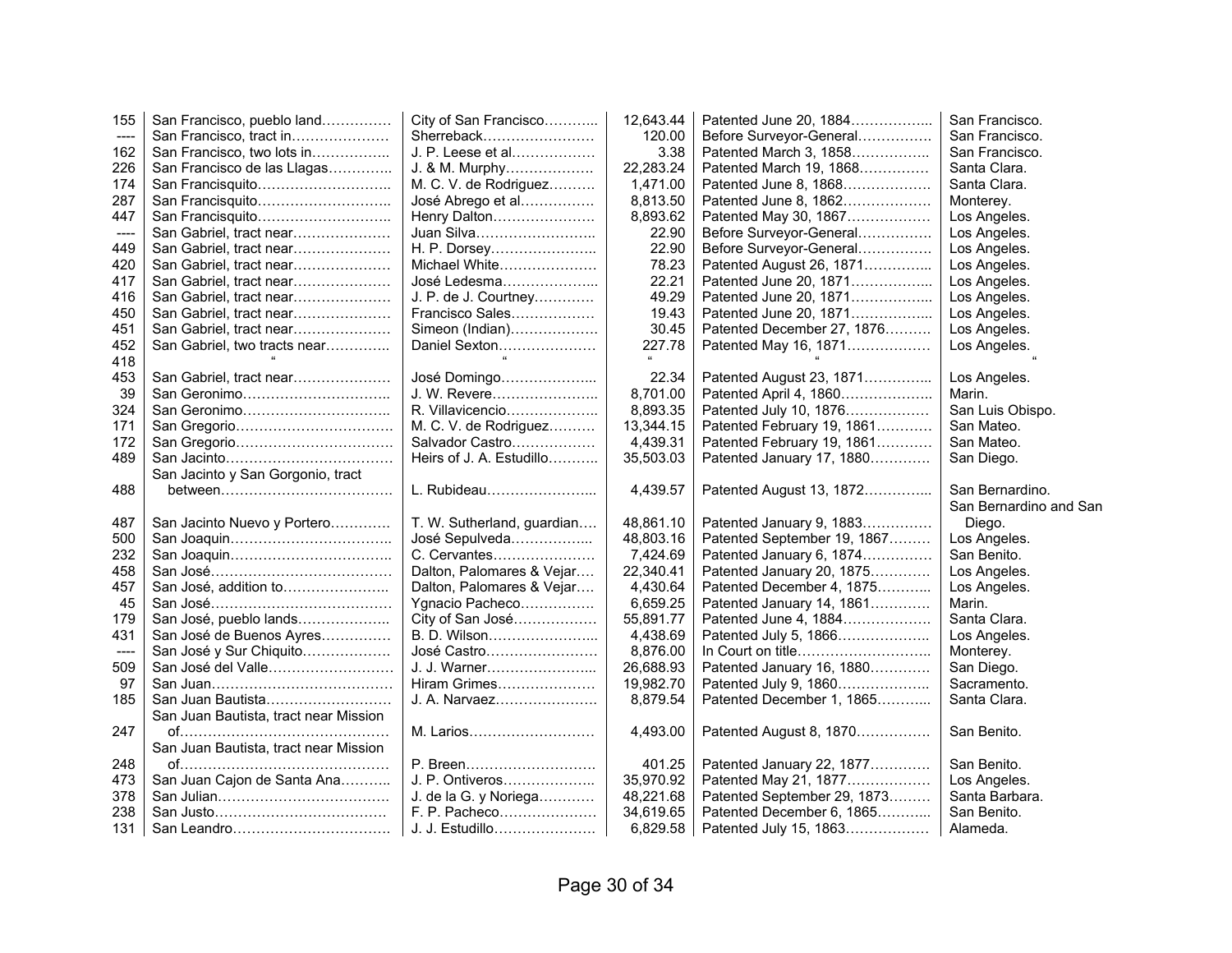| 300   |                                  | Rafael Sanchez           | 48,285.95 | Patented December 22, 1870       | Monterey and San Benito. |
|-------|----------------------------------|--------------------------|-----------|----------------------------------|--------------------------|
| 299   |                                  | F. Soberanez             | 21,884.38 | Patented July 28, 1866           | Monterey.                |
| 302   |                                  | Heirs of A. Randall      | 22,264.47 | Patented June 4, 1870            | Monterey.                |
| 132   |                                  | Barbara Sota et al       | 6,685.85  | Patented April 14, 1877          | Alameda.                 |
| 122   |                                  | Guillermo Castro         | 26,722.52 | Patented February 14, 1865       | Alameda.                 |
| 305   |                                  | James McKinley           | 8,874.72  | Patented February 23, 1882       | Monterey.                |
| 234   | San Luis Gonzaga                 | J. P. Pacheco            | 48,821.43 | Patented May 16, 1871            | Santa Clara and Merced.  |
|       | San Luis Obispo, lot near        | J. M. Bonilla            | 3.85      | Sent up for patent Aug. 26, 1882 | San Luis Obispo.         |
| 327   |                                  | Guadalupe Cantua         | 4,389.56  | Patented May 18, 1860            | San Luis Obispo.         |
| 364   |                                  | N. A. Den et al          | 35,573.10 | Patented September 6, 1869       | Santa Barbara.           |
| 149   |                                  | Ex'rs of W. D. M. Howard | 6,438.80  | Patented November 18, 1857       | San Mateo.               |
|       |                                  |                          |           |                                  | San Francisco and San    |
| 154   |                                  | J. de J. Noe.            | 4,443.38  | Patented March 30, 1857          | Mateo.                   |
| 394   |                                  | Olivas & Lorenzana       | 4,693.91  | Patented March 21, 1873          | Ventura.                 |
| 62    |                                  | Heirs of M. West         | 6,663.23  | Patented June 29, 1865           | Sonoma.                  |
| 335   | San Miguelito                    | Marianna Gonzales        | 22,135.89 | Patented August 8, 1867          | Monterey.                |
| 309   | San Miguelito                    | Miguel Avila             | 14,198.20 | Patented February 23, 1877       | San Luis Obispo.         |
| 127   |                                  | J. Y. Castro.            | 17,938.59 | Patented January 31, 1878        | Contra Costa.            |
| 422   |                                  | B. D. Wilson             | 708.57    | Patented February 12, 1881       | Los Angeles.             |
| 415   |                                  | Manuel Garfias           | 13,693.93 | Patented April 3, 1863           | Los Angeles.             |
| ----  | San Pasqual, 2,000 varas near    | Juan Gallardo            | 700.00    | Not surveyed                     | Los Angeles.             |
| 440   |                                  | M. Dominguez et al       | 43,119.13 | Patented December 18, 1858       | Los Angeles.             |
| 164   |                                  | F. Sanchez               | 8,926.46  | Patented November 8, 1870        | San Mateo.               |
| $---$ |                                  | G. O. Chapman et al      | 4,438.00  |                                  | Santa Barbara.           |
|       | San Pedro, Santa Margarita y Las |                          |           |                                  |                          |
| 44    |                                  | Timothy Murphy           | 21,678.69 | Patented February 21, 1866       | Marin.                   |
| 423   |                                  | Julio Berdugo et al      | 36,403.32 | Patented January 28, 1882        | Los Angeles.             |
| 118   | San Ramon                        | J. M. Amador             | 16,516.95 | Patented March 18, 1865          | Contra Costa and Alameda |
| 117   | San Ramon                        | Leo. Norris              | 4,450.94  | Patented July 3, 1882            | Contra Costa.            |
| 116   | San Ramon                        | H. W. Carpentier         | 8,917.36  | Patented April 7, 1866           | Contra Costa.            |
| 322   |                                  | J. M. Gomez              | 4,468.81  | Patented April 7, 1865           | San Luis Obispo.         |
| 293   |                                  | C. Munrass et al         | 19,979.01 | Patented June 29, 1865           | Monterey.                |
| 195   |                                  | M. Z. B. Berryessa et al | 4,438.36  | Patented June 24, 1868           | Santa Clara.             |
| 204   |                                  | B. A. Escamilla          | 10,802.60 | Patented May 6, 1870             | Santa Cruz.              |
| 432   | San Vicente y Santa Monica       | R. Sepulveda             | 30,259.65 | Patented July 23, 1881           | Los Angeles.             |
| 228   |                                  | John Gilroy et al        | 4,460.67  | Patented September 27, 1867      | Santa Clara.             |
| 229   |                                  | Quintin Ortega           | 4,438.65  | Patented October 22, 1868        | Santa Clara.             |
| 24    |                                  | Fernando Feliz           | 17,754.38 | Patented December 18, 1860       | Mendocino.               |
|       |                                  |                          |           |                                  | San Joaquin and          |
| 93    | Sanjon de los Moquelumnos        | Heirs of A. Chabolla     | 35,508.14 | Patented May 30, 1865            | Sacramento.              |
| 198   | Sanjon de Santa Rita             | F. Soberanes             | 48,823.84 | Patented November 20, 1862       | Fresno and Merced.       |
| 388   |                                  | C. Avala et al           | 21,522.04 | Patented December 22, 1870       | Ventura.                 |
| 477   | Santa Ana del Chino              | $M.$ M. Williams et al   | 22,234.20 | Patented February 15, 1869       | San Bernardino.          |
| 478   | Santa Ana del Chino, addition    | M. M. Williams et al     | 13,366.16 | Patented April 29, 1869          | San Bernardino.          |
| 237   | Santa Ana y Quien Sabe           | Manuel Larios et al      | 48,822.60 | Patented May 1, 1860             | San Benito.              |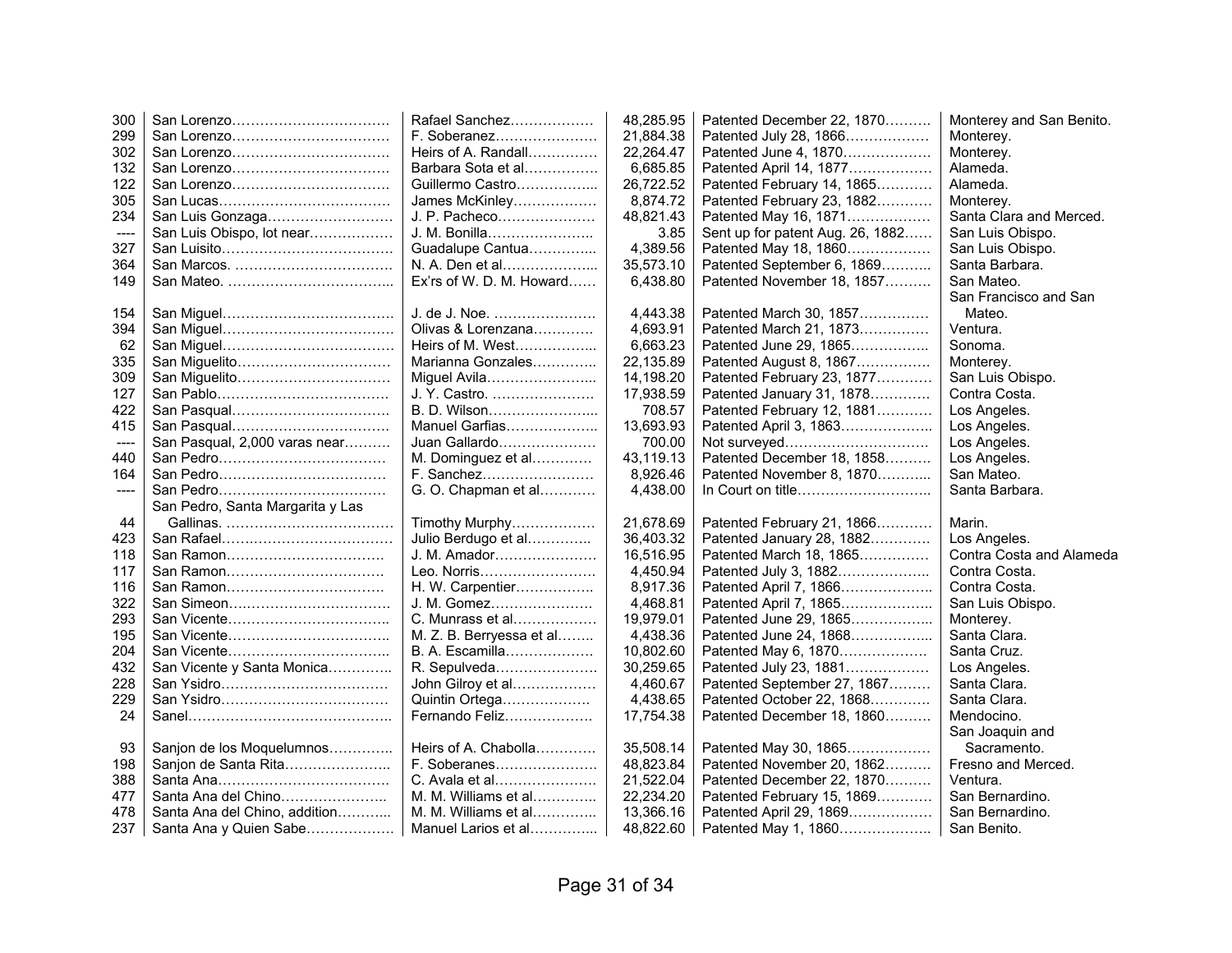| 454   |                              | Henry Dalton           | 13,319.06  | Patented August 9, 1866    | Los Angeles.             |
|-------|------------------------------|------------------------|------------|----------------------------|--------------------------|
| 386   | Santa Barbara, pueblo        | City of Santa Barbara  | 17,826.17  | Patented May 31, 1872      | Santa Barbara.           |
| 177   | Santa Clara, tract near.     | J. Enright             | 710.14     | Patented May 1, 1866.      | Santa Clara.             |
| 189   | Santa Clara, two tracts near | M. S. Bennett          | 358.51     | Patented July 19, 1871     | Santa Clara.             |
| 402   | Santa Clara del Norte        | Juan Sanchez           | 13,988.91  | Patented November 5, 1869  | Ventura.                 |
| 334   | Santa Fe, Ranchito de        | V. Linares             | 165.76     | Patented August 19, 1866   | San Luis Obispo.         |
| 463   | Santa Gertrudes, part of     | T. S. Colima           | 3,696.23   | Patented July 17, 1877     | Los Angeles.             |
| 466   | Santa Gertrudes, part of     | McFarland & Downey     | 17,602.01  | Patented August 19, 1870   | Los Angeles.             |
| 338   | Santa Manuela                | F. Z. Branch           | 16,954.83  | Patented August 22, 1868   | San Luis Obispo.         |
| 316   | Santa Margarita              | Joaquin Estrada        | 17.734.94  | Patented August 9, 1861    | San Luis Obispo.         |
| 505   | Santa Margarita y Las Flores | Pio Pico et al         | 133,440.78 | Patented March 28, 1879    | San Diego.               |
| 395   | Santa Paula y Saticoy        | J. P. Davidson         | 17,773.33  | Patented July 15, 1872     | Ventura.                 |
| 119   |                              | Yountz, administrator  | 8,894.01   | Patented March 18, 1865    | Alameda.                 |
| 371   |                              | J. R. Malo             | 13,316.05  | Patented June 25, 1875     | Santa Barbara.           |
| 323   |                              | Julian Estrada         | 13,183.62  | Patented March 18, 1865    | San Luis Obispo.         |
| 370   |                              | M. J. O. de Cota et al | 15,525.55  | Patented March 30, 1872    | Santa Barbara.           |
| 493   |                              | Juan Moreno            | 47.815.10  | Patented October 10, 1872  | San Diego.               |
| 184   | Santa Theresa                | Augustin Bernal        | 9,647.13   | Patented March 8, 1867     | Santa Clara.             |
| 319   | Santa Ysabel                 | Francisco Arce         | 17,774.12  | Patented May 21, 1866      | San Luis Obispo.         |
| 510   | Santa Ysabel                 | J. J. Ortega et al     | 17.719.40  | Patented May 14, 1872      | San Diego.               |
| 474   | Santiago de Santa Ana        | B. Yorba et al         | 78,941.49  | Patented December 21, 1883 | Los Angeles.             |
| 36    |                              | W. A. Richardson       | 19,571.92  | Patented August 7, 1879    | Marin.                   |
| 277   |                              | Wilson et al           | 2,211.65   | Patented October 7, 1862   | Monterey.                |
| 5     |                              | R. H. Thomas           | 22,212.21  | Patented October 14, 1857  | Tehama.                  |
| 264   |                              | J. P. Leese            | 10,241.88  | Patented September 2, 1859 | Monterey.                |
| 438   | Sausal Redondo               | A. I. Abila            | 22,458.94  | Patented March 22, 1875    | Los Angeles.             |
| 397   |                              | T. W. Moore et al      | 8,880.81   | Patented March 14, 1872    | Ventura.                 |
| 215   |                              | Martina Castro         | 1,668.03   | Patented March 19, 1860    | Santa Cruz.              |
| 201   | Shoquel Augmentation         | Martina Castro         | 32,702.41  | Patented March 19, 1860    | Santa Cruz.              |
| 485   |                              | Bernardo Yorba         | 17,768.89  | Patented February 4, 1875  | San Bernardino.          |
| 484   |                              | Vicenta Sepulveda      | 17,774.19  | Patented April 28, 1877    | San Bernardino.          |
| 400   |                              | J. de la G. y Noriega  | 113,009.21 | Patented June 29, 1865     | Los Angeles and Ventura. |
|       |                              |                        |            |                            | S. Luis Obispo and Santa |
| 348   |                              | J. B. Huie et al       | 35,485.90  | Patented August 24, 1866   | Barbara.                 |
| $---$ |                              | J. J. and V. Castro    | 20.565.42  | Patented August 11, 1883   | Contra Costa.            |
| 486   | Sobrante de San Jacinto      | M. de R. de Aguirre    | 48,847.28  | Patented October 25, 1867  | San Bernardino.          |
| 225   |                              | R. Castro et al        | 8.875.46   | Patented January 18, 1859  | Santa Clara.             |
| 63    | Sonoma, pueblo               | City of Sonoma         | 6,063.95   | Patented March 31, 1880    | Sonoma.                  |
| 71    |                              | M. G. Vallejo          | 3.81       | Patented April 30, 1866    | Sonoma.                  |
| 54    |                              | Heirs of H. D. Fitch   | 48,836.51  | Patented April 3, 1858     | Sonoma.                  |
| 31    |                              | G. N. Cornwall         | 919.18     | Patented January 18, 1879  | Marin.                   |
| 31    |                              | L. D. Watkins          | 1,446.79   | Patented January 18, 1879  | Marin.                   |
| 31    |                              | M. F. Gormley          | 2,266.25   | Patented January 18, 1879  | Marin.                   |
| 31    |                              | P. J. Vasquez          | 3,774.20   | Patented January 18, 1879  | Marin.                   |
| 31    | Soulajule, part of           | J. S. Brackett         | 2,492.19   | Patented January 18, 1879  | Marin.                   |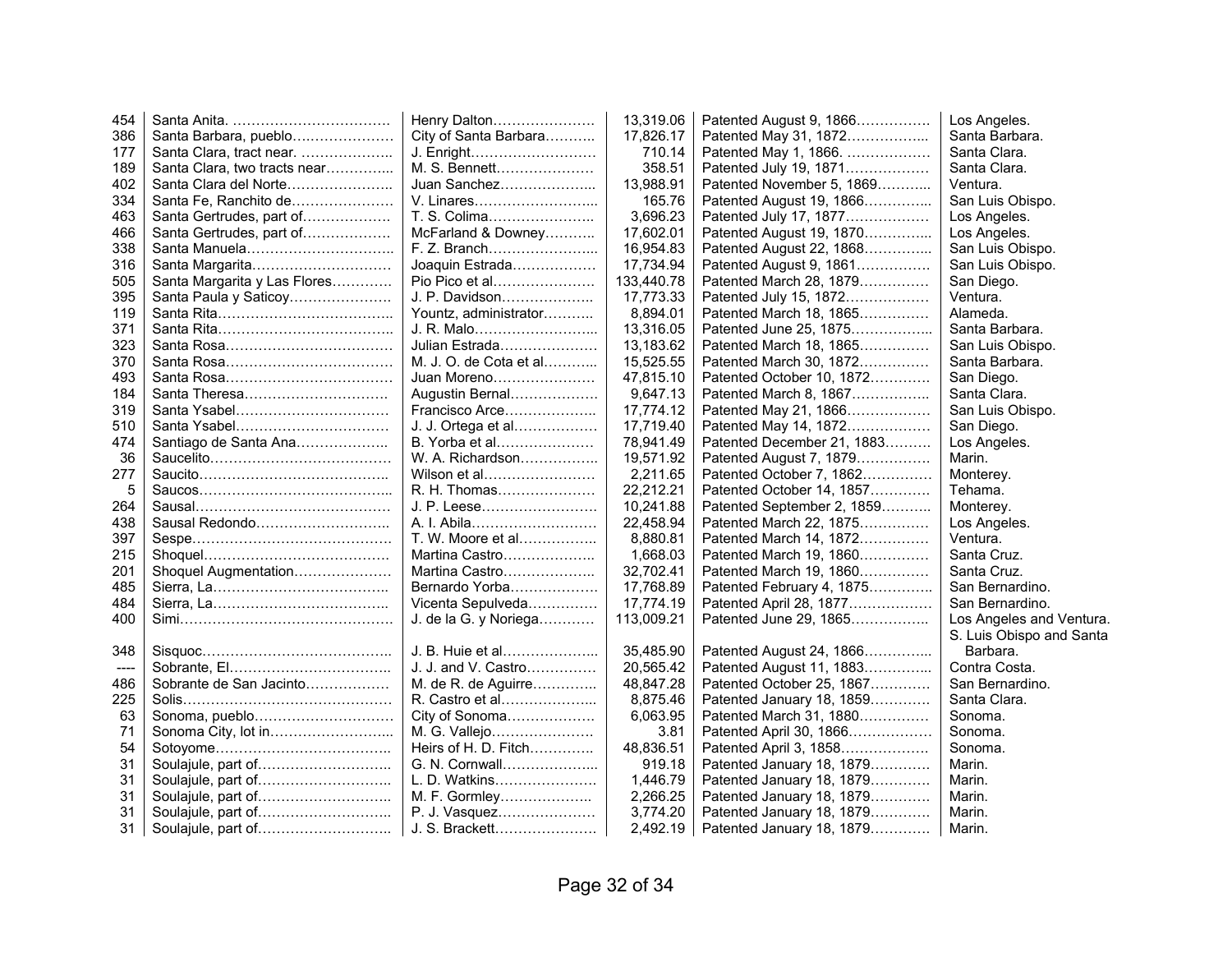|      |                              |                            |           |                             | Santa Barbara and S. Luis |
|------|------------------------------|----------------------------|-----------|-----------------------------|---------------------------|
| 350  | Suey, Rancho de              | R. C. de Wilson            | 48.834.27 | Patented August 10, 1865    | Obispo.                   |
| 91   |                              | A. A. Richie               | 17,754.73 | Patented January 17, 1857   | Solano.                   |
| ---- |                              | J. H. Fine                 | 482.19    | Patented December 16, 1882  | Solano.                   |
| 288  |                              | J. B. R. Cooper            | 8,949.06  | Patented May 18, 1866       | Monterey.                 |
| 441  |                              | E. Abila                   | 3,559.86  | Patented January 8, 1873    | Los Angeles.              |
| 344  |                              | Aguirre & Del Valle        | 97,616.78 | Patented May 9, 1863        | Kern.                     |
| 398  |                              | R. de la Cuesta            | 13,339.07 | Patented September 13, 1871 | Ventura and Los Angeles.  |
| 491  |                              | Luis Vignes                | 26,608.94 | Patented January 18, 1860   | San Diego.                |
| 492  | Temecula, lands in valley of | P. Apis                    | 2,233.42  | Patented January 8, 1873    | San Diego.                |
|      |                              |                            |           |                             | S. Luis Obispo and Santa  |
| 349  |                              | A. M. Cota et al           | 8,900.75  | Patented February 23, 1871  | Barbara.                  |
| 365  |                              | A. M. Villa                | 8,919.00  | Patented July 24, 1869      | Santa Barbara.            |
|      |                              |                            |           |                             | San Joaquin and           |
| 101  | Thompson's Rancho            | A. B. Thompson             | 35,532.80 | Patented May 18, 1858       | Stanislaus.               |
| 359  |                              | Wm. D. Foxen               | 8,874.60  | Patented June 28, 1872      | Santa Barbara.            |
| 357  | Todos Santos y San Antonio   | Heirs of W. E. P. Hartnell | 20,772.17 | Patented December 20, 1876  | Santa Barbara.            |
| 90   |                              | J. F. Armijo               | 13,315.93 | Patented October 12, 1868   | Solano.                   |
| 38   | Tomales y Baulenes           | Rafael Garcia              | 9,467.77  | Patented October 15, 1883   | Marin.                    |
| 37   | Tomales y Baulenes           | Bethuel Phelps             | 13.644.66 | Patented February 27, 1866  | Marin.                    |
| 433  | Topanga Malibu Sequit        | M. Keller                  | 13,315.70 | Patented August 29, 1872    | Los Angeles.              |
| 275  |                              | Charles Walters            | 5.668.41  | Patented October 7, 1862    | Monterey.                 |
| 497  |                              | Juan Forster               | 22,184.47 | Patented August 6, 1866     | Los Angeles.              |
| 211  |                              | Nicolas Dodero             | 176.03    | Patented June 7, 1866       | Santa Cruz.               |
| 259  |                              | David Jacks                | 399.57    | Patented July 30, 1867      | Monterey.                 |
| 113  |                              | D. W. Alexander et al      | 6,660.71  | Patented October 19, 1874   | Los Angeles.              |
| 291  |                              | Heirs of R. Gomez          | 26,581.34 | Patented March 12, 1866     | Monterey.                 |
| 137  | Tularcitos, Las              | José Higuera               | 4,394.35  | Patented July 8, 1870       | Santa Clara.              |
| 75   |                              | C. Juarez                  | 8,865.58  | Patented January 31, 1861   | Napa.                     |
| 260  |                              | Gregory & Williams         | 37.69     | Patented June 20, 1872      | Monterey.                 |
| 55   |                              | Heirs of J. G. Piña        | 15,439.32 | Patented November 19, 1859  | Sonoma.                   |
| 143  |                              | Heirs of J. D. Hoppe       | 2,217.09  | Patented October 12, 1868   | Santa Clara.              |
| 92   |                              | John Bidwell               | 17,726.43 | Patented August 9, 1866     | Solano.                   |
| 200  |                              | M. J. C. Murphy            | 11,079.93 | Patented February 18, 1860  | Santa Clara.              |
| 517  | Vallecitos de San Marcos     | Lorenzo Soto               | 8,975.17  | Patented March 1, 1883      | San Diego.                |
| 514  | Valle de Pamo or Santa Maria | J. T. Ortega et al         | 17,708.85 | Patented July 30, 1872      | San Diego.                |
| 511  | Valle de San Felipe          | Juan Forster               | 9,972.08  | Patented August 6, 1866     | San Diego.                |
| 121  | Valle de San José            | Suñol & Bernal             | 48,435.92 | Patented March 15, 1865     | Alameda.                  |
| 508  | Valle de San José            | S. de la Portilla          | 17,634.06 | Patented January 10, 1880   | San Diego.                |
| 222  | Vega del Rio del Pajaro      | F. A. McDougall et al      | 4,310.29  | Patented January 18, 1864   | Monterey.                 |
| 249  |                              | James Stokes               | 8,759.82  | Patented April 3, 1875      | Monterey and San Benito.  |
| 545  |                              | M. A. Machado              | 8,885.04  | Patented September 5, 1883  | Los Angeles.              |
| 77   |                              | Salvador Vallejo           | 6,652.58  | Patented September 16, 1864 | Napa.                     |
| 183  | Yerba Buena or Socayre       | Antonio Chabolla           | 24,331.69 | Patented January 3, 1859    | Santa Clara.              |
| 23   |                              | C. Juarez                  | 35,541.33 | Patented March 8, 1867      | Mendocino.                |
|      |                              |                            |           |                             |                           |